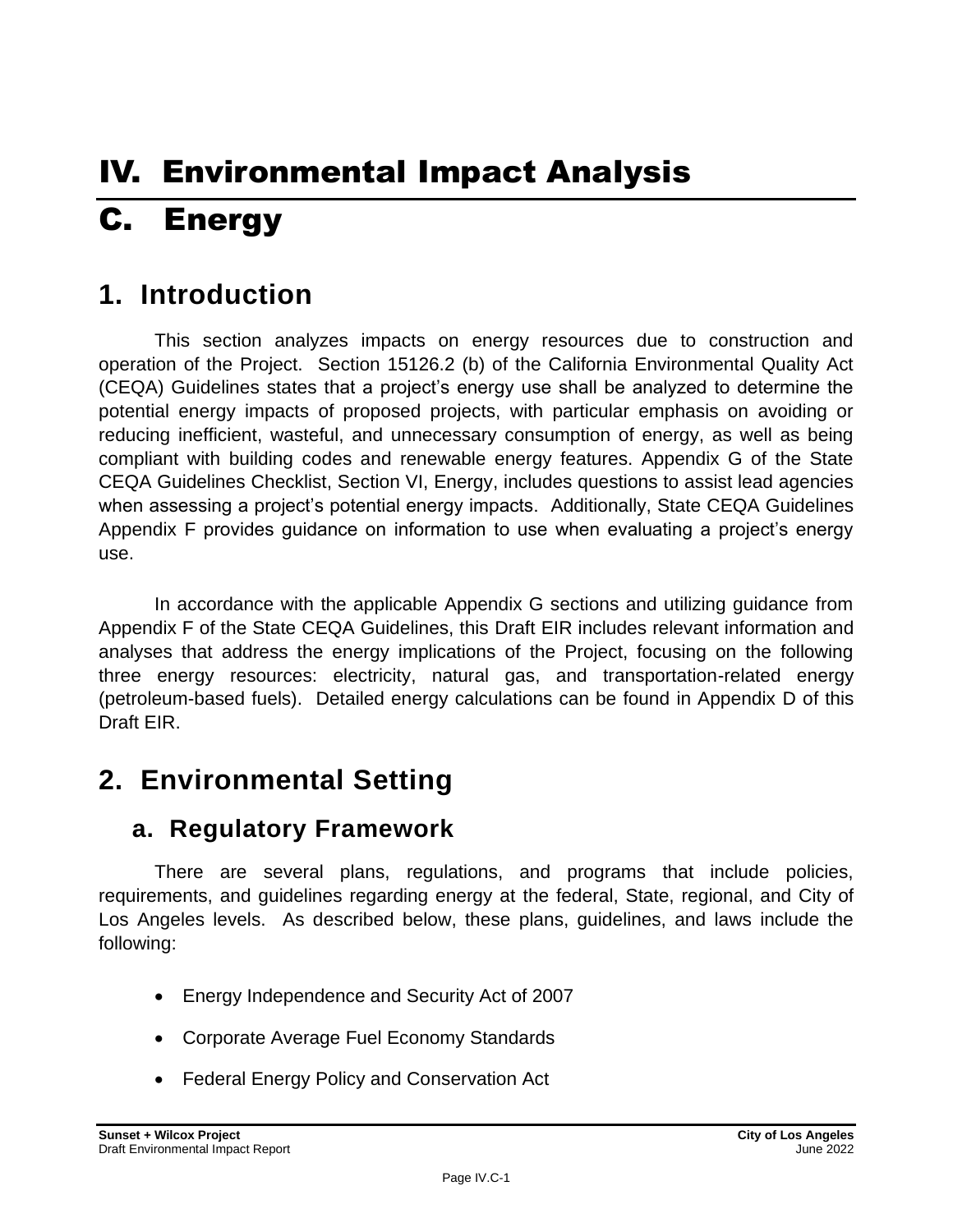- California Senate Bill 1389
- Renewables Portfolio Standards
- California Building Standards
	- California Building Energy Efficiency Standards
	- California Green Building Standards
- California Assembly Bill 1493
- California Air Resources Board
	- Scoping Plan
	- Advanced Clean Car Program
	- Airborne Toxic Control Measure to Limit Diesel-Fueled Commercial Motor Vehicle Idling
	- In-Use Off-Road Diesel Fueled Fleets Regulation
- California Senate Bill 375
- Southern California Association of Governments 2020-2045 Regional Transportation Plan/Sustainable Communities Strategy
- Green New Deal
- Green Building Code
- City of Los Angeles Mobility Plan 2035
	- (1) Federal
		- *(a) Energy Independence and Security Act of 2007*

The Energy Independence and Security Act of 2007 (EISA) facilitates the reduction of national greenhouse gas (GHG) emissions by requiring the following:

- Increasing the supply of alternative fuel sources by setting mandatory Renewable Fuel Standards (RFS) that require fuel producers to use at least 36 billion gallons of biofuel in 2022;
- Prescribing or revising standards affecting regional efficiency for heating and cooling products, procedures for new or amended standards, energy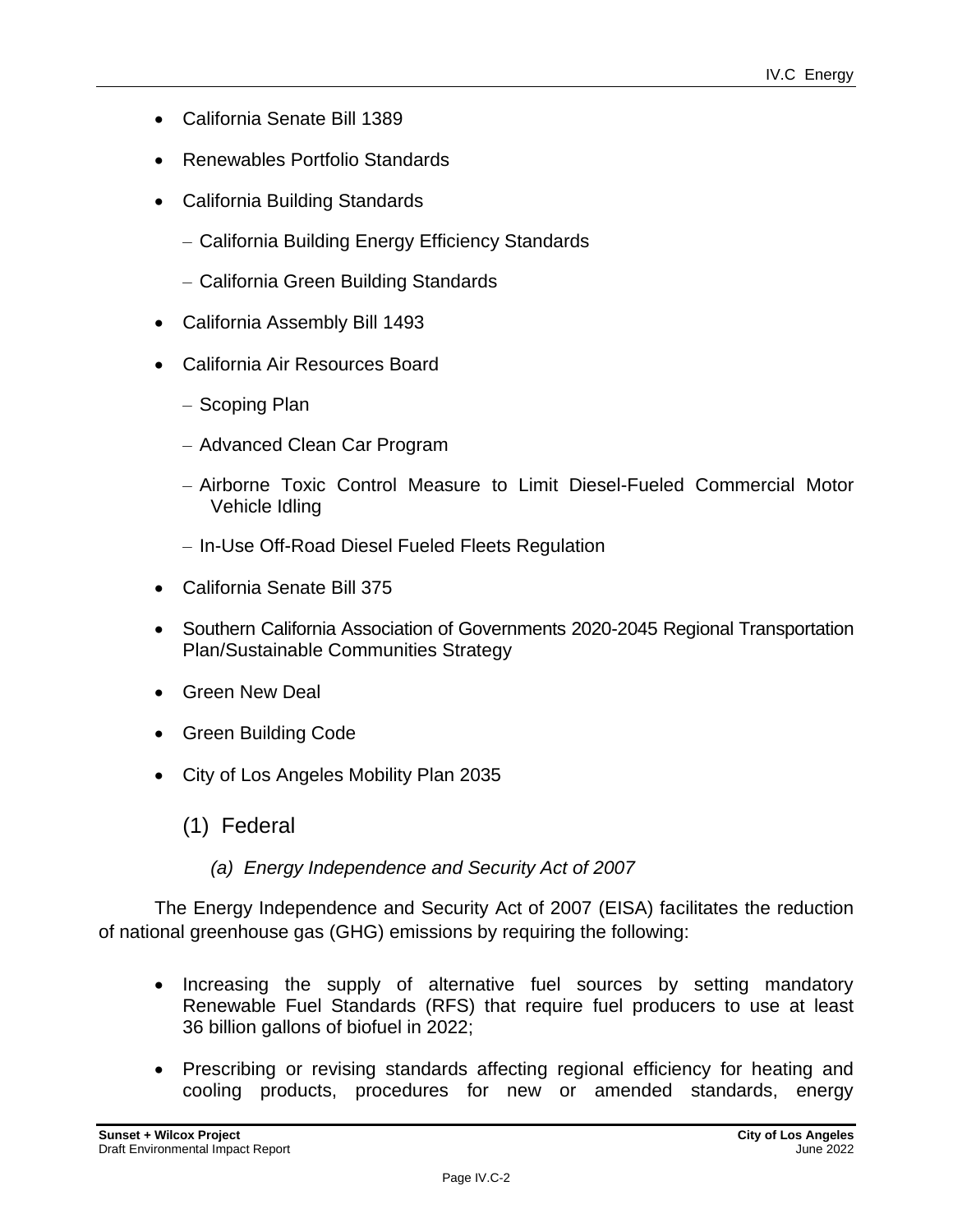conservation, energy efficiency labeling for consumer electronic products, residential boiler efficiency, electric motor efficiency, and home appliances;

- Requiring approximately 25 percent greater efficiency for light bulbs by phasing out incandescent light bulbs between 2012 and 2014;
- Requiring approximately 200 percent greater efficiency for light bulbs, or similar energy savings, by 2020; and
- While superseded by the United States Environmental Protection Agency (USEPA) and National Highway Traffic Safety Administration (NHTSA) actions described below (i) establishing miles per gallon (mpg) targets for cars and light trucks and (ii) directing the NHTSA to establish a fuel economy program for medium- and heavy-duty trucks and create a separate fuel economy standard for trucks.

Additional provisions of EISA address energy savings in government and public institutions, promote research for alternative energy, additional research in carbon capture, international energy programs, and the creation of "green jobs."<sup>1</sup>

# *(b) Corporate Average Fuel Economy Standards*

Established by the U.S. Congress in 1975, the Corporate Average Fuel Economy (CAFE) Standards (49 Code of Federal Regulations [CFR] Parts 531 and 533) reduce energy consumption by increasing the fuel economy of cars and light trucks. The NHTSA and the USEPA jointly administer the CAFE standards. The U.S. Congress has specified that CAFE standards must be set at the "maximum feasible level" with consideration given for (1) technological feasibility, (2) economic practicality, (3) effect of other standards on fuel economy, and (4) need for the nation to conserve energy. When these standards are raised, automakers respond by creating a more fuel-efficient fleet. In 2012, the NHTSA established final passenger car and light truck CAFE standards for model years 2017 through 2021, which the agency projects will require in model year 2021, on average, a combined fleet-wide fuel economy of 40.3 to 41.0 mpg. Fuel efficiency standards for medium- and heavy-duty trucks have been jointly developed by USEPA and NHTSA. The Phase 1 heavy-duty truck standards apply to combination tractors, heavy-duty pickup trucks and vans, and vocational vehicles for model years 2014 through 2018, and result in a reduction in fuel consumption from 6 to 23 percent over the 2010 baseline, depending on

*<sup>1</sup> A "green job," as defined by the United States Department of Labor, is a job in business that produces goods or provides services that benefit the environment or conserve natural resources.*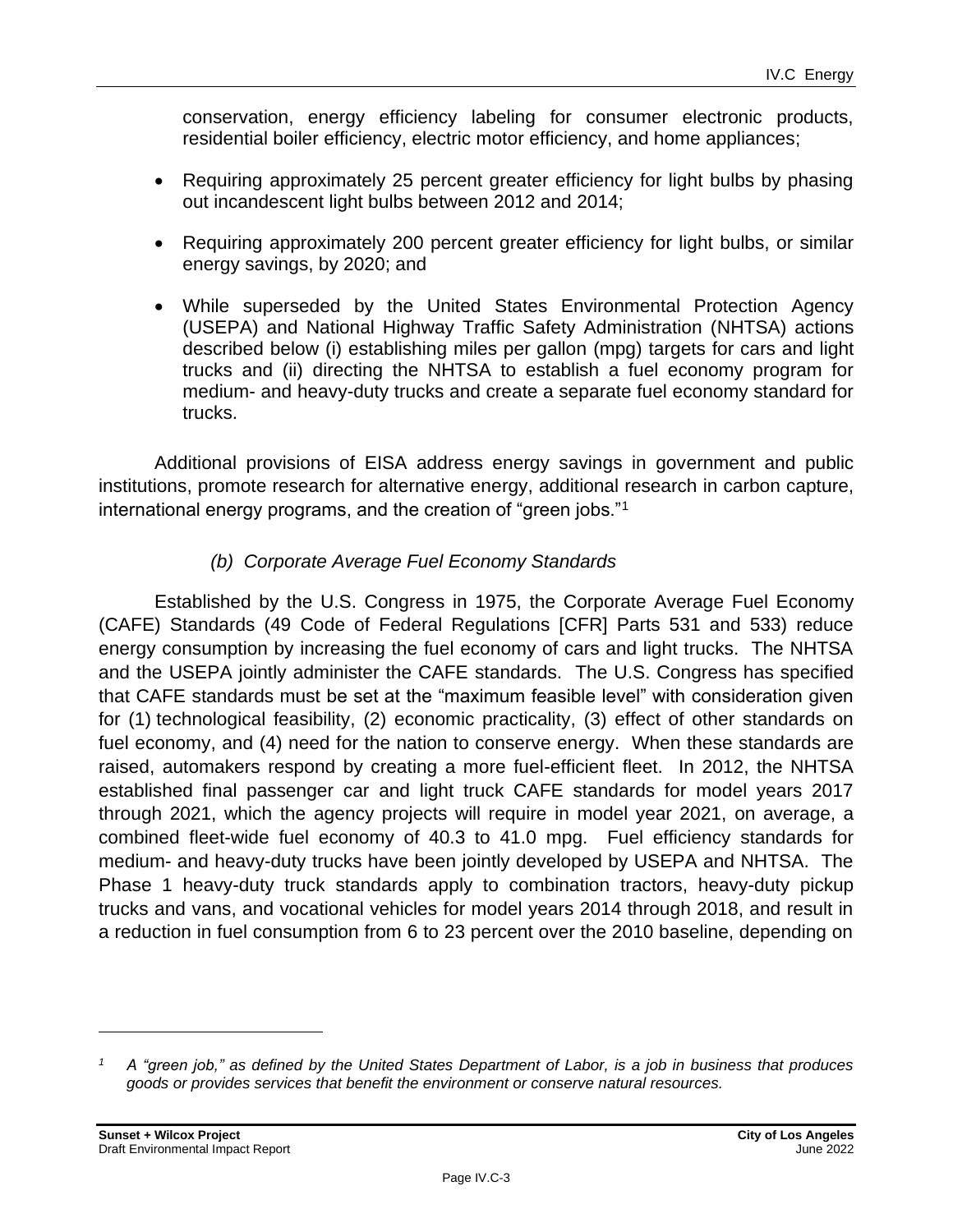the vehicle type.<sup>2</sup> USEPA and NHTSA have also adopted the Phase 2 heavy-duty truck standards, which cover model years 2021 through 2027 and require the phase-in of a 5- to 25-percent reduction in fuel consumption over the 2017 baseline depending on the compliance year and vehicle type.<sup>3</sup>

# *(c) Federal Energy Policy and Conservation Act*

The Energy Policy and Conservation Act of 1975 (EPCA) is a United States Act of Congress that responded to the 1973 oil crisis by creating a comprehensive approach to federal energy policy. The primary goals of EPCA are to increase energy production and supply, reduce energy demand, provide energy efficiency, and give the executive branch additional powers to respond to disruptions in energy supply. Most notably, EPCA established the Strategic Petroleum Reserve, the Energy Conservation Program for Consumer Products, and CAFE regulations.

# (2) State

# *(a) California Senate Bill 1389*

Senate Bill (SB) 1389 (Public Resources Code [PRC] Sections 25300–25323; SB 1389) requires the California Energy Commission (CEC) to prepare a biennial integrated energy policy report that assesses major energy trends and issues facing the State's electricity, natural gas, and transportation fuel sectors and provides policy recommendations to conserve resources; protect the environment; ensure reliable, secure, and diverse energy supplies; enhance the State's economy; and protect public health and safety (PRC Section 25301[a]). The 2017 Integrated Energy Policy Report provides the results of the CEC's assessments of a variety of energy issues facing California including energy efficiency, strategies related to data for improved decisions in the Existing Buildings Energy Efficiency Action Plan, building energy efficiency standards, the impact of drought on California's energy system, achieving 50-percent renewables by 2030, the California Energy Demand Forecast, the Natural Gas Outlook, the Transportation Energy Demand Forecast, Alternative and Renewable Fuel and Vehicle Technology Program benefits updates, an update on electricity infrastructure in Southern California, an update on trends in California's sources of crude oil, an update on California's nuclear plants, and other energy issues.

*<sup>2</sup> United States Environmental Protection Agency, Fact Sheet: EPA and NHTSA Adopt First-Ever Program to Reduce Greenhouse Gas Emissions and Improve Fuel Efficiency of Medium- and Heavy-Duty Vehicles, 2011.*

*<sup>3</sup> United States Environmental Protection Agency, Federal Register/Vol. 81, No. 206/Tuesday, Greenhouse Gas Emissions and Fuel Efficiency Standards for Medium- and Heavy-Duty Engines and Vehicles— Phase 2, 2018.*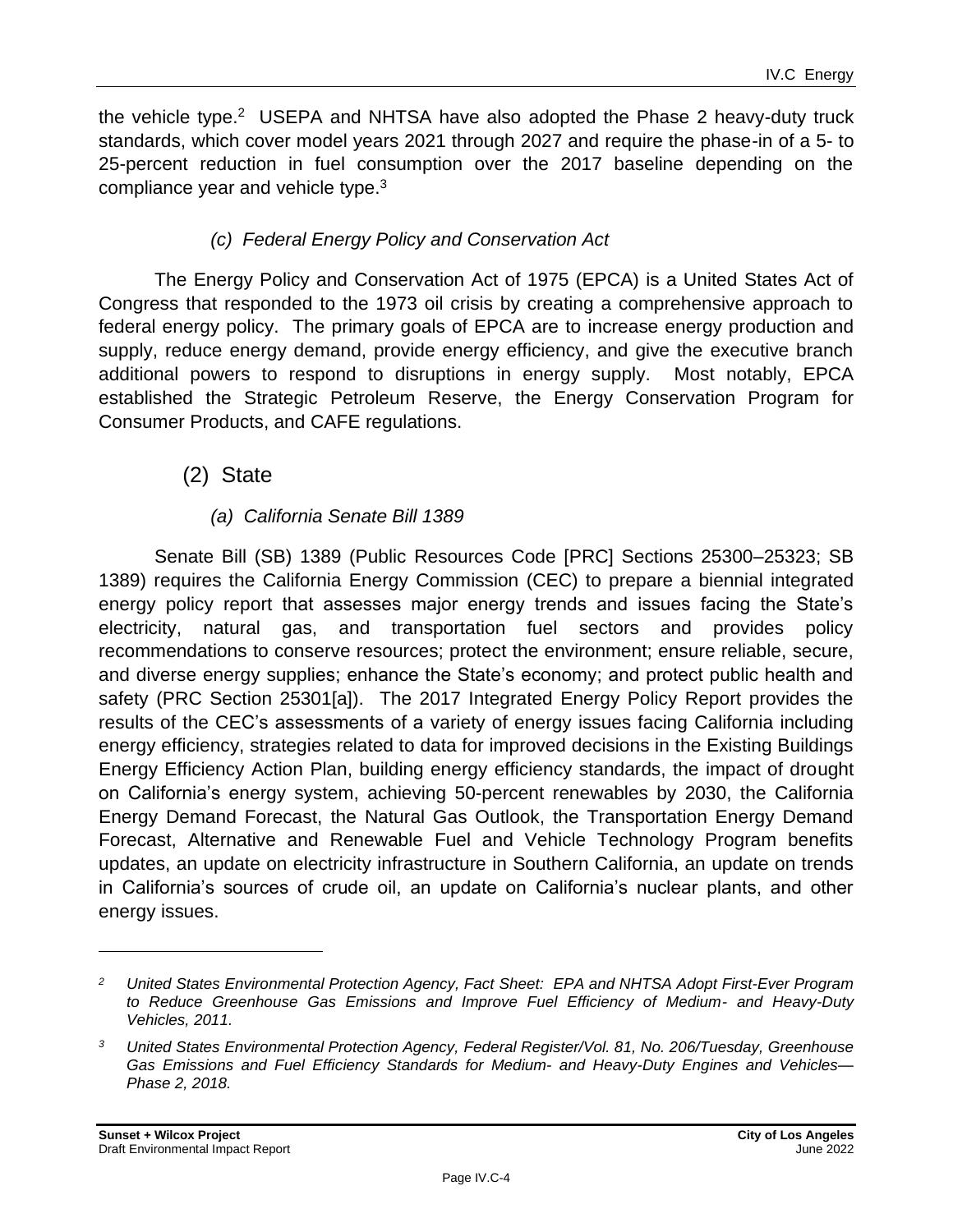# *(b) Renewable Portfolio Standard*

First established in 2002 under SB 1078, California's Renewables Portfolio Standards (RPS) requires retail sellers of electric services to increase procurement from eligible renewable energy resources to 33 percent by 2020 and 50 percent by 2030. $4$ SB 350, signed October 7, 2015, is the Clean Energy and Pollution Reduction Act of 2015. The objectives of SB 350 are: (1) to increase the procurement of electricity from renewable sources from 33 percent to 50 percent; and (2) to double the energy savings in electricity and natural gas final end uses of retail customers through energy efficiency and conservation. On September 10, 2018, former Governor Jerry Brown signed SB 100, which further increased California's RPS and requires retail sellers and local publicly owned electric utilities to procure eligible renewable electricity for 44 percent of retail sales by December 31, 2024; 52 percent by December 31, 2027; and 60 percent by December 31, 2030, and that the California Air Resources Board (CARB) should plan for 100-percent eligible renewable energy resources and zero-carbon resources by December 31, 2045.

The California Public Utilities Commission (CPUC) and the CEC jointly implement the RPS program. The CPUC's responsibilities include (1) determining annual procurement targets and enforcing compliance, (2) reviewing and approving each investor-owned utility's renewable energy procurement plan, (3) reviewing contracts for RPS-eligible energy, and (4) establishing the standard terms and conditions used in contracts for eligible renewable energy.<sup>5</sup>

# *(c) California Building Standards*

# *(i) California Building Energy Efficiency Standards (Title 24, Part 6)*

The California Building Energy Efficiency Standards for Residential and Nonresidential Buildings (California Code of Regulations [CCR], Title 24, Part 6) were adopted to ensure that building construction and system design and installation achieve energy efficiency and preserve outdoor and indoor environmental quality. The current California Building Energy Efficiency Standards (Title 24 standards) are the 2019 Title 24 standards, which became effective on January 1, 2020.<sup>6</sup> The 2019 Title 24 standards continue to improve upon the 2016 Title 24 standards for new construction of, and additions and alterations to, residential and nonresidential buildings, which include efficiency improvements to the residential standards for attics, walls, water heating, and lighting, and efficiency improvements to the non-residential standards include alignment

*<sup>4</sup> California Public Utilities Commission, California Renewables Portfolio Standard (RPS), 2018.*

*<sup>5</sup> California Public Utilities RPS Program Overview, 2018.*

*<sup>6</sup> California Energy Commission, 2019 Building Energy Efficiency Standards, 2019.*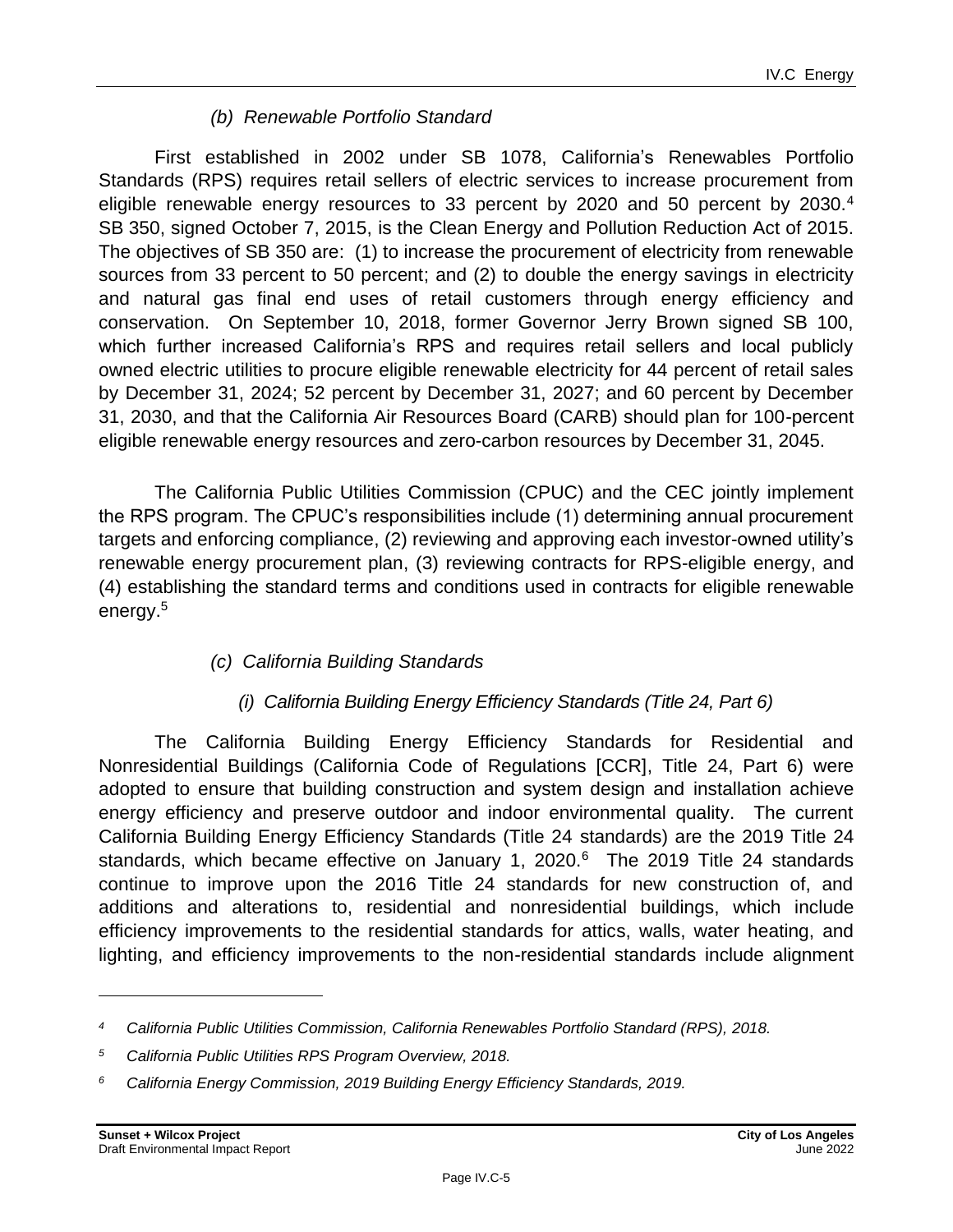with the American Society of Heating and Air-Conditioning Engineers (ASHRAE) 90.1-2017 national standards.<sup>7</sup>

#### *(ii) California Green Building Standards (Title 24, Part 11)*

The California Green Building Standards Code (CCR, Title 24, Part 11) are commonly referred to as the CALGreen Code. The 2019 CALGreen Code includes mandatory measures for non-residential development related to site development, energy efficiency, water efficiency and conservation, material conservation and resource efficiency, and environmental quality.<sup>8</sup> The 2019 CALGreen Code improves upon the 2016 CALGreen Code by updating standards for bicycle parking, electric vehicle charging, and water efficiency and conservation. The 2019 CALGreen Code went into effect on January 1, 2020. Refer to Section IV.D, Greenhouse Gas Emissions, of this Draft EIR for additional details regarding these standards.

#### *(d) California Assembly Bill 1493 (AB 1493, Pavley)*

In response to the transportation sector accounting for more than half of California's carbon dioxide  $(CO_2)$  emissions, Assembly Bill  $(AB)$  1493 (commonly referred to as CARB's Pavley regulations), enacted on July 22, 2002, requires CARB to set GHG emission standards for new passenger vehicles, light duty trucks, and other vehicles manufactured in and after 2009 whose primary use is non-commercial personal transportation. Phase I of the legislation established standards for model years 2009–2016 and Phase II established standards for model years 2017–2025.<sup>9,10</sup> Refer to Section IV.D, Greenhouse Gas Emissions, of this Draft EIR for additional details regarding this regulation.

#### *(e) California Air Resources Board*

# *(i) Scoping Plan*

AB 32 required CARB to prepare a Climate Change Scoping Plan for achieving the maximum technologically feasible and cost-effective GHG emission reduction by 2020 (Health and Safety Code [HSC] Section 38561(h)). The 2008 Climate Change Scoping

*<sup>7</sup> California Energy Commission, 2019 Building Energy Efficiency Standards for Residential and Nonresidential Buildings, 2018.*

*<sup>8</sup> California Building Standards Commission, Guide to the 2016 California Green Building Standards Code Nonresidential, 2018.*

*<sup>9</sup> California Air Resources Board, Clean Car Standards—Pavley, Assembly Bill 1493.*

*<sup>10</sup> United States Environmental Protection Agency, EPA and NHTSA Set Standards to Reduce Greenhouse Gases and Improve Fuel Economy for Model Years 2017–2025 Cars and Light Trucks, 2012.*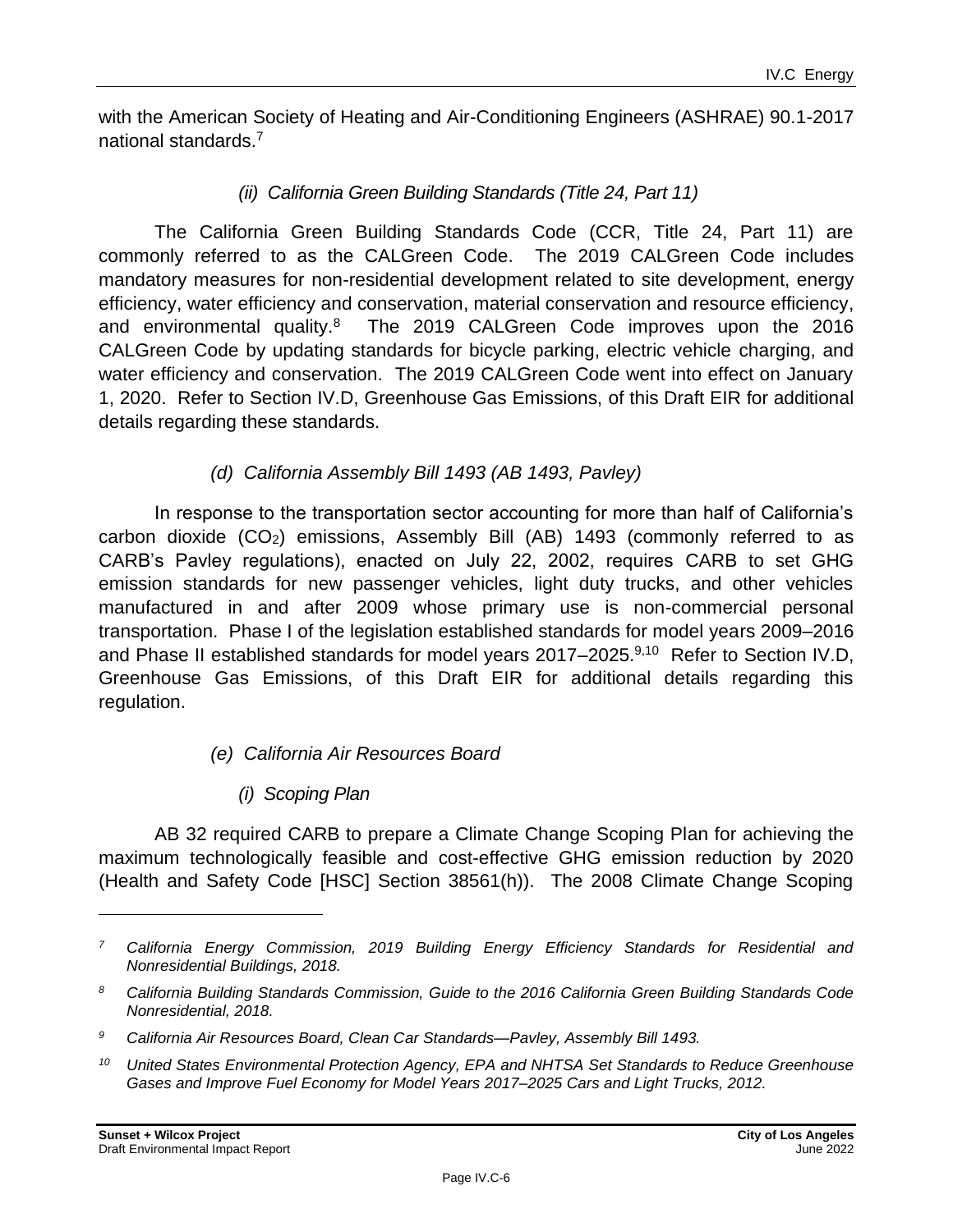Plan proposed a "comprehensive set of actions designed to reduce overall carbon GHG emissions in California, improve our environment, reduce our dependence on oil, diversify our energy sources, save energy, create new jobs, and enhance public health."<sup>11</sup> The 2008 Climate Change Scoping Plan had a range of GHG reduction actions, which included direct regulations, alternative compliance mechanisms, monetary and non-monetary incentives, voluntary actions, market-based mechanisms, such as a cap-and-trade program, and an AB 32 implementation fee to fund the program.

The 2008 Climate Change Scoping Plan called for a "coordinated set of solutions" to address all major categories of GHG emissions. Transportation emissions were addressed through a combination of higher standards for vehicle fuel economy, implementation of the Low Carbon Fuel Standard (LCFS), and greater consideration to reducing trip length and generation through land use planning and transit-oriented development. Buildings, land use, and industrial operations were encouraged and, sometimes, required to use energy more efficiently. Utility energy providers were required to include more renewable energy sources through implementation of the RPS.<sup>12</sup> Additionally, the 2008 Climate Change Scoping Plan emphasized opportunities for households and businesses to save energy and money through increasing energy efficiency. It indicates that substantial savings of electricity and natural gas will be accomplished through "improving energy efficiency by 25 percent."

The 2008 Climate Change Scoping Plan identified several specific issues relevant to the development projects, including:

• The potential of using the green building framework as a mechanism, which could enable GHG emissions reductions in other sectors (i.e., electricity, natural gas), noting that:

> *A Green Building strategy will produce greenhouse gas savings through buildings that exceed minimum energy efficiency standards, decrease consumption of potable water, reduce solid waste during construction and operation, and incorporate sustainable materials. Combined, these measures can also contribute to healthy indoor air quality, protect human health, and minimize impacts to the environment.*

• The importance of supporting the California Department of Water Resources' work to implement the Governor's objective to reduce per capita water use by

*<sup>11</sup> CARB, Climate Change Scoping Plan, 2008.*

*<sup>12</sup> For a discussion of Renewables Portfolio Standard, refer to subsection California Renewables Portfolio Standard.*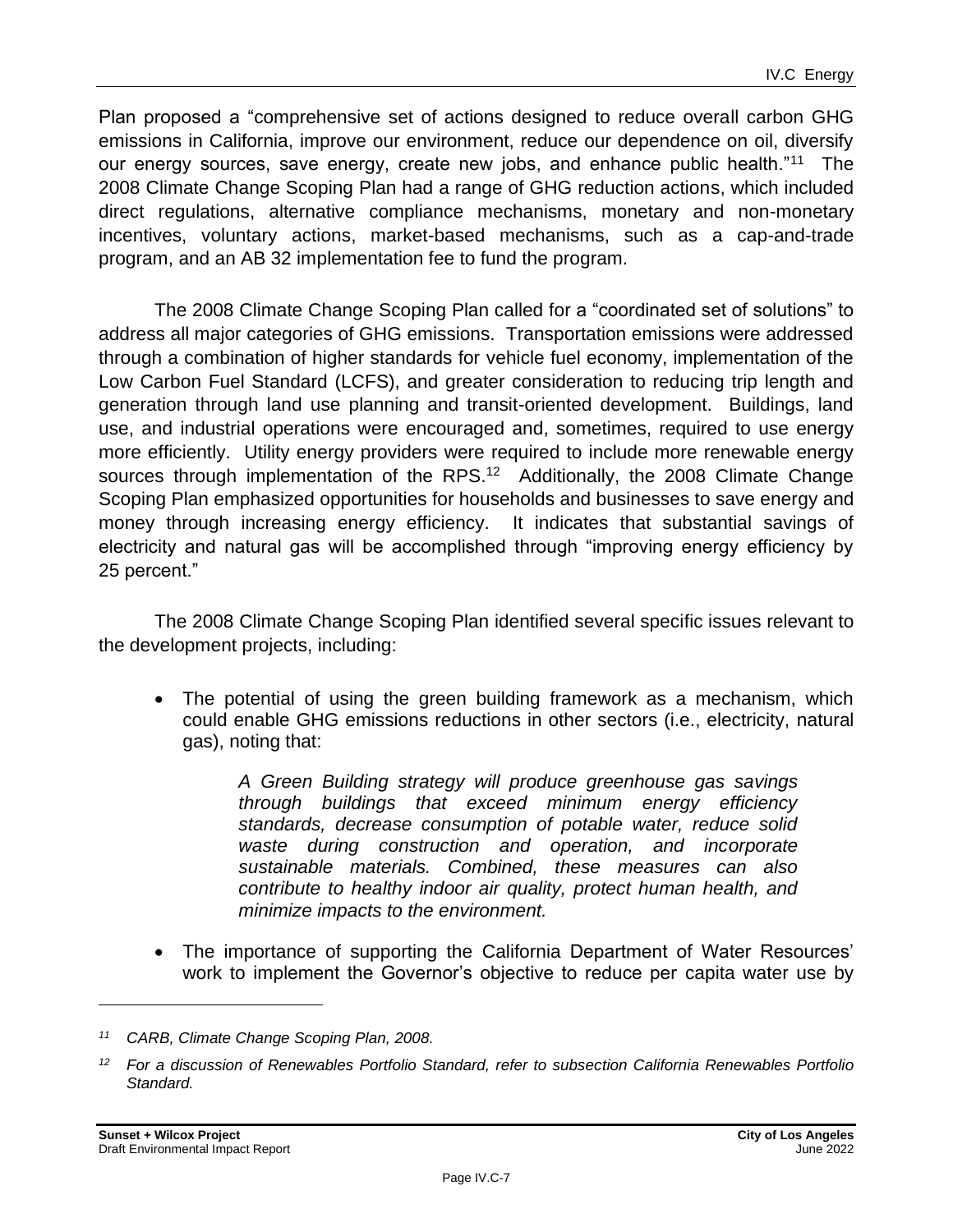20 percent by 2020. Specific measures to achieve this goal include water use efficiency, water recycling, and reuse of urban runoff. The Climate Change Scoping Plan notes that water use requires significant amounts of energy, including approximately one-fifth of Statewide electricity.

• Encouraging local governments to set quantifiable emission reduction targets for their jurisdictions and use their influence and authority to encourage reductions in emissions caused by energy use, waste and recycling, water and wastewater systems, transportation, and community design.

As required by HSC Division 25.5, CARB approved the 1990 GHG emissions inventory, thereby establishing the emissions reduction target for 2020. The 2020 emissions reduction target was originally set at 427 million metric tons of  $CO<sub>2</sub>e$  (MMTCO<sub>2</sub>e) using the Global Warming Potential (GWP) values from the Intergovernmental Panel on Climate Change (IPCC) Second Assessment Report (SAR). Forecasting the amount of emissions that would occur in 2020 if no actions are taken was necessary to assess the scope of the reductions California must make to return to the 1990 emissions level by 2020 as required by AB 32. CARB originally defined the "business-as-usual" or BAU scenario as emissions in the absence of any GHG emission reduction measures discussed in the 2008 Climate Change Scoping Plan, as approximately 596 MMTCO<sub>2</sub>e (using GWP values from the IPCC SAR). For example, in further explaining CARB's BAU methodology, CARB assumed that all new electricity generation would be supplied by natural gas plants, no further regulatory action would impact vehicle fuel efficiency, and building energy efficiency codes would be held at 2005 standards. Therefore, under these original projections, the State would have had to reduce its 2020 BAU emissions by 28.4 percent to meet the 1990 target of 427 MMTCO<sub>2</sub>e. This target was met in 2016 and the 2017 Scoping Plan set a new target of 40 percent below BAU emissions levels by 2030.

# *(ii) Advanced Clean Cars Program*

The Advanced Clean Cars emissions-control program was approved by CARB in 2012 and is closely associated with the Pavley regulations<sup>13</sup>. The program requires a greater number of zero-emission vehicle (ZEV) models for years 2015 through 2025 to control smog, soot and GHG emissions. This program includes the Low-Emissions Vehicle (LEV) regulations to reduce criteria pollutants and GHG emissions from light- and mediumduty vehicles and the ZEV regulations to require manufacturers to produce an increasing number of pure ZEVs (meaning battery and fuel cell electric vehicles) with the provision to produce plug-in hybrid electric vehicles (PHEV) between 2018 and 2025. In particular,

*<sup>13</sup> California Air Resources Board, Clean Car Standards—Pavley, Assembly Bill 1493, www.arb.ca.gov/ msprog/acc/acc.htm, last reviewed January 11, 2017, accessed November 15, 2021.*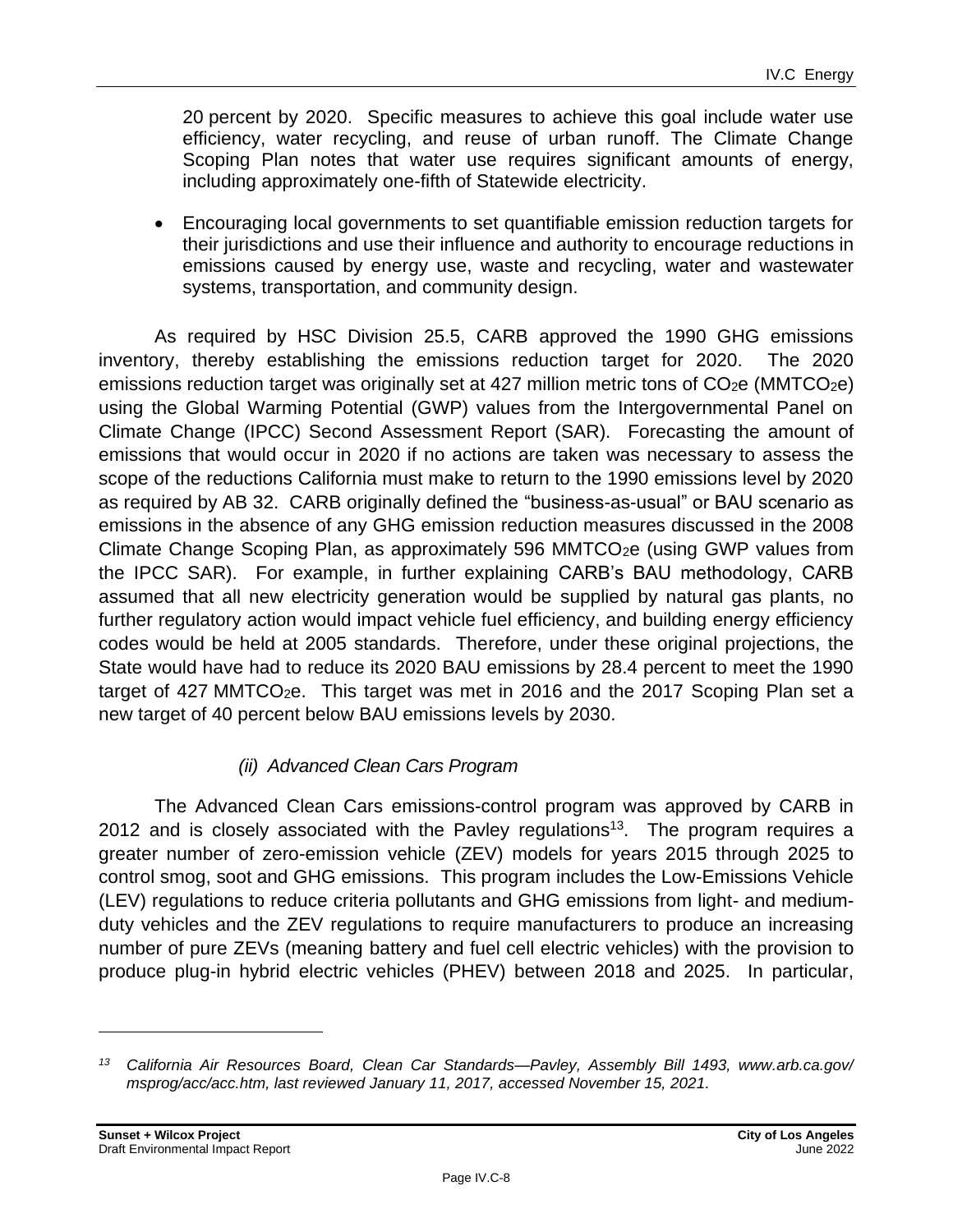implementation of the ZEV and PHEV regulations reduce transportation fuel consumption by increasing the number of vehicles that are partially or fully electric-powered.

# *(iii) Airborne Toxic Control Measure to Limit Diesel-Fueled Commercial Motor Vehicle Idling*

In 2004, CARB adopted an Airborne Toxic Control Measure to Limit Diesel-Fueled Commercial Motor Vehicle Idling in order to reduce public exposure to diesel particulate matter emissions (Title 13 CCR Section 2485). The measure applies to diesel-fueled commercial vehicles with gross vehicle weight ratings greater than 10,000 pounds that are licensed to operate on highways, regardless of where they are registered. This measure does not allow diesel-fueled commercial vehicles to idle for more than 5 minutes at any given location. While the goal of this measure is primarily to reduce public health impacts from diesel emissions, compliance with the regulation also results in energy savings in the form of reduced fuel consumption from unnecessary idling.

# *(iv) In-Use Off-Road Diesel Fueled Fleets Regulation*

Because off-road vehicles that are used in construction and other related industries can last 30 years or longer, most of those that are in service today are still part of an older fleet that do not have emission controls. In 2007, CARB approved the "In-Use Off-Road Diesel Fueled Fleets Regulation" to reduce emissions from existing (in-use) off-road diesel vehicles that are used in construction and other industries. This regulation sets an anti-idling limit of 5 minutes for all off-road vehicles 25 horsepower and up. It also establishes emission rates targets for the off-road vehicles that decline over time to accelerate turnover to newer, cleaner engines and require exhaust retrofits to meet these targets. Revised in October 2016, the regulation enforced off-road restrictions on fleets adding vehicles with older tier engines beginning July 1, 2014. By each annual compliance deadline, a fleet must demonstrate that it has either met the fleet average target for that year or has completed the Best Available Control Technology requirements (BACT). Large fleets have compliance deadlines each year from 2014 through 2023, medium fleets each year from 2017 through 2023, and small fleets each year from 2019 through 2028. While the goal of this regulation is primarily to reduce public health impacts from diesel emissions, compliance with the regulation also results in energy savings in the form of reduced fuel consumption from the use of more fuel-efficient engines.

# *(f) SB 375 (Sustainable Communities Strategy)*

In 2008, SB 375, the Sustainable Communities and Climate Protection Act, was adopted to connect the GHG emissions reductions targets established in the 2008 Scoping Plan for the transportation sector to local land use decisions that affect travel behavior. Its intent is to reduce GHG emissions from light-duty trucks and automobiles (excludes emissions associate with goods movement) by aligning regional long-range transportation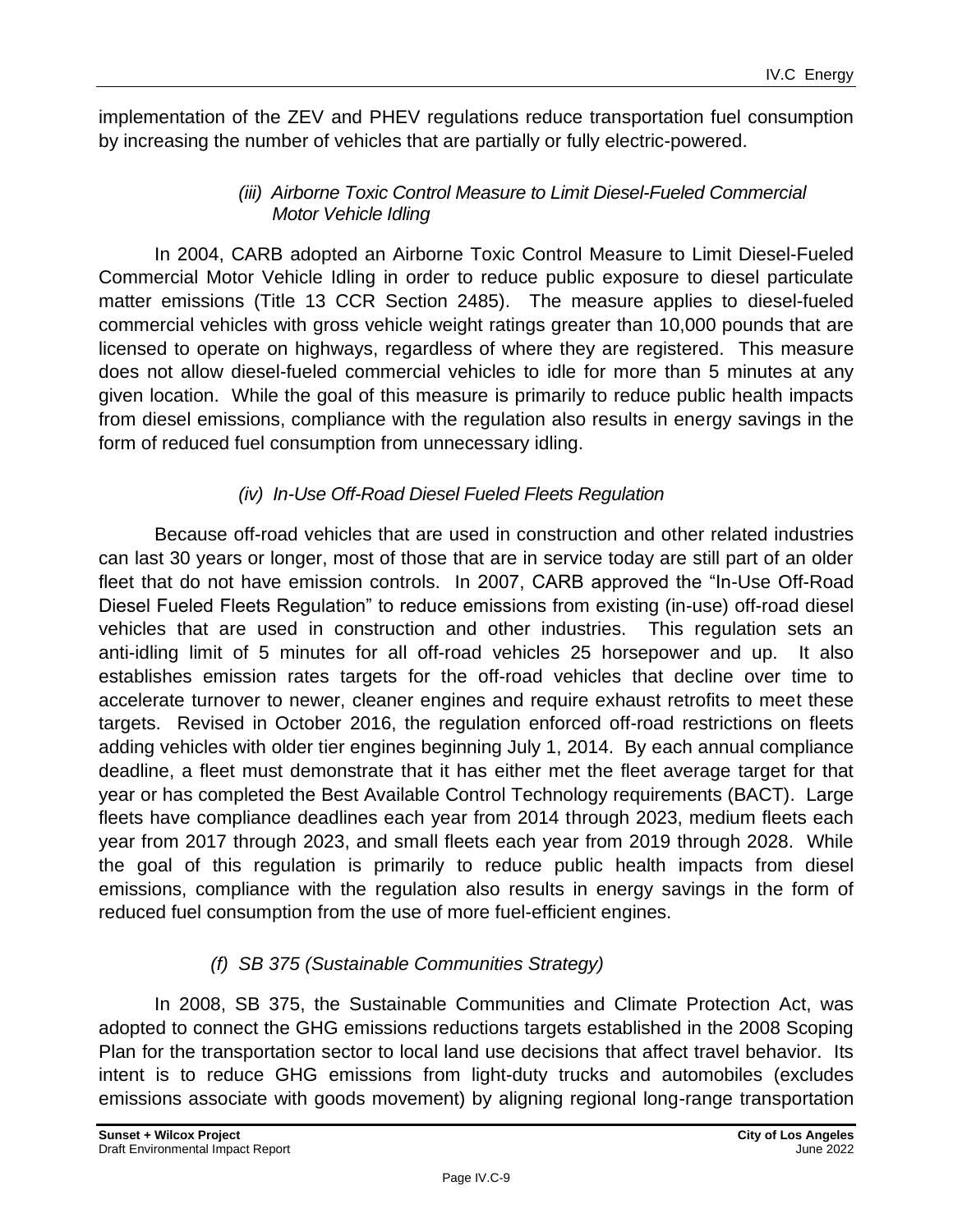plans, investments, and housing allocations to local land use planning to reduce vehicle miles traveled (VMT) and vehicle trips. Specifically, SB 375 required CARB to establish GHG emissions reduction targets for each of the 18 metropolitan planning organizations (MPOs). The Southern California Association of Governments (SCAG) is the MPO for the Southern California region, which includes the counties of Los Angeles, Orange, San Bernardino, Riverside, Ventura, and Imperial.

# (3) Regional

#### *(a) Regional Transportation Plan/Sustainable Communities Strategy (RTP/SCS)*

SB 375 requires each MPO to prepare a Sustainable Communities Strategy (SCS) in their regional transportation plan. In general, the SCS outlines a development pattern for the region, which, when integrated with the transportation network and other transportation measures and policies, would reduce VMT from automobiles and light duty trucks and thereby reduce GHG emissions from these sources. For the SCAG region, the 2020–2045 Regional Transportation Plan/Sustainable Communities Strategy (RTP/SCS), adopted on September 3, 2020, is the current RTP/SCS and is an update to the 2016–2040 RTP/SCS.

The 2020–2045 RTP/SCS focuses on the continued efforts of the previous RTP/ SCS plans for an integrated approach in transportation and land use strategies in development of the SCAG region through horizon year 2045. The 2020–2045 RTP/SCS projects that the SCAG region will meet the GHG per capita reduction targets established for the SCAG region of 8 percent by 2020 and 19 percent by 2035. Additionally, its implementation is projected to reduce VMT per capita for the year 2045 by 4.1 percent compared to baseline conditions for the year. Rooted in the 2008 and 2012 RTP/SCS plans, the 2020–2045 RTP/SCS includes a "Core Vision" that centers on maintaining and better managing the transportation network for moving people and goods while expanding mobility choices by location housing, jobs, and transit closer together, and increasing investments in transit and complete streets.

# (4) Local

# *(a) Green New Deal*

On April 8, 2015, Mayor Eric Garcetti released the Sustainable City pLAn, which includes both short-term and long-term aspirations through the year 2035 in various topic areas, including water, solar power, energy-efficient buildings, carbon and climate leadership, waste and landfills, housing and development, mobility and transit, and air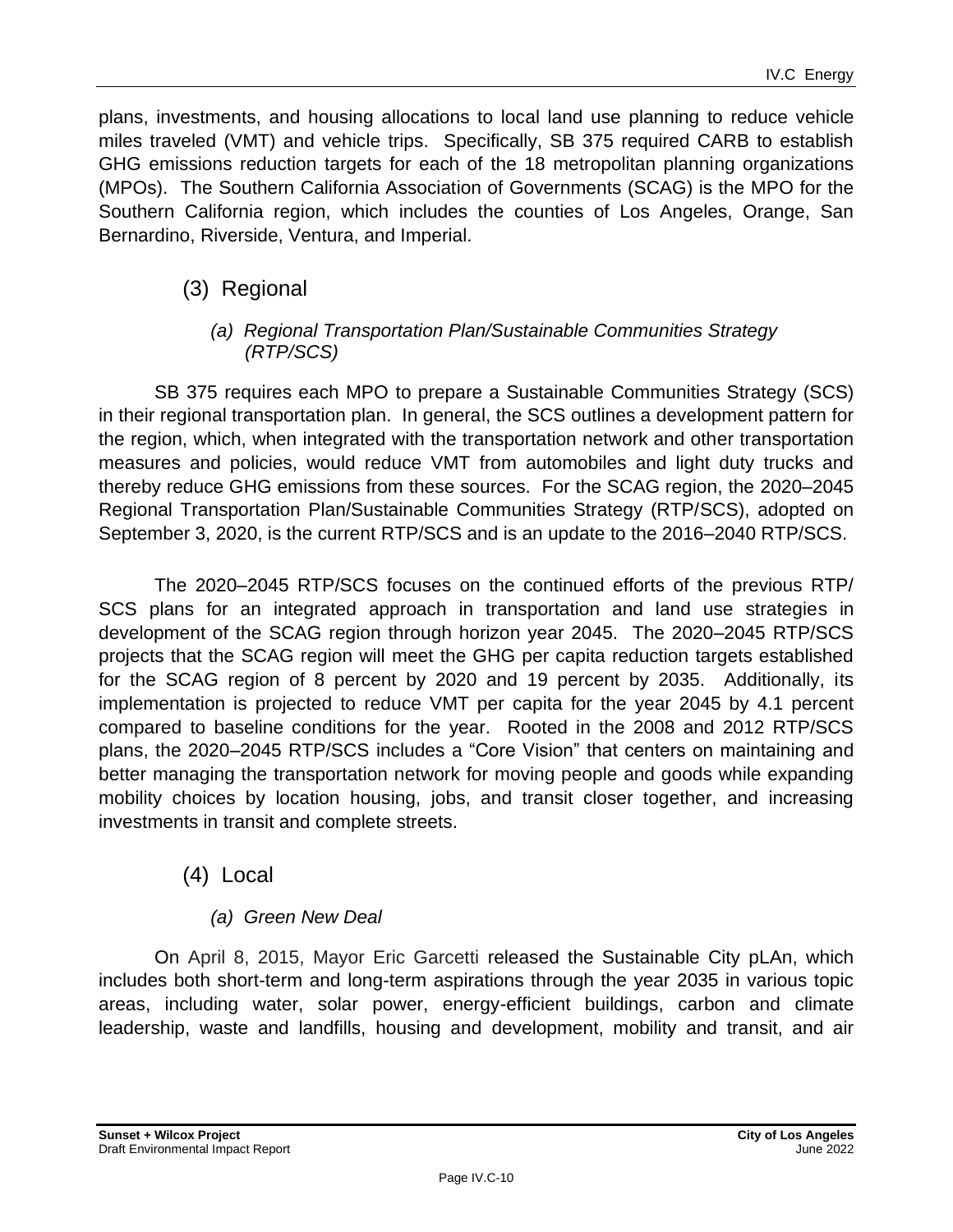quality, among others.<sup>14</sup> Specific targets included the construction of new housing units within 1,500 feet of transit by 2017, reducing VMT per capita by 5 percent by 2025, and increasing trips made by walking, biking or transit by at least 35 percent by 2025. The Sustainable City pLAn was intended to be updated every four years.

In April 2019, Mayor Eric Garcetti released an update to the Sustainable City pLAn renamed as L.A.'s Green New Deal, which consists of a program of actions designed to create sustainability-based performance targets through 2050 to advance economic, environmental, and equity objectives.<sup>15</sup> The Green New Deal augments, expands, and elaborates in more detail the City's vision for a sustainable future, and it tackles the climate emergency with accelerated targets and new aggressive goals.

Within the Green New Deal, climate mitigation is one of eight explicit benefits that help define its strategies and goals. These include reducing GHG emissions through nearterm outcomes:

- Reduce potable water use per capita by 22.5 percent by 2025, 25 percent by 2035, and maintain or reduce 2035 per capita water use through 2050.
- Reduce building energy use per square feet for all building types 22 percent by 2025, 34 percent by 2035, and 44 percent by 2050 (from a baseline of 68 thousand British thermal Units (mBTU) per square foot in 2015).
- All new buildings will be net zero carbon by 2030 and 100 percent of buildings will be net zero carbon by 2050.
- Increase cumulative new housing unit construction to 150,000 by 2025 and 275,000 units by 2035.
- Ensure 57 percent of new housing units are built within 1,500 feet of transit by 2025 and 75 percent by 2035.
- Increase the percentage of all trips made by walking, biking, micro-mobility/ matched rides or transit to at least 35 percent by 2025, 50 percent by 2035, and maintain at least 50 percent by 2050.
- Reduce VMT per capita by at least 13 percent by 2025, 39 percent by 2035, and 45 percent by 2050.

*<sup>14</sup> City of Los Angeles, Sustainable City pLAn, 2015.*

*<sup>15</sup> City of Los Angeles, LA's Green New Deal, 2019.*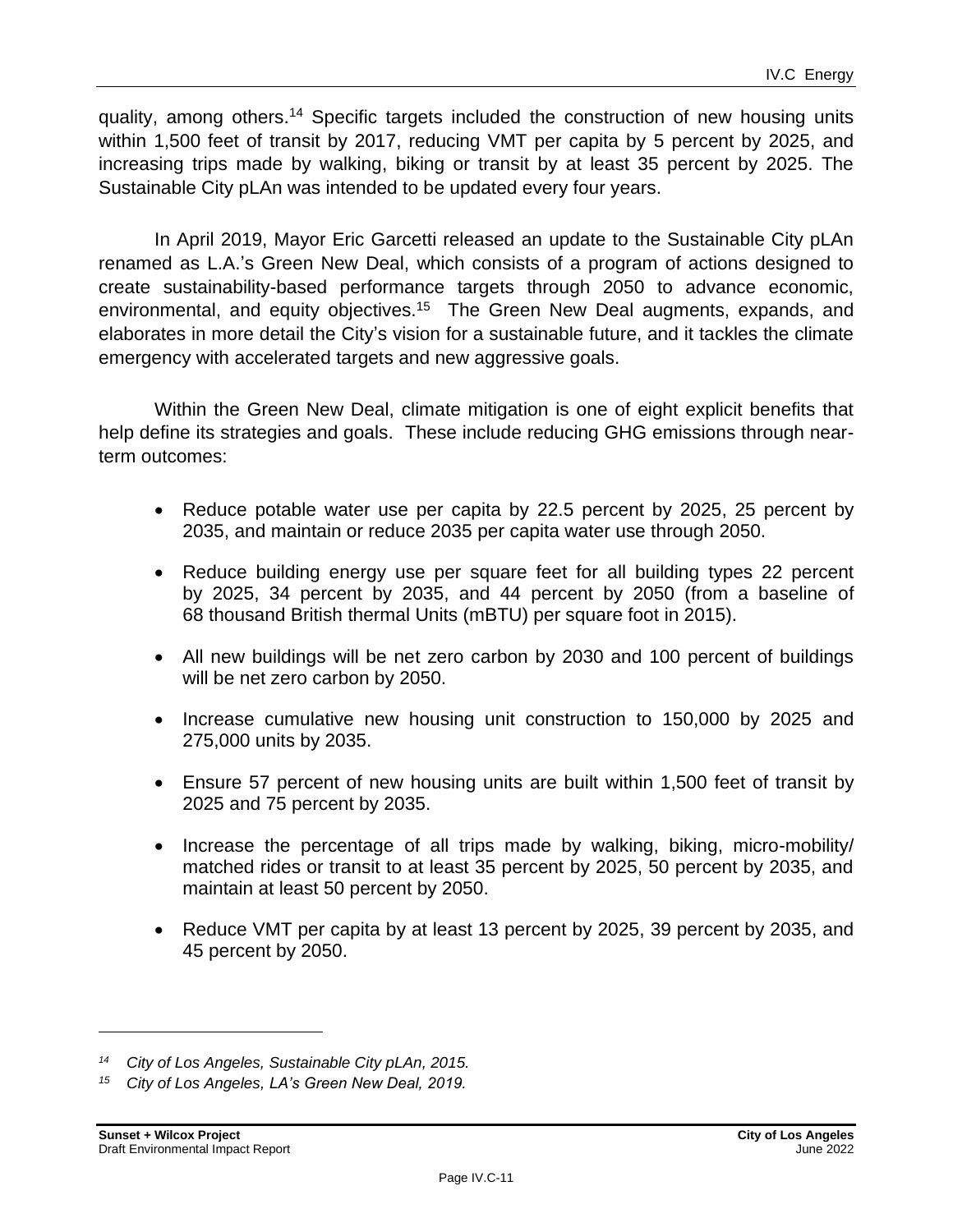- Increase the percentage of EVs and ZEVs in the city to 25 percent by 2025, 80 percent by 2035, and 100 percent by 2050.
- Increase landfill diversion rate to 90 percent by 2025, 95 percent by 2035, and 100 percent by 2050.
- Reduce municipal solid waste generation per capita by at least 15 percent by 2030, including phasing out single-use plastics by 2028 (from a baseline of 17.85 pounds of waste generated per capita per day in 2011).
- Eliminate organic waste going to landfill by 2028.
- Reduce urban/rural temperature differential by at least 1.7 degrees by 2025; and 3 degrees by 2035.
- Ensure the proportion of Angelenos living within 0.5 mile of a park or open space is at least 65 percent by 2025, 75 percent by 2035, and 100 percent by 2050.

# *(b) Green Building Code*

Chapter IX of the Los Angeles Municipal Code (LAMC) is referred to as the "Los Angeles Green Building Code," which incorporates by reference portions of the CALGreen Code. Specific mandatory requirements and elective measures are provided for three categories: (1) low-rise residential buildings; (2) nonresidential and high-rise residential buildings; and (3) additions and alterations to nonresidential and high-rise residential buildings. The Los Angeles Green Building Code includes mandatory measures for newly constructed nonresidential and high-rise residential buildings. The Los Angeles Green Building Code includes some requirements that are more stringent than State requirements, such as increased requirements for EV charging spaces and water efficiency, which result in potentially greater energy demand reductions from improved transportation fuel efficiency and water efficiency.

# *(c) City of Los Angeles Mobility Plan 2035*

In August 2015, the City Council adopted Mobility Plan 2035 (Mobility Plan), which serves as the City's General Plan circulation element. The City Council has adopted several amendments to the Mobility Plan since its initial adoption, including the latest amendment on September 7, 2016.<sup>16</sup> The Mobility Plan incorporates "complete streets" principles and lays the policy foundation for how the City's residents interact with their

*<sup>16</sup> Los Angeles Department of City Planning, Mobility Plan 2035: An Element of the General Plan, approved by City Planning Commission on June 23, 2016, and adopted by City Council on September 7, 2016.*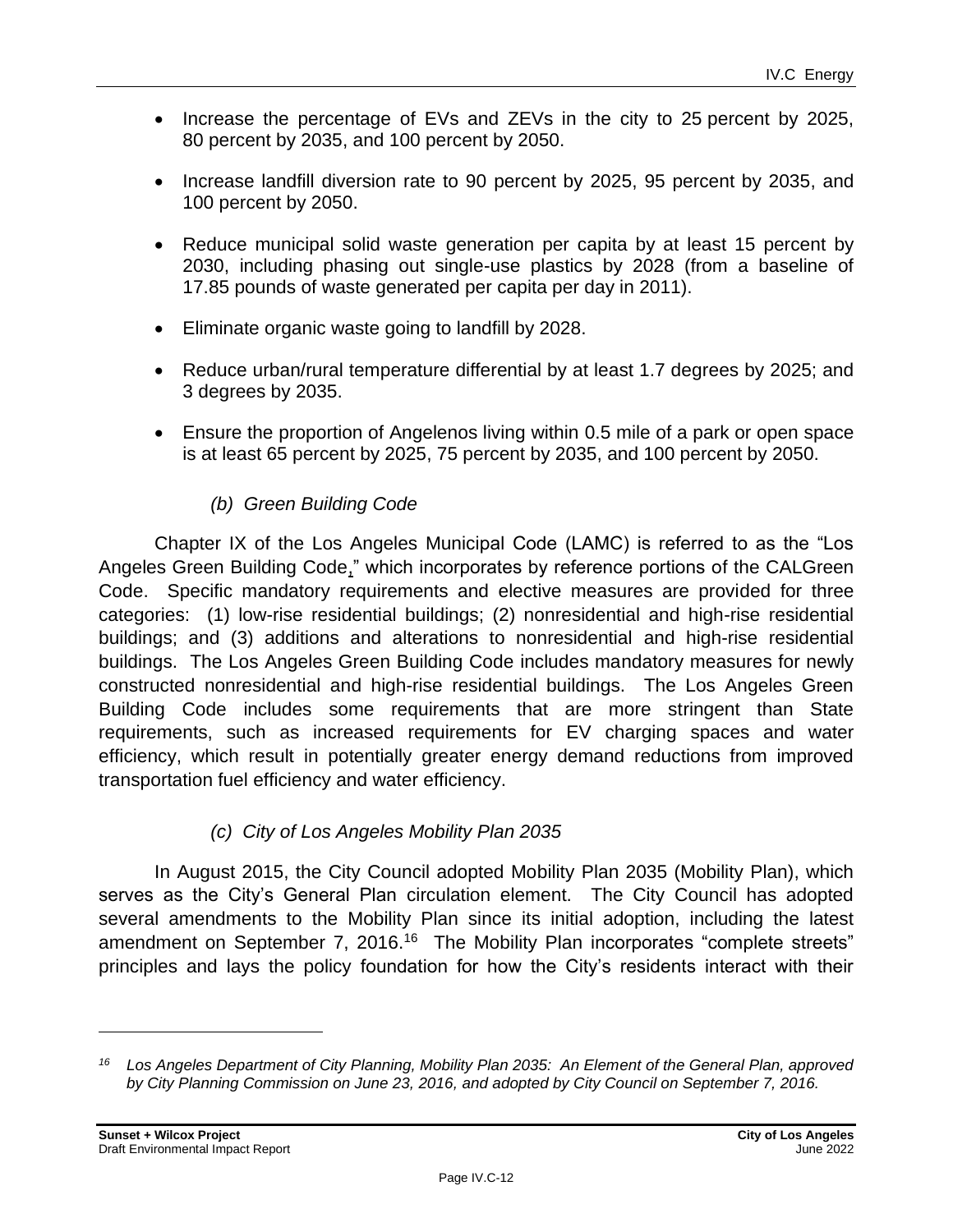streets. The Mobility Plan includes five main goals that define the City's high-level mobility priorities:

- (1) Safety First;
- (2) World Class Infrastructure;
- (3) Access for All Angelenos;
- (4) Collaboration, Communication, and Informed Choices; and
- (5) Clean Environments and Healthy Communities.

Each of the goals contains objectives and policies to support the achievement of those goals.

# **b. Existing Conditions**

# (1) Electricity

Electricity, a consumptive utility, is a man-made resource. The production of electricity requires the consumption or conversion of energy resources, including water, wind, oil, gas, coal, solar, geothermal, and nuclear resources, into energy. The delivery of electricity involves a number of system components, including substations and transformers that lower transmission line power (voltage) to a level appropriate for on-site distribution and use. The electricity generated is distributed through a network of transmission and distribution lines commonly called a power grid. Conveyance of electricity through transmission lines is typically responsive to market demands.

Energy capacity, or electrical power, is generally measured in watts (W) while energy use is measured in watt-hours (Wh). For example, if a light bulb has a capacity rating of 100 W, the energy required to keep the bulb on for 1 hour would be 100 Wh. If ten 100 W bulbs were on for 1 hour, the energy required would be 1,000 Wh or 1 kilowatt-hour (kWh). On a utility scale, a generator's capacity is typically rated in megawatts (MW), which is one million watts, while energy usage is measured in megawatt-hours (MWh) or gigawatt-hours (GWh), which is one billion watt-hours.

The Los Angeles Department of Water and Power (LADWP) provides electricity throughout the City of Los Angeles and many areas of the Owens Valley, serving approximately 4 million people within a service area of approximately 465 square miles, excluding the Owens Valley. Electricity provided by LADWP is divided into two planning districts: Valley and Metropolitan. The Valley Planning District includes the LADWP service area north of Mulholland Drive, and the Metropolitan Planning District includes the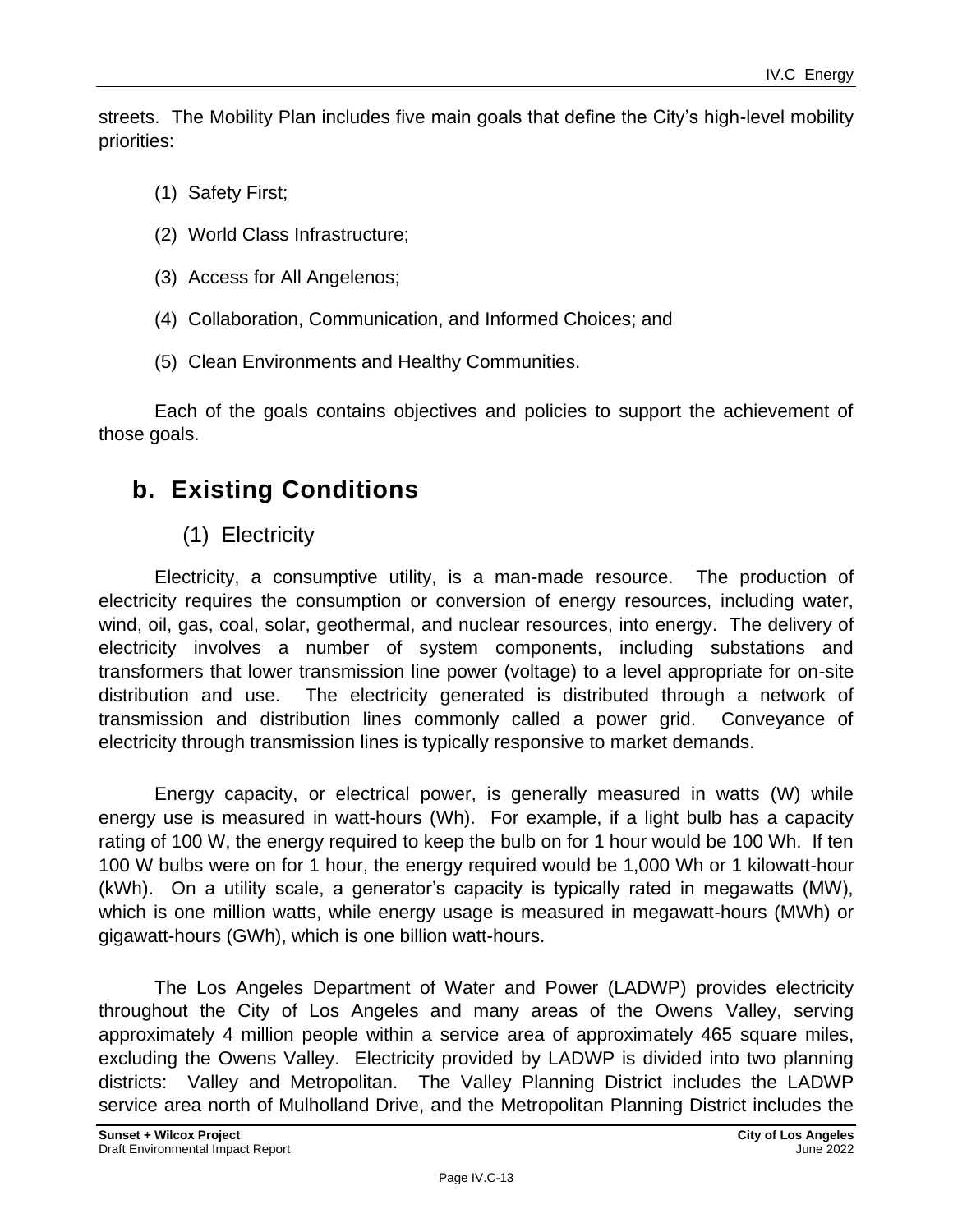LADWP service area south of Mulholland Drive. The Project Site is located within LADWP's Metropolitan Planning District.

LADWP generates power from a variety of energy sources, including hydropower, coal, gas, nuclear sources, and renewable resources, such as wind, solar, and geothermal sources. According to LADWP's 2017 Power Strategic Long-Term Resources Plan, LADWP has a net dependable generation capacity greater than 7,531 MW.<sup>17</sup> In 2018, the LADWP power system experienced an instantaneous peak demand of 6,432 MW.<sup>18</sup> Approximately 37 percent of LADWP's 2020 electricity purchases were from renewable sources, which is better than the 33-percent Statewide percentage of electricity purchases from renewable sources.<sup>19</sup> LADWP's annual electricity sale to customers for the 2016– 2017 fiscal year, the most current year for which data are available, was approximately 22,878 million kWh.<sup>20</sup>

LADWP supplies electrical power to the Project Site from electrical service lines located in the Project vicinity. Existing electricity usage was estimated based on the same methodology contained in the GHG analysis included in Section IV.D, Greenhouse Gas Emissions, of this Draft EIR. Specifically, the California Emissions Estimator Model (CalEEMod) Version 2020.4.0 was used to estimate the existing electricity usage by inputting into the program the size of the land uses, the electrical demand factors for the land uses, electrical intensity factors related to water usage, and the estimated existing vehicle miles traveled (VMT) at the Project Site. It is estimated that existing uses on the Project Site currently consume approximately 398,448 kWh of electricity per year.<sup>21</sup>

# (2) Natural Gas

Natural gas is a combustible mixture of simple hydrocarbon compounds (primarily methane) that is used as a fuel source. Natural gas consumed in California is obtained from naturally occurring reservoirs, mainly located outside the State, and delivered through high-pressure transmission pipelines. The natural gas transportation system is a nationwide network, and, therefore, resource availability is typically not an issue. Natural gas provides almost one-third of the State's total energy requirements and is used in

*<sup>17</sup> LADWP, 2017 Power Strategic Long-Term Resources Plan, Section 1, p. 17.*

*<sup>18</sup> LADWP, 2017 Power Strategic Long-Term Resources Plan, Appendix A, December 2017.*

*<sup>19</sup> LADWP, 2020 Power Content Label, October 2020.*

*<sup>20</sup> Los Angeles Department of Water and Power, 2017 Retail Electric Sales and Demand Forecast, 2017, p. 14.*

*<sup>21</sup> Eyestone Environmental, Energy Calculations for the Sunset and Wilcox Project. See Appendix D of this Draft EIR.*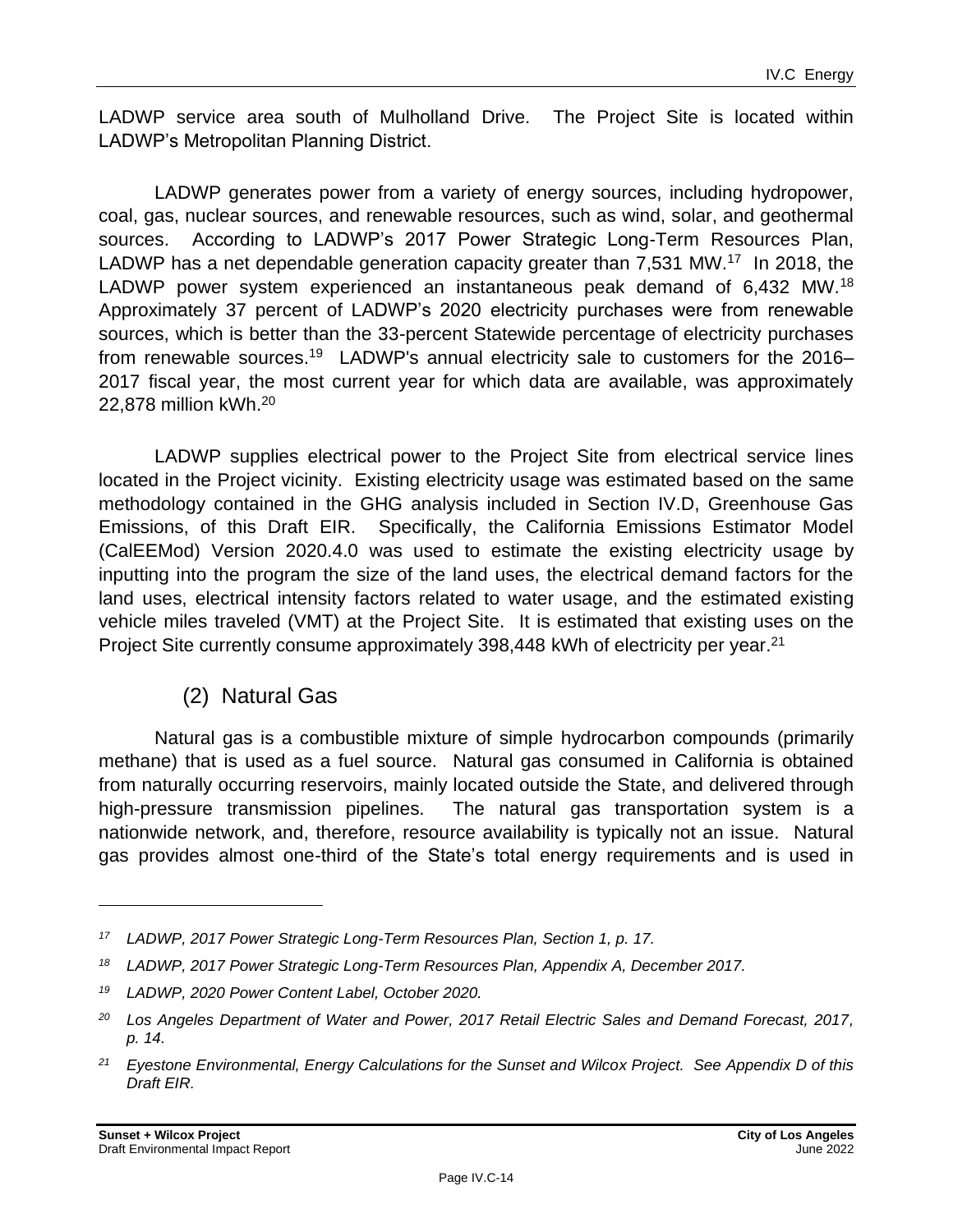electricity generation, space heating, cooking, water heating, industrial processes, and as a transportation fuel. Natural gas is measured in terms of cubic feet (cf).

Natural gas is provided to the Project Site by the Southern California Gas Company (SoCalGas). SoCalGas is the principal distributor of natural gas in Southern California, serving residential, commercial, and industrial markets. SoCalGas serves approximately 21.8 million customers in more than 500 communities encompassing approximately 20,000 square miles throughout Central and Southern California, from the City of Visalia to the Mexican border.<sup>22</sup>

SoCalGas receives gas supplies from several sedimentary basins in the western United States and Canada, including supply basins located in New Mexico (San Juan Basin), West Texas (Permian Basin), the Rocky Mountains, and Western Canada, as well as local California supplies.<sup>23</sup> The traditional, southwestern United States sources of natural gas will continue to supply most of SoCalGas' natural gas demand. The Rocky Mountain supply is available but is used as an alternative supplementary supply source, and the use of Canadian sources provide only a small share of SoCalGas supplies due to the high cost of transport.<sup>24</sup> Gas supply available to SoCalGas from California sources averaged 97 million cf per day in 2019 (the most recent year for which data are available).<sup>25</sup> SoCalGas supplies natural gas to the Project Site from natural gas service lines located in the Project vicinity.

Existing natural gas usage was estimated based on the same methodology contained in the GHG analysis included in Section IV.D, Greenhouse Gas Emissions, of this Draft EIR. Specifically, the existing natural gas usage is based on the size of the land uses and the natural gas combustion factors for the land uses in units of million British thermal units (MMBtu). It is estimated that existing uses on the Project Site currently consume approximately 180,738 cf of natural gas per year.<sup>26</sup>

*<sup>22</sup> SoCalGas, Company Profile, www.socalgas.com/about-us/company-profile, accessed January 27, 2021.*

*<sup>23</sup> California Gas and Electric Utilities, 2020 California Gas Report, pp. 111-112.*

*<sup>24</sup> California Gas and Electric Utilities, 2020 California Gas Report, pp. 111-112.*

*<sup>25</sup> California Gas and Electric Utilities, 2020 California Gas Report, p. 111.*

*<sup>26</sup> Eyestone Environmental, Energy Calculations for the Sunset and Wilcox Project. See Appendix D of this Draft EIR.*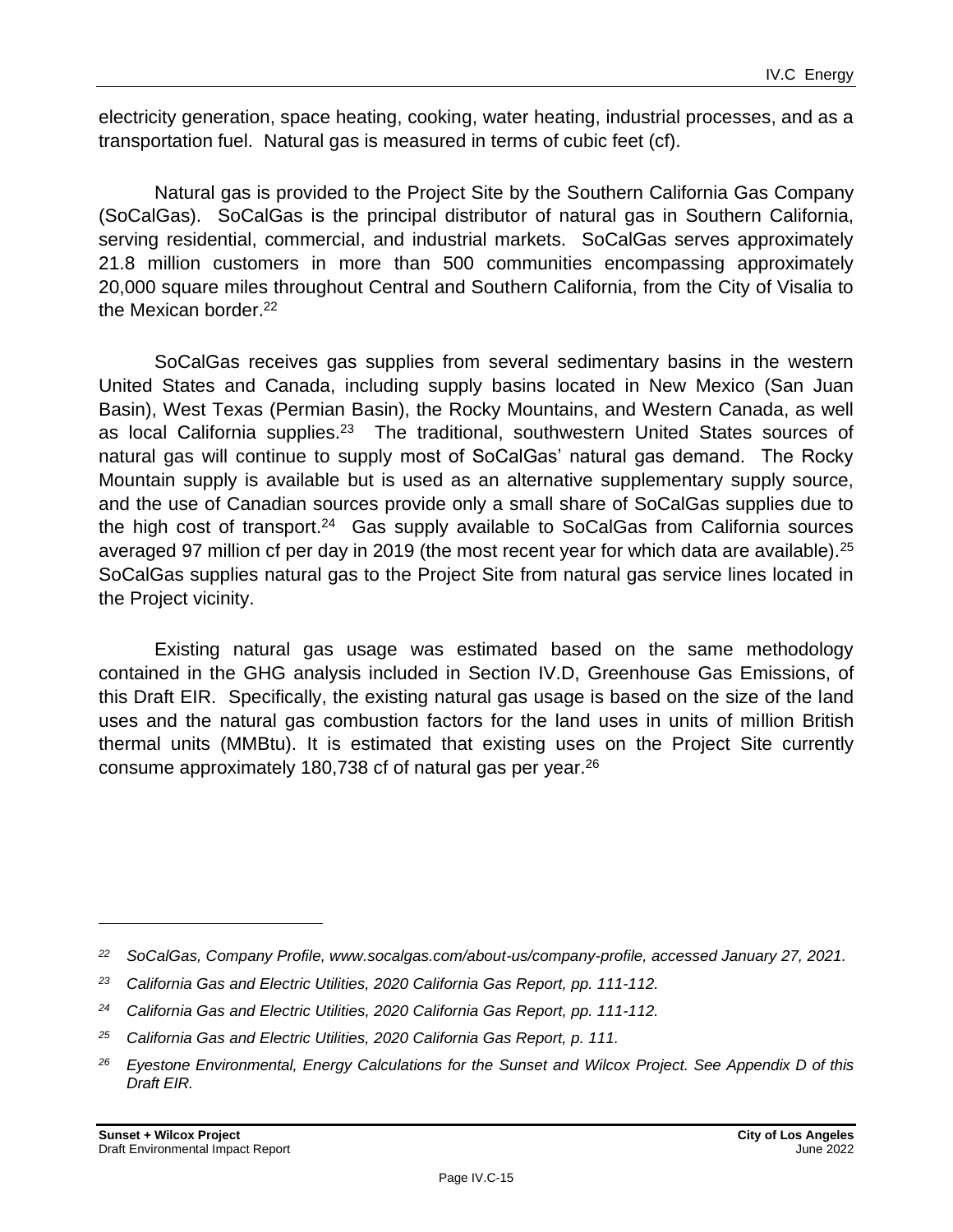# (3) Transportation Energy

According to the CEC, transportation accounts for nearly 40 percent of California's total energy consumption in 2018.<sup>27</sup> In 2018, California consumed 15.6 billion gallons of gasoline and 3.1 billion gallons of diesel fuel.<sup>28,29</sup> Petroleum-based fuels currently account for 90 percent of California's transportation energy sources.<sup>30</sup> However, the State is now working on developing flexible strategies to reduce petroleum use. Over the last decade, California has implemented several policies, rules, and regulations to improve vehicle efficiency, increase the development and use of alternative fuels, reduce air pollutants and GHGs from the transportation sector, and reduce VMT. According to the California Department of Tax and Fee Administration, total Statewide gasoline consumption has increased by 6 percent from 2011 to 2019. $31$  However, this increase is mainly due to population increases as the per capita gasoline consumption is showing a downward trend.<sup>32</sup> The CEC predicts that there will be an increase in the use of alternative fuels, such as natural gas, biofuels, and electricity.<sup>33</sup> According to CARB's EMFAC Web Database, Los Angeles County on-road transportation sources consumed 6.21 billion gallons of gasoline and 1.08 billion gallons of diesel fuel in 2020.<sup>34</sup>

The existing on-site land uses currently generate a demand for transportationrelated fuel use as a result of vehicle trips to and from the Project Site. The estimate of annual VMT associated with the existing Project Site uses is 1,386,319 VMT per year.<sup>35</sup> This translates to 44,030 gallons of gasoline and 8,917 gallons of diesel per year based on current (2021) fuel economy averages.<sup>36</sup> The Project Site is located near public transit service in the vicinity of the Project Site with multiple local and regional bus lines provided by Metro and LADOT. Specifically, the Project Site is located in a transit-rich neighborhood

*<sup>36</sup> Eyestone Environmental, Energy Calculations for Sunset and Wilcox Project, see Appendix D of this Draft EIR.*

*<sup>27</sup> U.S. Energy Information Administration. California State Profile and Energy Estimates. Consumption by Sector, www.eia.gov/state/?sid=CA#tabs, accessed July 28, 2020.*

*<sup>28</sup> California Board of Equalization, Net Taxable Gasoline Gallons 10-Year Report.*

*<sup>29</sup> California Board of Equalization, Net Taxable Diesel Gallons 10-Year Report.*

*<sup>30</sup> CEC, 2021–2023 Investment Plan Update for the Clean Transportation Program, November 2021.*

*<sup>31</sup> California Department of Tax and Fee Administration, Fuel Taxes Statistics & Reports, www.cdtfa.ca.gov/ taxes-and-fees/spftrpts.htm, accessed March 8, 2021.*

*<sup>32</sup> Eno Center for Transportation, How Have Different State Populations Changed Their Gasoline Consumption?, www.enotrans.org/article/how-have-different-state-populations-changed-their-gasolineconsumption/, May 21, 2019, accessed March 8, 2021.*

*<sup>33</sup> CEC, 2015 Integrated Energy Policy Report, docketed June 29, 2016, p. 113.*

*<sup>34</sup> California Air Resources Board, EMFAC2017 Web Database, www.arb.ca.gov/emfac/2017/. Details provided in Appendix D of this Draft EIR.*

*<sup>35</sup> Eyestone Environmental, Energy Calculations for Sunset and Wilcox Project, see Appendix D of this Draft EIR.*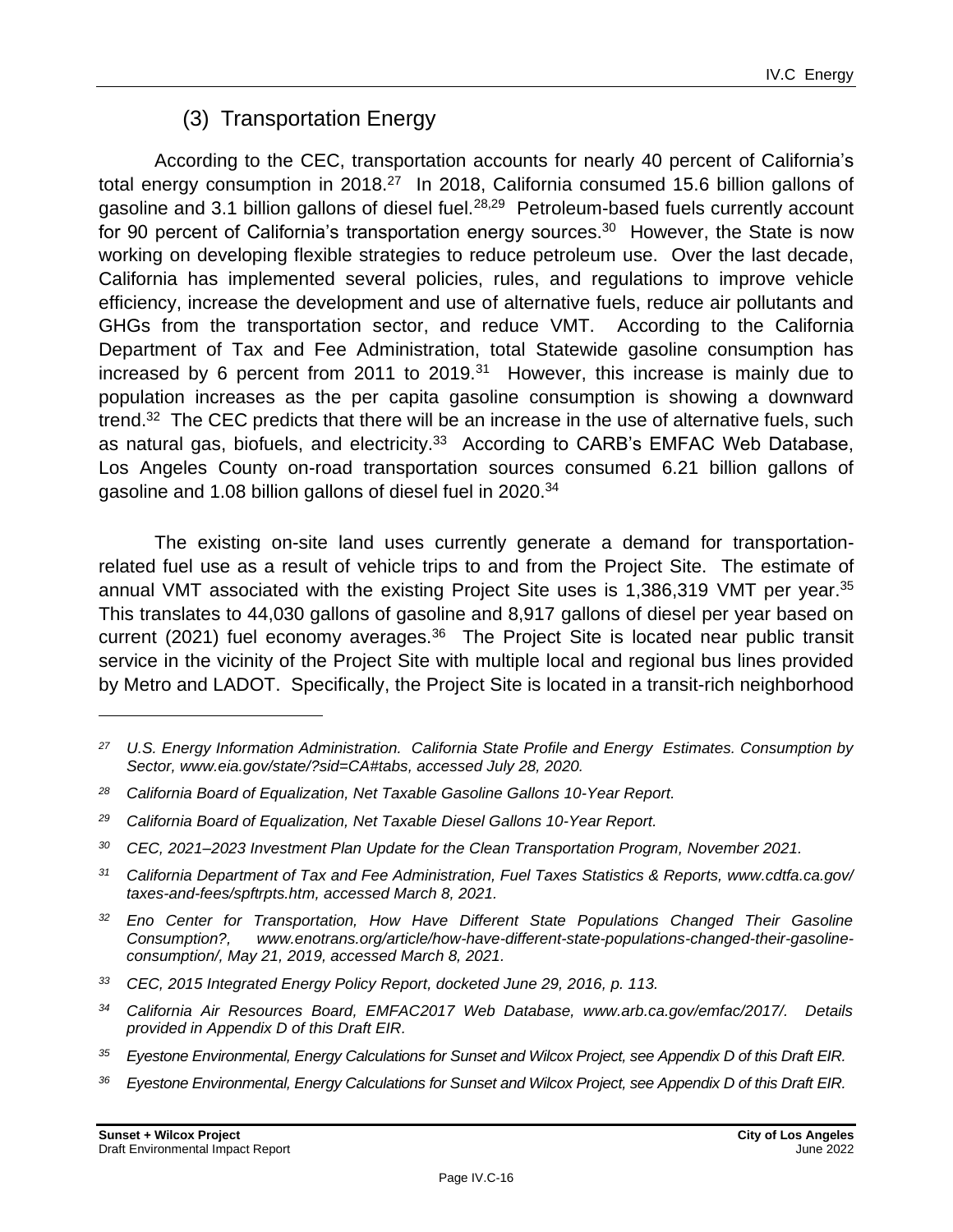with bus stops along Sunset Boulevard and Wilcox Avenue and the Metro B Line Hollywood/Vine Station located 0.4 mile from the Project Site.

# **3. Project Impacts**

# **a. Thresholds of Significance**

In accordance with Appendix G to the CEQA Guidelines, the Project would have a significant impact related to energy if it would:

#### *Threshold (a): Result in potentially significant environmental impact due to wasteful, inefficient, or unnecessary consumption of energy resources, during project construction or operation.*

# *Threshold (b): Conflict with or obstruct a state or local plan for renewable energy or energy efficiency.*

With regard to Threshold (a), this analysis relates to Appendix F to the CEQA Guidelines, prepared in response to the requirement in PRC Section 21100(b)(3) that an EIR shall include a detailed statement setting forth "[m]itigation measures proposed to minimize significant effects of the environment, including, but not limited to, measures to reduce the wasteful, inefficient, and unnecessary consumption of energy."

In addition, with regard to potential energy impacts, the *L.A. CEQA Thresholds Guide* states that a determination of significance shall consider the following factor<sup>37</sup>:

• The degree to which the project design and/or operations incorporate energyconservation measures, particularly those that go beyond City requirements.

In accordance with Appendix F and the *L.A. CEQA Thresholds Guide*, the following factors were considered in determining whether the Project would have a significant impact with regard to Threshold (a):

1. The Project's energy requirements and its energy use efficiencies by amount and fuel type for each stage of the project including construction, operation, maintenance, and/or removal. If appropriate, the energy intensiveness of materials may be discussed.

*<sup>37</sup> L.A. CEQA Thresholds Guide factors related to infrastructure are evaluated in Section IV.J.3, Utilities and Service Systems—Energy Infrastructure, of this Draft EIR.*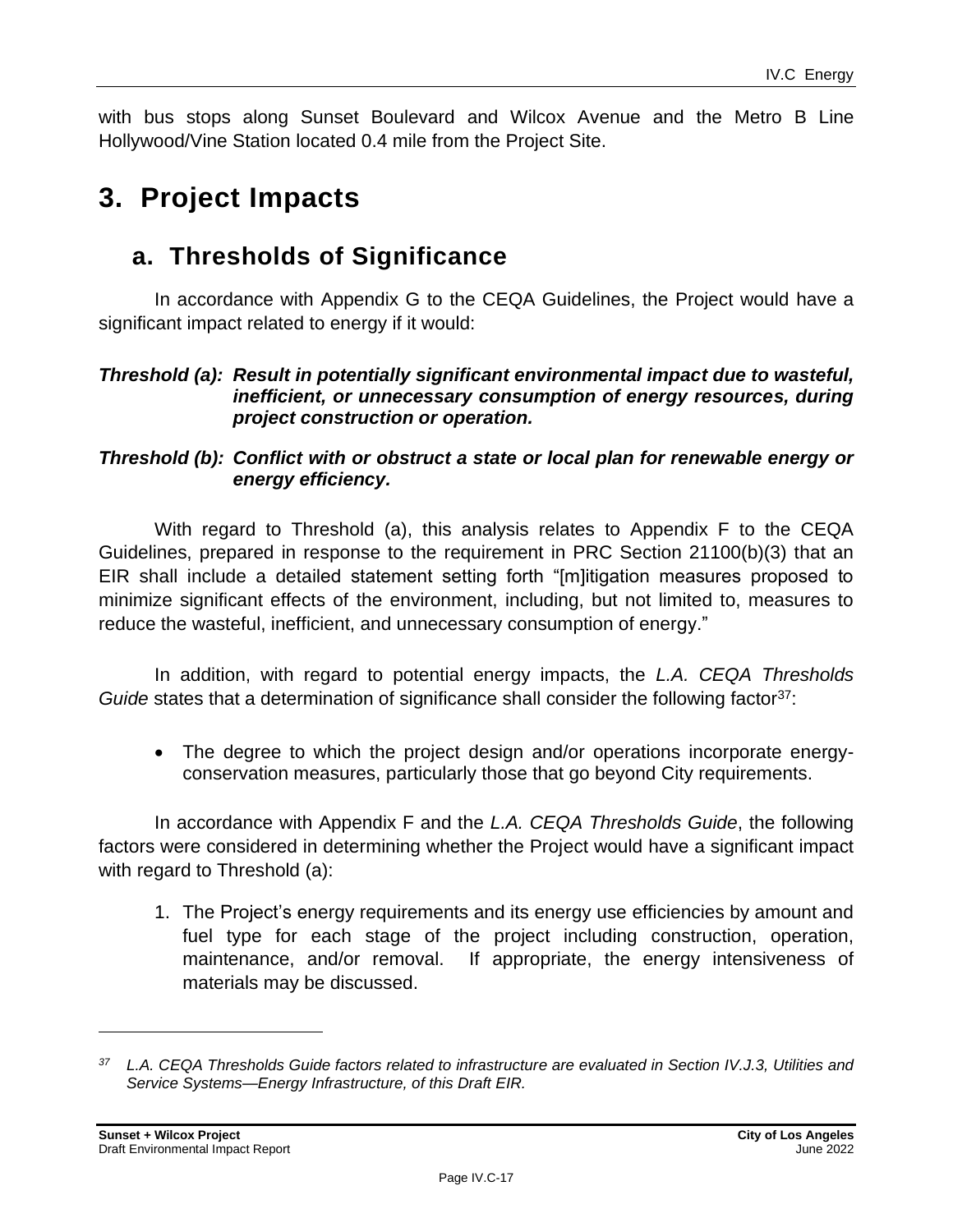- 2. The effects of the Project on local and regional energy supplies and on requirements for additional capacity.
- 3. The effects of the Project on peak and base period demands for electricity and other forms of energy.
- 4. The degree to which the Project complies with existing energy standards.
- 5. The effects of the Project on energy resources.
- 6. The Project's projected transportation energy use requirements and its overall use of efficient transportation alternatives.
- 7. The degree to which the Project design and/or operations incorporate energyconservation measures, particularly those that go beyond City requirements.

With regard to Threshold (b), the Project was evaluated for consistency with adopted energy conservation plans and policies relevant to the Project. Such adopted energy conservation plans and policies include Title 24 energy efficiency requirements, CALGreen Code, and City building codes. Also, as discussed in Section IV.D, Greenhouse Gas Emissions, of this Draft EIR, the Project was also evaluated for consistency with the 2020– 2045 RTP/SCS, which includes goals to reduce VMT and corresponding decrease in fuel consumption.

# **b. Methodology**

CEQA Guidelines Appendix F provides topics that the lead agency may consider in the discussion of energy use in an EIR:

- The project's energy requirements and its energy use efficiencies by amount and fuel type for each stage of the project's life cycle including construction, operation, maintenance, and/or removal. If appropriate, the energy intensiveness of materials may be discussed.
- The effects of the project on local and regional energy supplies and on requirements for additional capacity.
- The effects of the project on peak and base period demands for electricity and other forms of energy.
- The degree to which the project complies with existing energy standards.
- The effects of the project on energy resources.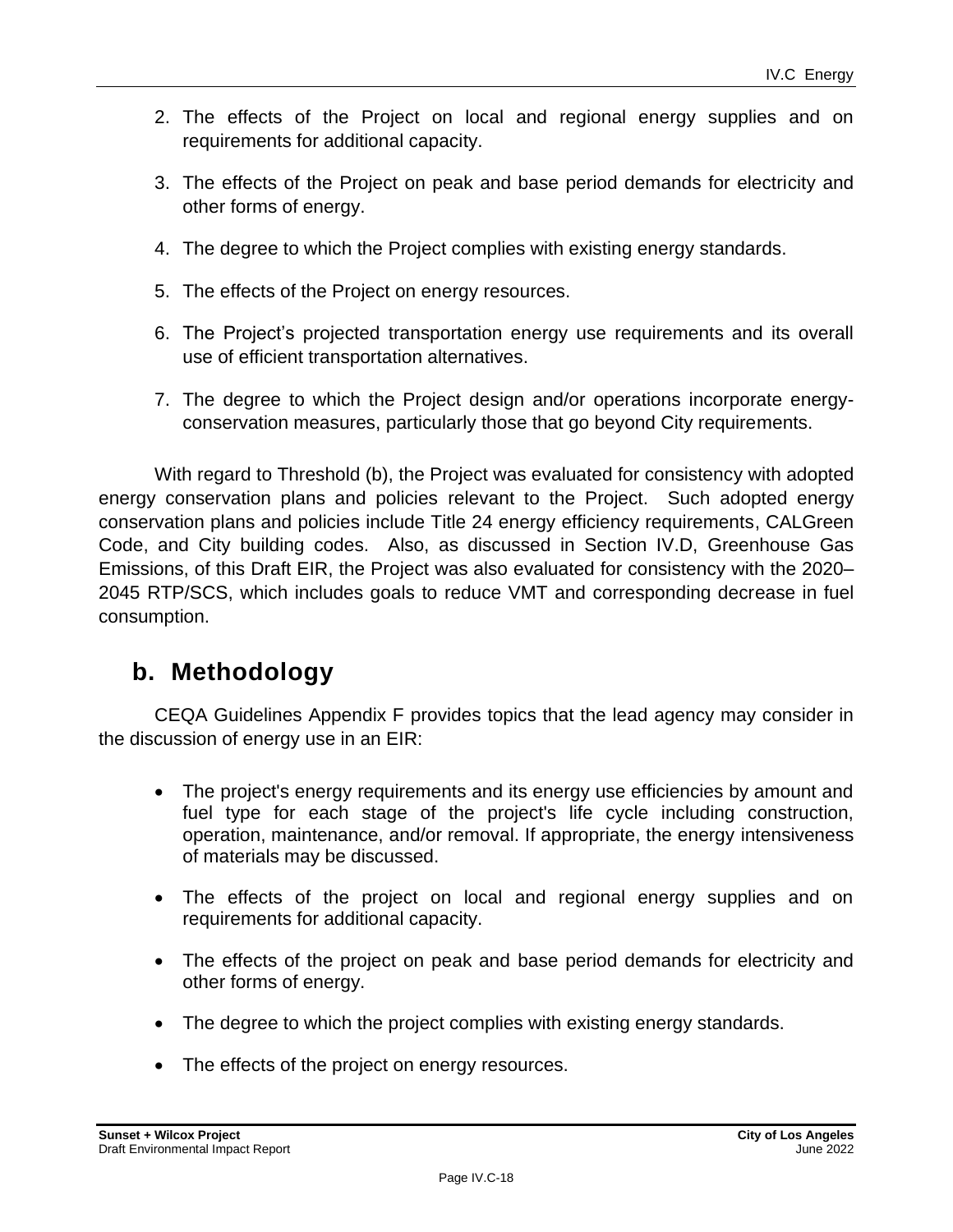- The project's projected transportation energy use requirements and its overall use of efficient transportation activities.
	- (1) Construction

During Project construction, energy would be consumed in the form of electricity associated with the conveyance of water used for dust control (including supply and conveyance) and, on a limited basis, powering lights, electronic equipment, or other construction activities necessitating electrical power.<sup>38</sup> Electricity usage associated with the supply and conveyance of water used for dust control during construction was calculated using CalEEMod.<sup>39</sup> Electricity used to power lighting, electronic equipment, and other construction activities necessitating electrical power was calculated based on data provided in South Coast Air Quality Management District (SCAQMD) construction surveys  $(i.e.,$  construction activity, horsepower, load factor, and hours of use per day). $40$  Although the Project Site would use electricity from poles where possible, electricity demand calculations were based on SCAQMD construction surveys which identifies the use of diesel generators to supply construction sites with electrical power.

In terms of natural gas, construction activities typically do not involve the consumption of natural gas and current plans do not involve use of natural gas powered construction equipment.

Project construction would also consume energy in the form of petroleum-based fuels associated with the use of off-road construction vehicles and equipment on the Project Site, construction worker travel to and from the Project Site, and delivery and haul truck trips (e.g., the hauling of demolition material to offsite reuse and disposal facilities). Fuel consumption from onsite, heavy-duty construction equipment was calculated based on the equipment mix and usage factors provided in the CalEEMod construction output files included in Appendix D of this Draft EIR. The total horsepower was then multiplied by fuel usage estimates per horsepower-hour included in Table A9-3-E of the SCAQMD *CEQA Air Quality Handbook*. Fuel consumption from construction worker, vendor, and delivery/haul trucks was calculated using the trip rates and distances provided in the CalEEMod construction output files. Total VMT was then calculated for each type of constructionrelated trip and divided by the corresponding county-specific miles per gallon factor using CARB's EMFAC 2017 model (EMFAC2017). EMFAC provides the total annual VMT and

*<sup>38</sup> Construction activities include demolition of the existing site, site preparation, grading, building construction, building finishes, landscaping and paving.*

*<sup>39</sup> California Air Pollution Control Officers Association, CalEEModTM version 2020.4.0 User's Guide, May 2021.*

*<sup>40</sup> CalEEMod Users Guide, Appendix E1, Technical Source Documentation, October 2017.*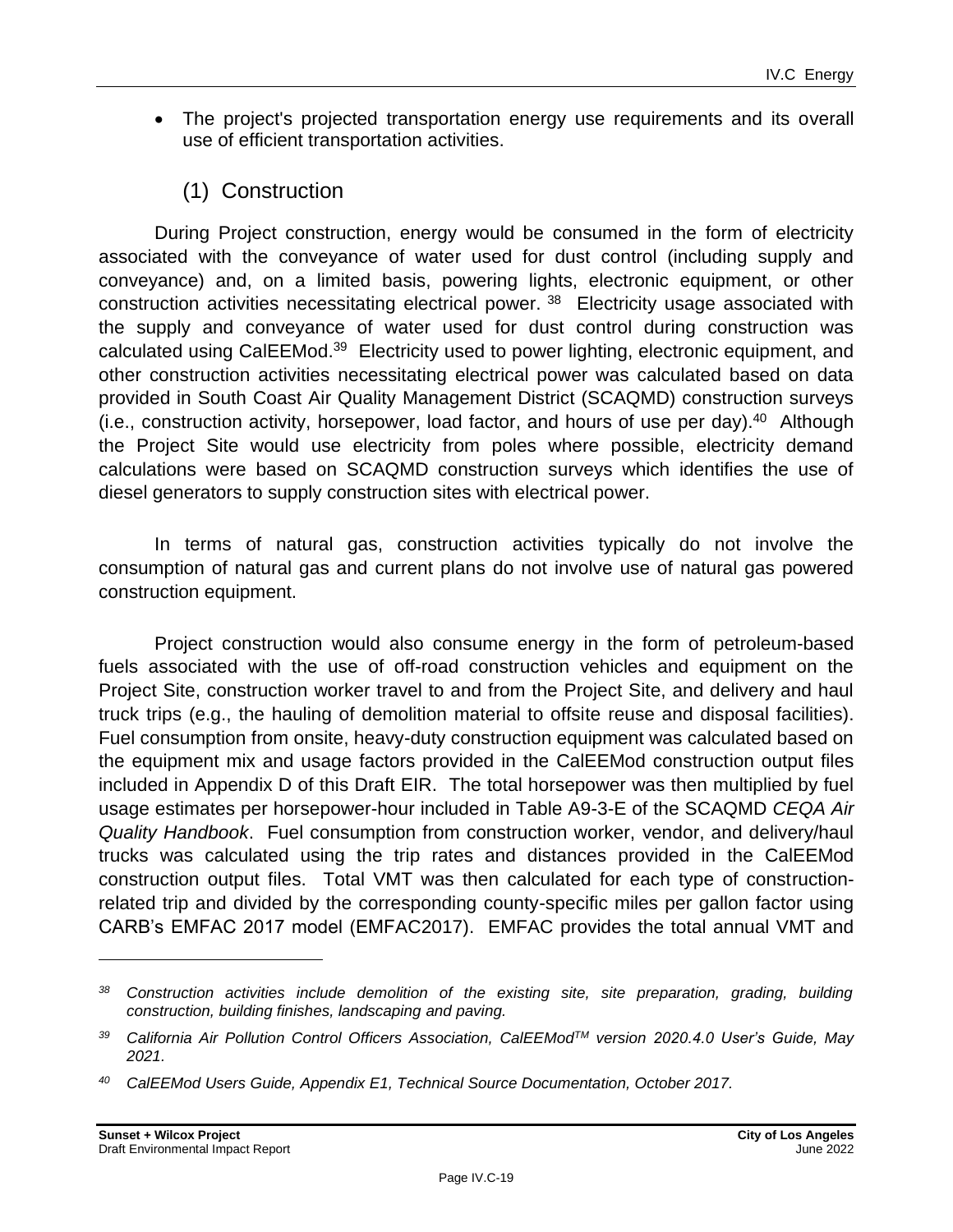fuel consumed for each vehicle type. Consistent with CalEEMod, construction worker trips were assumed to include 50 percent light duty gasoline auto and 50 percent light duty gasoline trucks. Construction vendor and delivery/haul trucks were assumed to be heavyduty diesel trucks. Refer to Appendix D of this Draft EIR for detailed calculations.

# (2) Operation

Annual consumption of electricity (including electricity usage associated with the supply and conveyance of water) and natural gas was calculated using demand factors provided in CalEEMod as part of the GHG analysis included in Section IV.D, Greenhouse Gas Emissions, of this Draft EIR. As mentioned above, electricity usage and natural gas consumption is calculated based on default energy demand factors contained within CalEEMod for the Project land uses. Electricity from water usage is also based on CalEEMod demand factors for water usage and wastewater production and electricity intensity factors related to water treatment and conveyance.

Energy impacts associated with transportation during operation were also assessed. Daily trip generation used in this analysis was based on the *Transportation Assessment for the Sunset+Wilcox Project*, prepared by Fehr and Peers. (See Appendix J of this Draft EIR). As discussed therein, Project-related VMT was calculated using the LADOT VMT Calculator. The VMT Calculator was developed by the City and LADOT to comply with SB 743, which requires lead agencies to adopt VMT criteria to determine transportation related impacts. Weekend project trips were based on the Institute of Transportation Engineers trip generation factors for the applicable land uses. The daily Project-related VMT were then input into CalEEMod, which calculated the annual VMT. The resulting annual VMT was used as part of the GHG analysis included in Section IV.D, Greenhouse Gas Emissions, of this Draft EIR. Based on this annual VMT, gasoline and diesel consumption rates were calculated using the county-specific miles per gallon calculated using EMFAC2014. The vehicle fleet mix for vehicles anticipated to visit the Project Site was calculated consistent with the CalEEMod default for Los Angeles County.

As discussed in Section IV.A, Air Quality, of this Draft EIR, the Project would include emergency generators to be installed and maintained by the LADWP. The emergency generators would be operated in the event of a power failure and for routine maintenance and testing. Testing of the generators would be conducted on a monthly basis for 15 minutes at a time. As these generators would be tested on a regular basis, the Project would result in an increase in fuel consumption.<sup>41</sup> Fuel consumption was calculated based

*<sup>41</sup> The National Fire Protection Association (NFPA) requires regular testing of emergency generators in accordance with NFPA Standard 110, Standard for Emergency and Standby Power Systems.*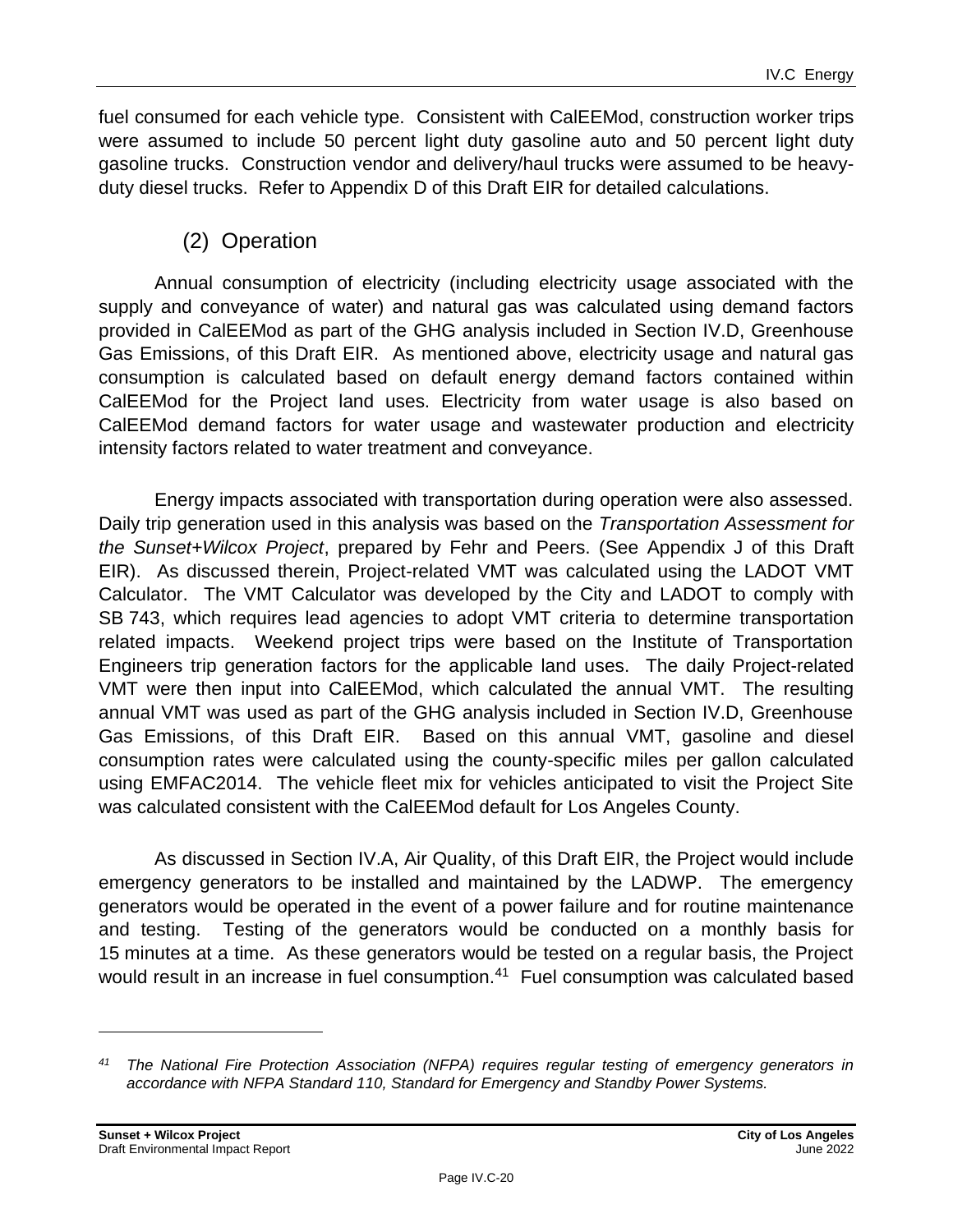on hours of testing per year and the fuel consumption rate provided by the generator manufacturer.

CalEEMod output files and supporting calculations are provided in Appendix D of this Draft EIR. These calculations were used to determine, as required by Appendix F guidelines, if the Project would cause the wasteful, inefficient, and/or unnecessary consumption of energy.

# **c. Project Design Features**

The Project includes project design features designed to improve energy efficiency as set forth in Section IV.D, Greenhouse Gas Emissions, of this Draft EIR, including Project Design Features GHG-PDF-1 and Section IV.J.1, Utilities and Service Systems—Water Supply and Infrastructure, of this Draft EIR, including Project Design Feature WAT-PDF-1. Under Project Design Feature GHG-PDF-1, the Project would incorporate energy efficiency and conservation features to achieve LEED Gold Certification. These measures include, but are not limited to, the following: use of light-emitting diode (LED) and other efficient lighting technology; energy saving lighting control systems, such as light- and motiondetection controls (where applicable); energy efficient heating, ventilation, and air conditioning (HVAC) equipment; plumbing fixtures (water closets and urinals) and fittings (faucets and showerheads) that comply with the performance requirements specified in the City of Los Angeles Green Building Code; weather-based irrigation system; water-efficient landscaping; a limitation on the number of natural gas fireplaces/firepits; tankless and on-demand water heaters; and individual metering and billing for commercial water use. Additionally, as described in Section II, Project Description, of this Draft EIR, as part of the Project, an LADWP transformer yard would be installed on the De Longpre Lot that would include an electrical switchgear and an underground generator for the proposed office building.

# **d. Analysis of Project Impacts**

*Threshold (a): Would the Project result in potentially significant environmental impact due to wasteful, inefficient, or unnecessary consumption of energy resources, during Project construction or operation?*

(1) Impact Analysis

The following analysis considers the seven factors in the Thresholds of Significance subsection above to determine whether Threshold (a) would be exceeded.

> *(a) The project's energy requirements and its energy use efficiencies by amount and fuel type for each stage of the project including construction,*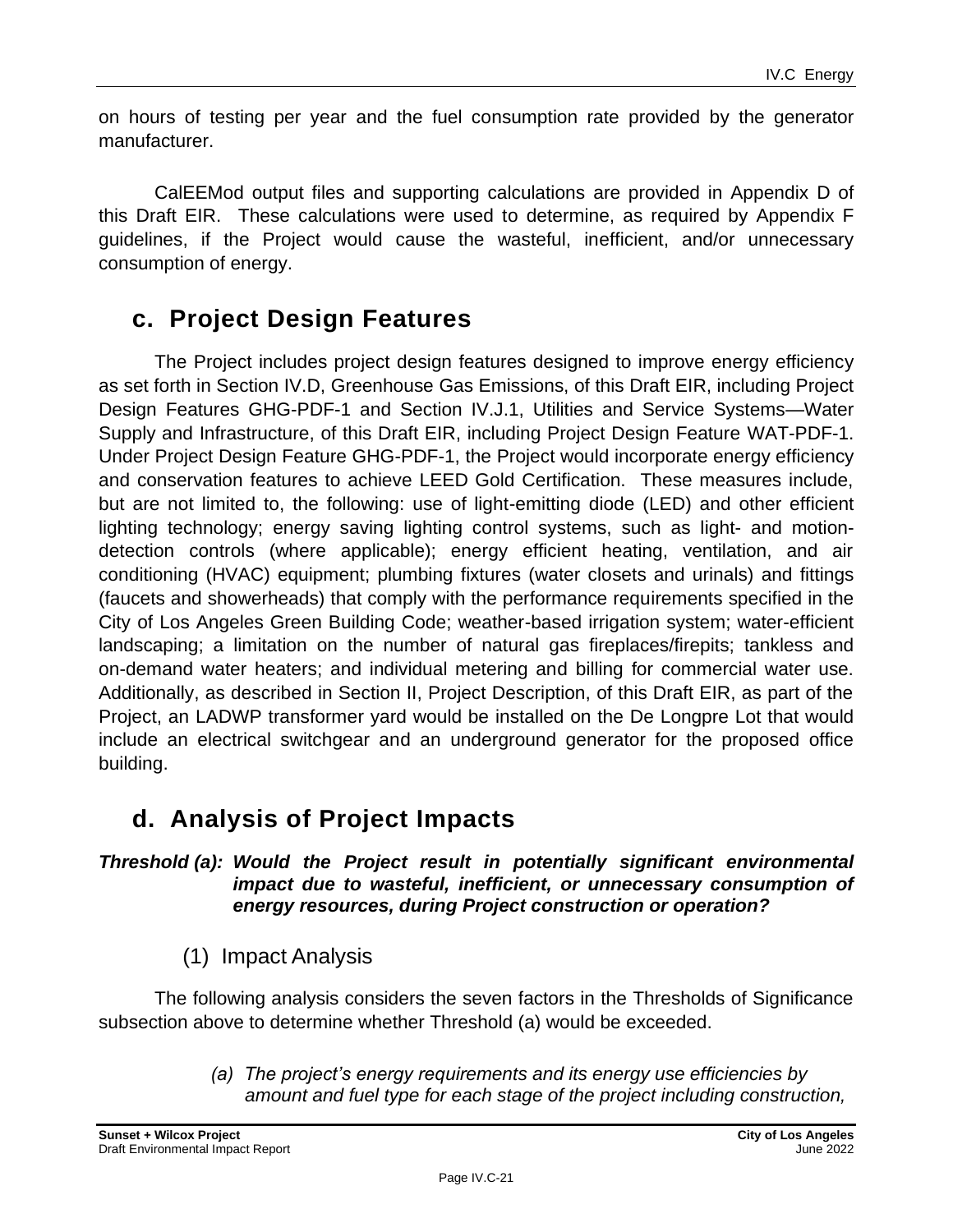#### *operation, maintenance, and/or removal. If appropriate, the energy intensiveness of materials may be discussed.*

As discussed above, the Project would consume energy during construction and operational activities. Sources of energy for these activities would include electricity usage, natural gas consumption (during operation only), and transportation fuels, such as diesel and gasoline. The analysis below includes the Project's energy requirements and energy use efficiencies by fuel type for each stage of the Project (demolition, construction, operations, maintenance, and removal activities).<sup>42</sup>

For purposes of this analysis, Project maintenance would include activities, such as repair of structures, landscaping and architectural coatings, which could potentially use electricity and petroleum-based fuels. Energy usage related to Project maintenance activities are assumed to be included as part of Project operations. As discussed above, the Project would construct an enclosure to support an LADWP emergency generator and transformer yard and is not expected to provide long-term electrical generation. Project removal activities would include demolition of the proposed buildings following their construction and/or abandonment of the Project Site. However, it is not known when the Project would be removed. Therefore, analysis of energy usage related to Project removal activities are too speculative for evaluation. For this reason, impacts related to the energy usage of the removal or abandonment of the Project were not analyzed.

# *(i) Construction*

During Project construction, energy would be consumed in the form of electricity associated with the conveyance of water used for dust control and, on a limited basis, powering lights, electric equipment, or other construction activities necessitating electrical power. Electricity from these construction activities would be limited in comparison to existing operational electricity usage at the Project Site given that construction activities would be intermittent and temporary. As discussed below, construction activities, including the construction of new buildings and facilities, typically do not involve the consumption of natural gas. Project construction would also consume energy in the form of petroleumbased fuels associated with the use of off-road construction vehicles and equipment on the Project Site, construction worker travel to and from the Project Site, and delivery and haul truck trips (e.g., hauling of demolition material to off-site reuse and disposal facilities).

As shown in Table IV.C-1 on page [IV.C-23,](#page-22-0) a total of 23,903 kWh of electricity, 58,612 gallons of gasoline, and 222,521 gallons of diesel are estimated to be consumed

*<sup>42</sup> Removal activities relate to the life of a project.*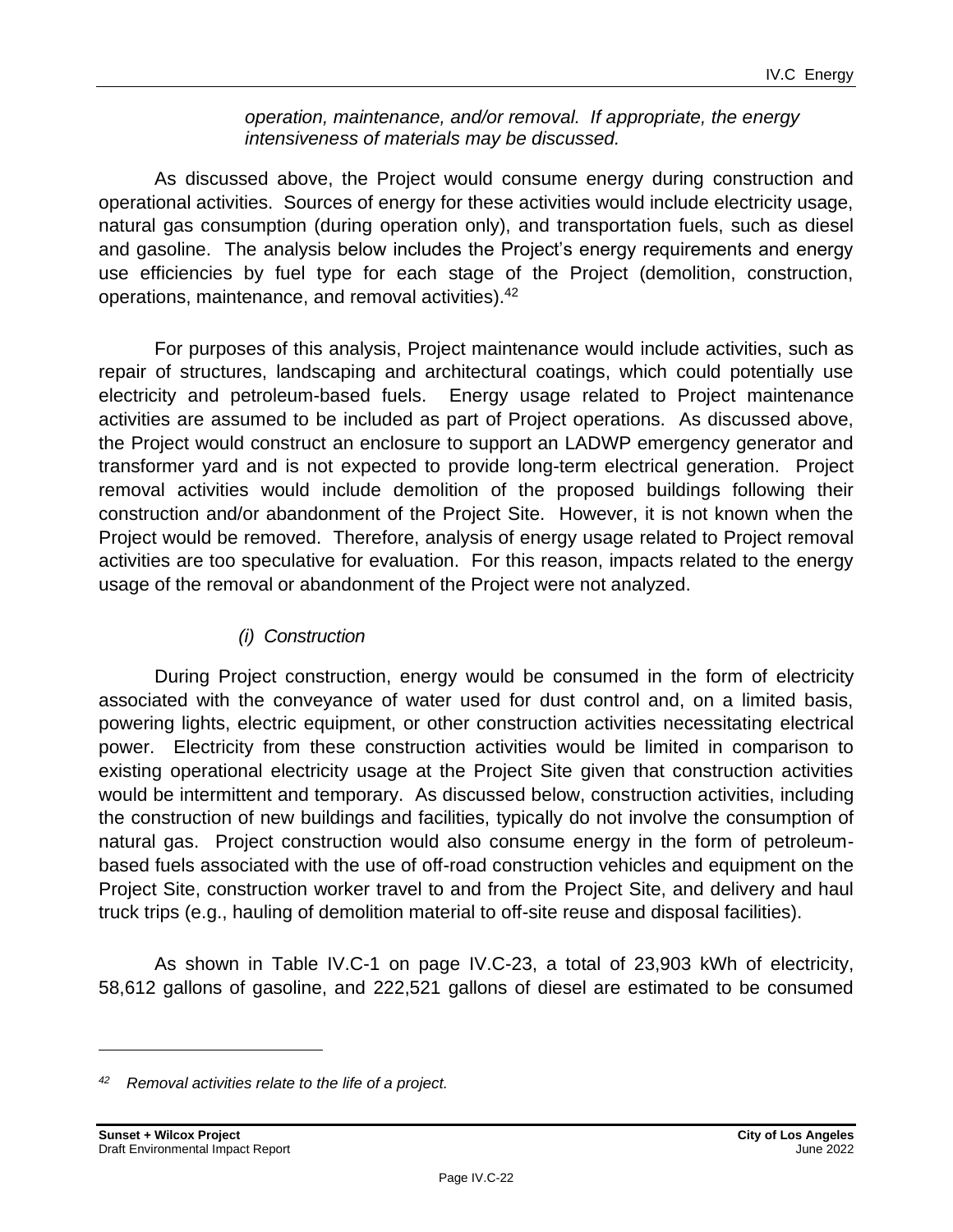**Table IV.C-1 Summary of Energy Use During Project Construction**<sup>a</sup>

<span id="page-22-0"></span>

| <b>Fuel Type</b>                                                                                               | Quantity        |
|----------------------------------------------------------------------------------------------------------------|-----------------|
| <b>Electricity</b>                                                                                             |                 |
| <b>Water Consumption</b>                                                                                       | 1,727 kWh       |
| Lighting, Electric Equipment, and Other Construction Activities<br>Necessitating Electrical Power <sup>b</sup> | 22,176 kWh      |
| <b>Total Electricity<sup>c</sup></b>                                                                           | 23,903 kWh      |
| <b>Gasoline</b>                                                                                                |                 |
| <b>On-Road Construction Equipment</b>                                                                          | 58,612 gallons  |
| <b>Off-Road Construction Equipment</b>                                                                         | 0 gallons       |
| <b>Total Gasoline</b>                                                                                          | 58,612 gallons  |
| <b>Diesel</b>                                                                                                  |                 |
| <b>On-Road Construction Equipment</b>                                                                          | 93,914 gallons  |
| <b>Off-Road Construction Equipment</b>                                                                         | 128,607 gallons |
| <b>Total Diesel</b>                                                                                            | 222,521 gallons |

*<sup>a</sup> Detailed calculations are provided in Appendix D of this Draft EIR.*

*<sup>b</sup>Electricity usage is based on SCAQMD construction site survey data and typical requirements for power generators. Such electricity demand would be temporary, limited, and would cease upon the completion of construction.*

*<sup>c</sup>Total construction electricity usage of 23,903 kWh represents approximately 6 percent of the 398,448-kWh existing annual operational electricity usage.*

*Source: Eyestone Environmental, 2021.* 

during Project construction. The construction schedule assumes that construction would take place within a 28-month duration with completion in 2026.

#### **Electricity**

During construction of the Project, electricity would be consumed to supply and convey water for dust control and, on a limited basis, may be used to power lighting, electric equipment, and other construction activities necessitating electrical power. Electricity would be supplied to the Project Site by LADWP and would be obtained from the existing electrical lines that connect to the Project Site. This is consistent with suggested measures in the *L.A. CEQA Thresholds Guide* to use electricity from power poles rather than temporary gasoline or diesel-powered generators.

As shown in Table IV.C-1, a total of approximately 23,903 kWh of electricity are anticipated to be consumed during Project construction. The electricity demand at any given time would vary throughout the construction period based on the construction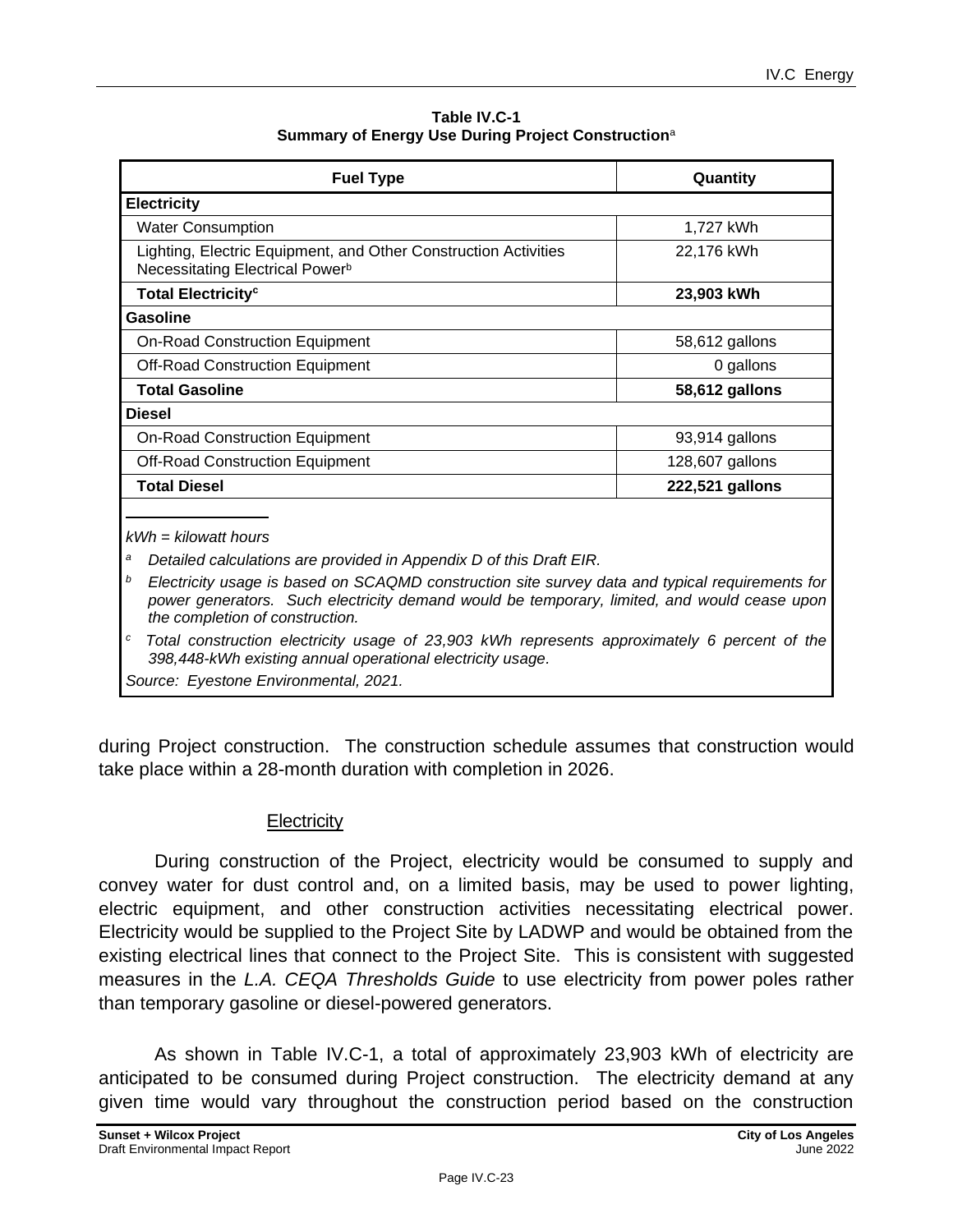activities being performed, with the demolition and grading phases having the greatest demand, and would cease upon completion of construction. When not in use, electric equipment would be powered off so as to avoid unnecessary energy consumption. In addition, although Title 24 requirements typically apply to energy usage for buildings, long-term construction lighting (longer than 120 days) providing illumination for the Project Site and staging areas would also comply with applicable Title 24 requirements, which include limits on the wattage allowed per specific area, which result in the conservation of energy.<sup>43</sup> As such, the demand for electricity during construction would not cause wasteful, inefficient, and unnecessary use of energy, and impacts would be less than significant.

#### Natural Gas

Construction activities, including the construction of new buildings and facilities, typically do not involve the consumption of natural gas. Accordingly, natural gas would not be supplied to support Project construction activities; thus, there would be no demand generated by construction. The Project also does not anticipate use of natural gas powered construction equipment. As such, the energy requirements and energy use of the Project related to natural gas during construction would result in no impact and not cause wasteful, inefficient, and unnecessary use of energy.

# Transportation Energy

The petroleum-based fuel use summary provided in Table IV.C-1 on page [IV.C-23](#page-22-0) represents the amount of transportation energy that could potentially be consumed during Project construction based on a conservative set of assumptions, provided in Appendix D of this Draft EIR. The construction energy analysis assumes that all equipment would be operating continuously (8 hours per day) throughout the entire duration of construction. However, under real world typical conditions, most equipment would be operating less than 8 hours per day. As shown in Table IV.C-1, on- and off-road vehicles would consume an estimated 58,612 gallons of gasoline and approximately 222,521 gallons of diesel fuel for the Project's construction.

Moreover, trucks and equipment used during proposed construction activities would comply with CARB's anti-idling regulations as well as the In-Use Off-Road Diesel-Fueled Fleets regulation. In addition to reducing criteria pollutant emissions, compliance with the anti-idling and emissions regulations would also result in efficient use of constructionrelated energy and reduce fuel consumption. In addition, on-road vehicles (i.e., haul trucks, worker vehicles) would be subject to federal fuel efficiency requirements. Therefore, Project construction activities would comply with existing energy standards with

*<sup>43</sup> California Building Energy Efficiency Standards, Title 24, Part 6, §110.9, §130.0, and §130.2.*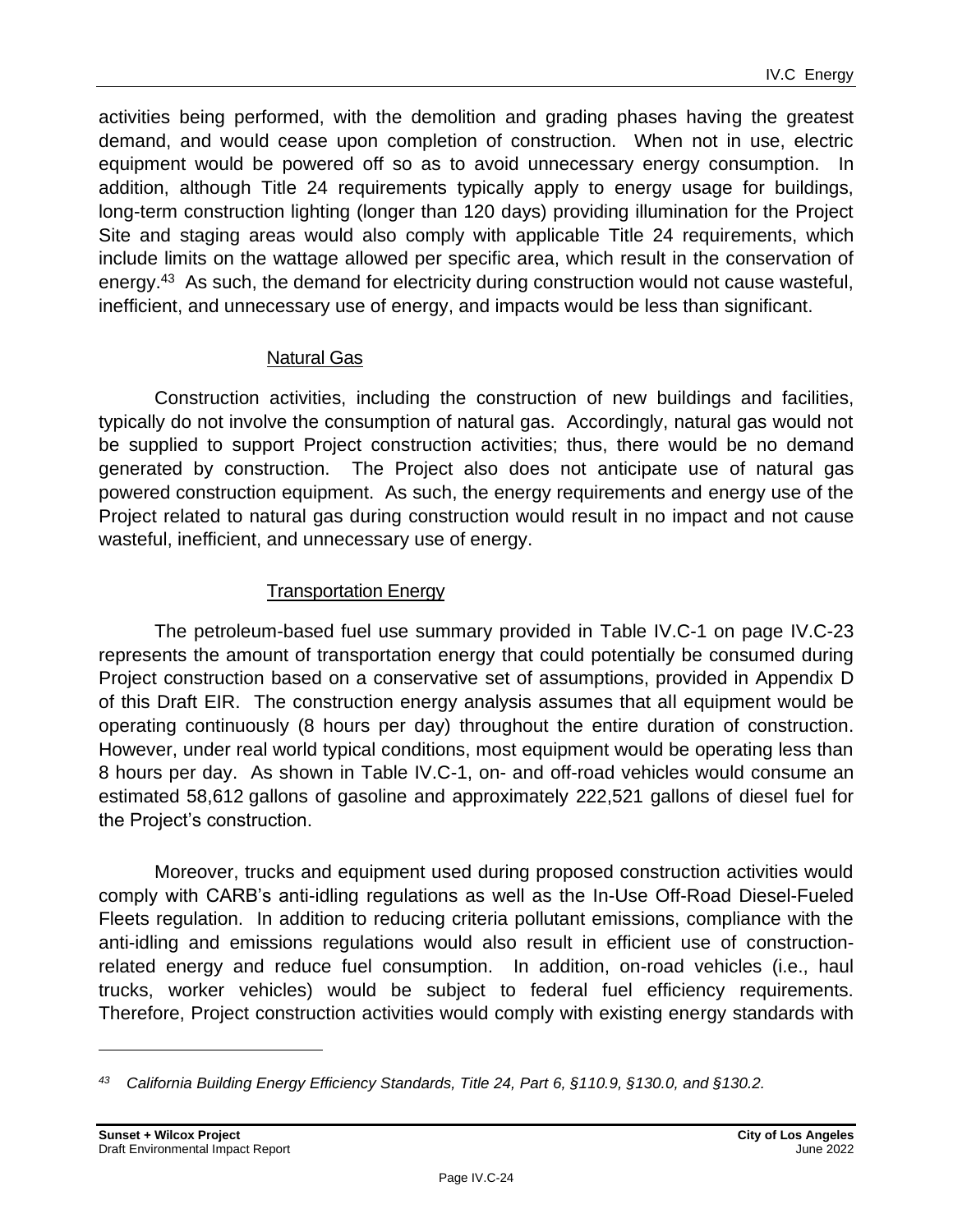regard to transportation fuel consumption. As such, the demand for petroleum-based fuel during construction would not cause wasteful, inefficient, and unnecessary use of energy, and impacts would be less than significant.

# Construction Materials

The energy analysis does not include a full life cycle analysis of energy usage that would occur over the production/transport of materials used during the construction of the Project or used during the operational life of the Project, or the end of life for the materials and processes that would occur as an indirect result of the Project. Estimating the energy usage associated with these processes would be too speculative for meaningful consideration, would require analysis beyond the current state-of-the-art in impact assessment, and may lead to a false or misleading level of precision in reporting. Manufacture and transport of materials related to Project construction and operation is expected to be regulated under regulatory energy efficiency requirements. Therefore, it is assumed that energy usage related to construction and operational materials would be consistent with current regulatory requirements regarding energy usage and, therefore, not wasteful, inefficient, or unnecessary, and impacts would be less than significant.

# *(ii) Operation*

During operation of the Project, energy would be consumed for multiple purposes, including, but not limited to, the following: heating/ventilating/air conditioning (HVAC); refrigeration; lighting; and the use of electronics, equipment, and machinery. Energy would also be consumed during Project operations related to water usage, solid waste disposal, and vehicle trips. As shown in Table IV.C-2 on page IV.C-26, the Project's energy demand would be approximately 8,070,743 kWh of electricity per year and 6,979,085 cf of natural gas per year. The Project would also result in 283,567 gallons of gasoline per year and 57,801 gallons of diesel fuel per year consumed.

# **Electricity**

As shown in Table IV.C-2, with compliance with Title 24 standards and applicable CALGreen Code requirements, the Project would result in an on-site demand for electricity totaling approximately 8,070,743 kWh per year. In addition to complying with the CALGreen Code, the Applicant would also implement Project Design Feature GHG-PDF-1 presented in Section IV.D, Greenhouse Gas Emissions, of this Draft EIR, which states that the design of new buildings will incorporate sustainability features (e.g., use of light-emitting diode (LED) and other efficient lighting technology), and Project Design Feature WAT-PDF-1, presented in Section IV.J.1, Utilities and Service Systems—Water Supply and Infrastructure, of this Draft EIR, which states that the Project will incorporate water conservation features, such as high-efficiency toilets, waterless urinals, and drip/ subsurface irrigation, among others. These measures would further reduce the Project's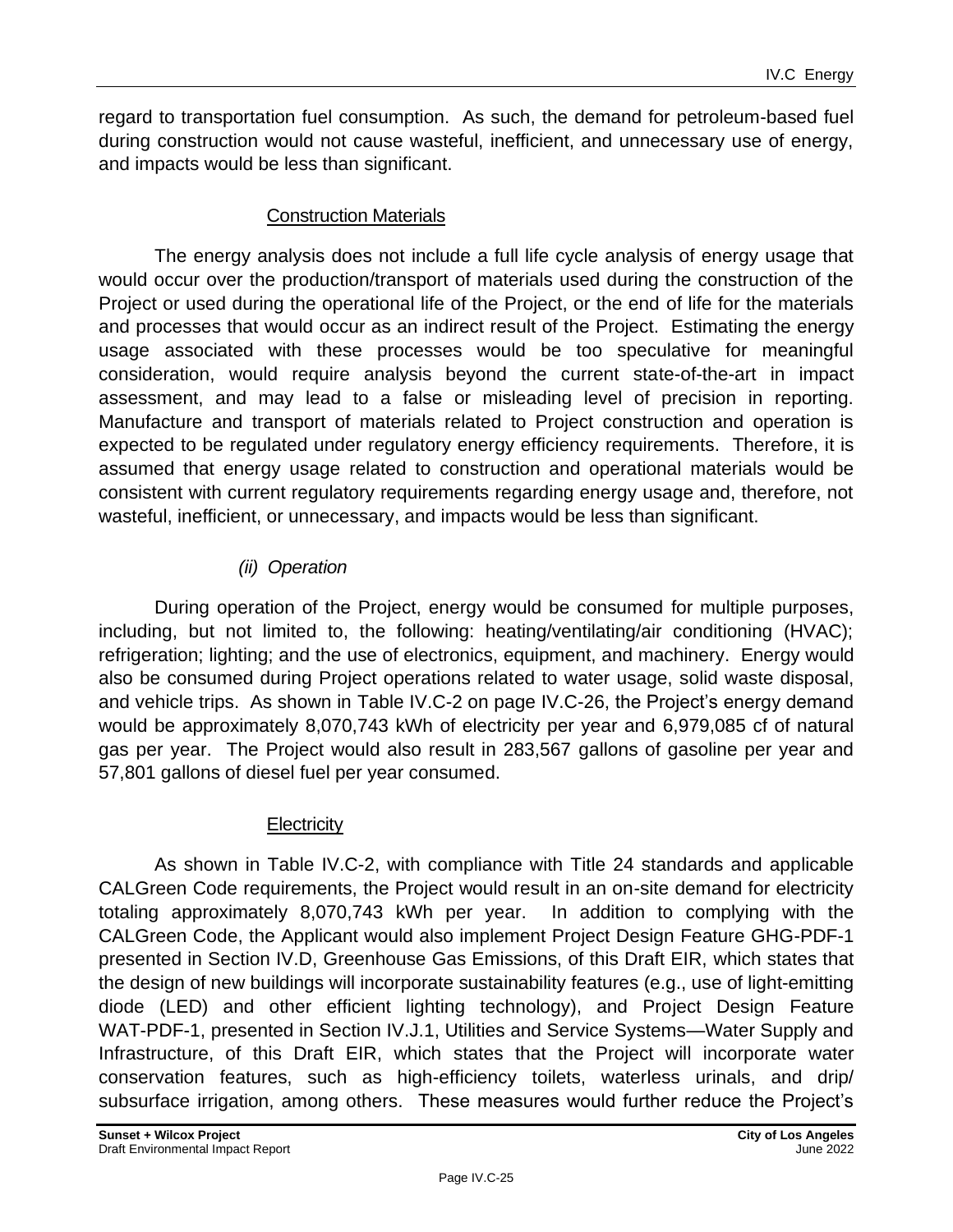**Table IV.C-2 Summary of Annual Energy Use During Project Operation**<sup>a</sup>

|                                                                   | <b>Estimated Energy Demand</b> |                 |
|-------------------------------------------------------------------|--------------------------------|-----------------|
| <b>Source</b>                                                     | <b>Operation (Project)</b>     | <b>Existing</b> |
| <b>Electricity</b>                                                |                                |                 |
| <b>Building</b>                                                   | 6,845,595 kWh                  | 335,277 kWh     |
| Waterb                                                            | 1,094,055 kWh                  | 63,171 kWh      |
| EV Chargers <sup>c</sup>                                          | 131,093 kWh                    | 0 kWh           |
| Total Electricity <sup>d</sup>                                    | 8,070,743 kWh                  | 398,448 kWh     |
| <b>Natural Gas</b>                                                |                                |                 |
| <b>Building</b>                                                   | 6,979,085 cf                   | 180,738 cf      |
| Total Natural Gas <sup>d</sup>                                    | 6,979,085 cf                   | 180,738 cf      |
| <b>Emergency Generator</b>                                        |                                |                 |
| Diesel                                                            | 370 gallons                    | 0 gallons       |
| <b>Transportation (On-Road Vehicles)</b>                          |                                |                 |
| Gasoline                                                          | 283,567 gallons                | 44,030 gallons  |
| Diesel                                                            | 57,431 gallons                 | 8,917 gallons   |
| Total Transportation (including Emergency Generator) <sup>e</sup> | 341,367 gallons                | 52,947 gallons  |

#### *cf = cubic feet*

*gal = gallons*

*kWh = thousand kilowatt hours*

- *<sup>a</sup> Detailed calculations are provided in Appendix D of this Draft EIR. Totals may not precisely add up due to rounding.*
- *<sup>b</sup> Calculations assume compliance with Project Design Feature GHG-PDF-1 provided in Section IV.D, Greenhouse Gas Emissions, of this Draft EIR and Project Design Feature WAT-PDF-1 provided in Section IV.J.1, Utilities and Service System—Water Supply and Infrastructure.*
- *<sup>c</sup> As discussed in Section IV.D, Greenhouse Gas Emissions, of this Draft EIR, the Project would provide at*  least 30 percent of Code-required parking spaces with the capability of supporting electric vehicle supply equipment (EVSE) and that a minimum of 10 percent of Code-required parking spaces would be further *equipped with EV charging stations consistent with City building codes.*
- *<sup>d</sup> Electricity and natural gas estimates assume compliance with applicable CALGreen Code requirements and implementation of Project Design Feature GHG-PDF-1, in Section IV.D, Greenhouse Gas Emissions, of this Draft EIR which assumes use of light emitting diodes (LED) lighting, reduce lighting energy usage by 25 percent.*
- *<sup>e</sup> Transportation fuel estimates include Project characteristics consistent with CAPCOA guidance measures. Fuel estimates conservatively do not include reductions in fuel usage associated with installation of EV chargers as required by City building codes. Estimate of Project's transportation fuel conservatively includes existing uses.*

*Source: Eyestone Environmental, 2021.* 

energy demand. In addition, the Project would be subject to the 2019 Title 24 standards, which represent "challenging but achievable design and construction practices" that represent "a major step towards meeting the ZNE goal." Nonresidential buildings built in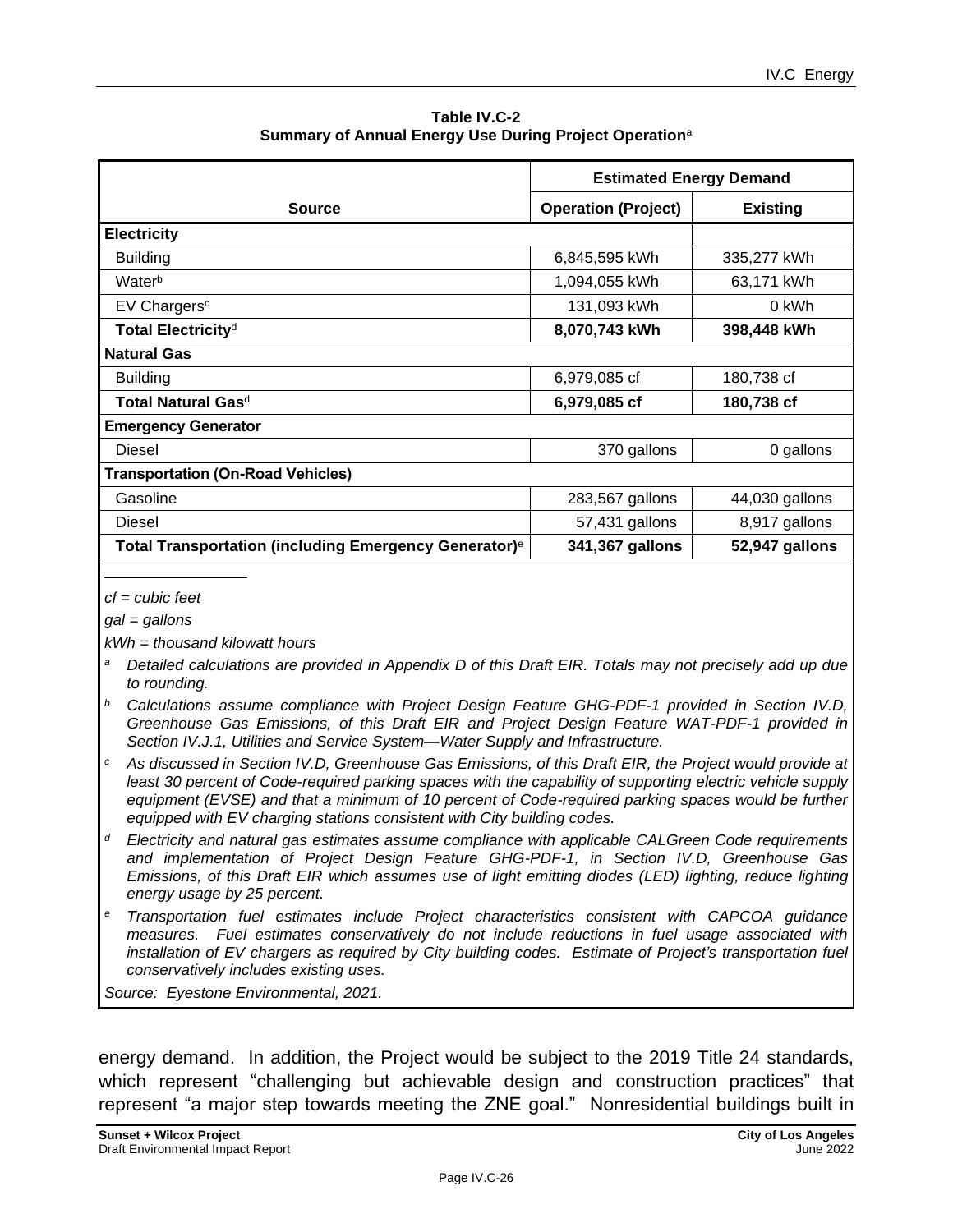compliance with the 2019 standards use about 30 percent less energy than those under the 2016 standards.<sup>44</sup> This analysis conservatively includes only a 10-percent reduction in the CalEEMod calculated energy use to account for compliance with 2019 Title 24 standards.

LADWP is required to procure at least 33 percent of their energy portfolio from renewable sources by 2020.<sup>45</sup> The current sources procured by LADWP include wind, solar, and geothermal sources. These sources account for 37 percent of LADWP's overall energy mix in 2020, the most recent year for which data are available.<sup>46</sup> This represents the available off-site renewable sources of energy that would meet the Project's energy demand. The use of renewable energy would indirectly reduce use of fossil fuels (e.g., natural gas, coal, oil) required for electricity generation. While the electricity usage rate for a given land use would not be directly affected by the availability of renewable energy, the consumption of fossil fuels required for electricity generation would be reduced.

In addition, the Project would comply with Section 110.10 of Title 24, which includes mandatory requirements for solar-ready buildings and, as such, would not preclude the potential use of alternate fuels.

Based on LADWP's 2017 Power Strategic Long-Term Resources Plan, LADWP forecasts that its total energy sales in the 2026-2027 fiscal year (the Project's buildout year) would be 23,807 GWh of electricity.<sup>47,48</sup> As such, the Project-related annual electricity consumption of 8,070,743 kWh per year would represent less than 0.1 percent of LADWP's projected sales in 2026. In addition, as previously described, the Project would incorporate a variety of energy conservation measures to reduce energy usage and additional efficiency requirements under various regulations, such as Title 24 energy efficiency requirements, CALGreen Code, and City building codes, which may further reduce Projectrelated consumption. As such, the demand for electricity during operation would not cause wasteful, inefficient, and unnecessary use of energy, and impacts would be less than significant.

*<sup>48</sup> LADWP, 2017 Power Strategic Long-Term Resources Plan, Appendix A, Table A-1, December 2017.*

*<sup>44</sup> CEC, 2019 Building Energy Efficiency Standards, Fact Sheet.*

*<sup>45</sup> Executive Order S-14-08*

*<sup>46</sup> LADWP, 2020 Power Content Label, October 2020.*

*<sup>47</sup> LADWP defines its future electricity supplies in terms of sales that will be realized at the meter.*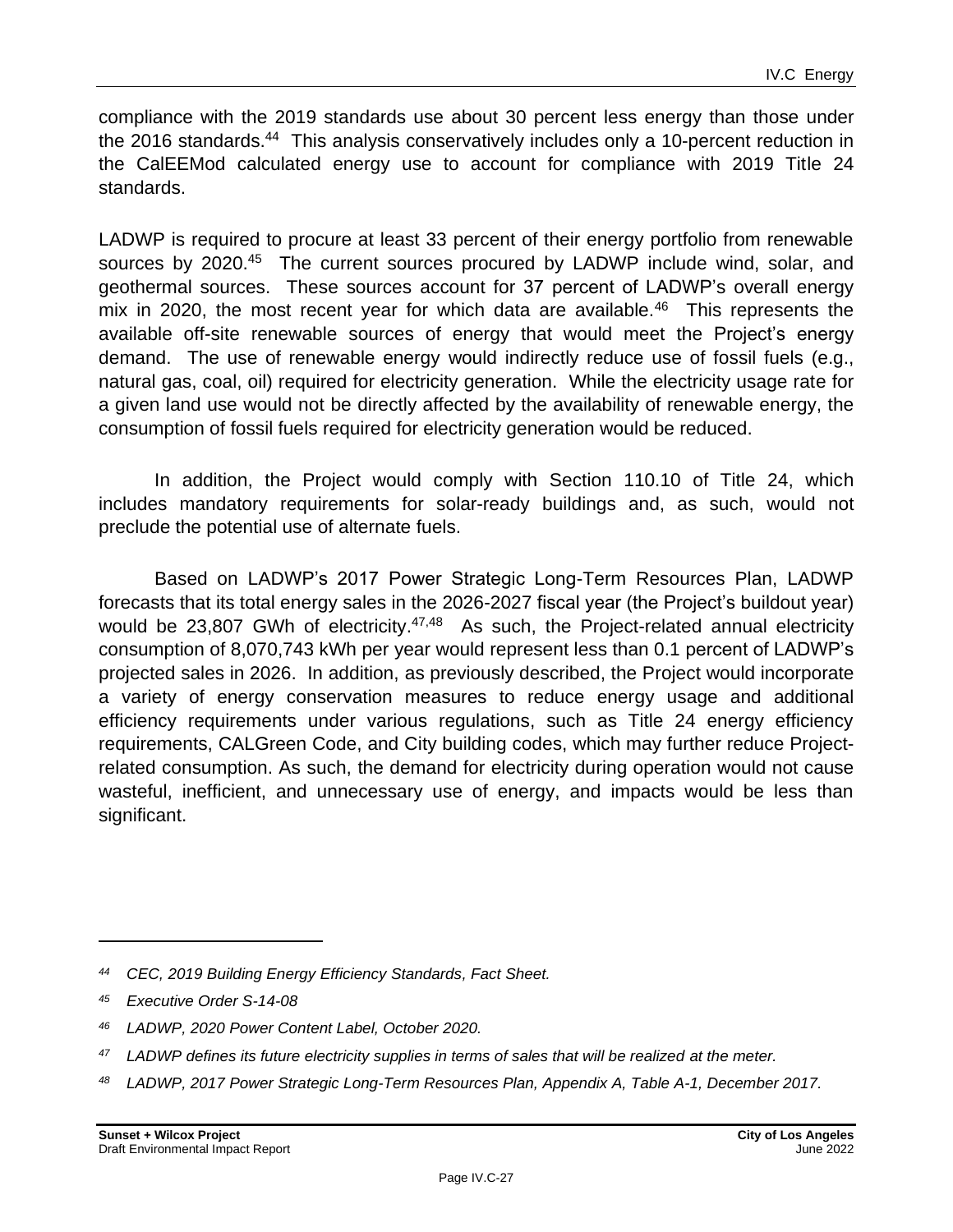#### Natural Gas

As provided in Table IV.C-2 on page IV.C-26, the Project is projected to generate an on-site demand for natural gas totaling approximately 6,979,085 cf per year, assuming compliance with Title 24 standards and applicable CALGreen Code requirements. As discussed above, in addition to complying with applicable regulatory requirements regarding energy conservation (e.g., California Building Energy Efficiency Standards and CALGreen Code), the Project would implement project design features to further reduce energy use. Specifically, the Applicant would implement Project Design Feature GHG-PDF-1 presented in Section IV.D, Greenhouse Gas Emissions, of this Draft EIR, which states that the design of new buildings will incorporate sustainability features (e.g., energy efficient HVAC equipment). As discussed above, the Project would be subject to the 2019 Title 24 standards, which represent "challenging but achievable design and construction practices." However, CalEEMod default energy usage factors are based on 2016 Title 24 standards. This analysis, therefore, conservatively includes only a 10-percent reduction in the CalEEMod default (2016 Title 24) calculated energy use to account for compliance with 2019 Title 24 standards.

As stated above, the Project's estimated demand for natural gas is 6,979,085 cf per year, or approximately 19,121 cf per day. Based on the 2020 California Gas Report, the estimated natural gas consumption within SoCalGas' planning area would be approximately 2.435 billion cf/day in 2026.<sup>49</sup> The Project would account for approximately 0.0008 percent of the 2026 forecasted consumption in SoCalGas' planning area. In addition, as also previously described, the Project would incorporate a variety of energy conservation measures to reduce energy usage, such as energy efficient HVAC equipment. As such, the demand for natural gas during operation would not cause wasteful, inefficient, and unnecessary use of energy, and impacts would be less than significant.

#### Stationary Sources

The Project would also include an emergency generator to be installed and maintained by LADWP and is not expected to provide long-term power generation. However, the generator would require periodic testing, which would consume diesel fuel. As shown in Table IV.C-2, diesel fuel usage would be approximately 370 gallons per year related to testing and maintenance of the emergency generator.

*<sup>49</sup> California Gas and Electric Utilities, 2020 California Gas Report, p. 147, line 7.*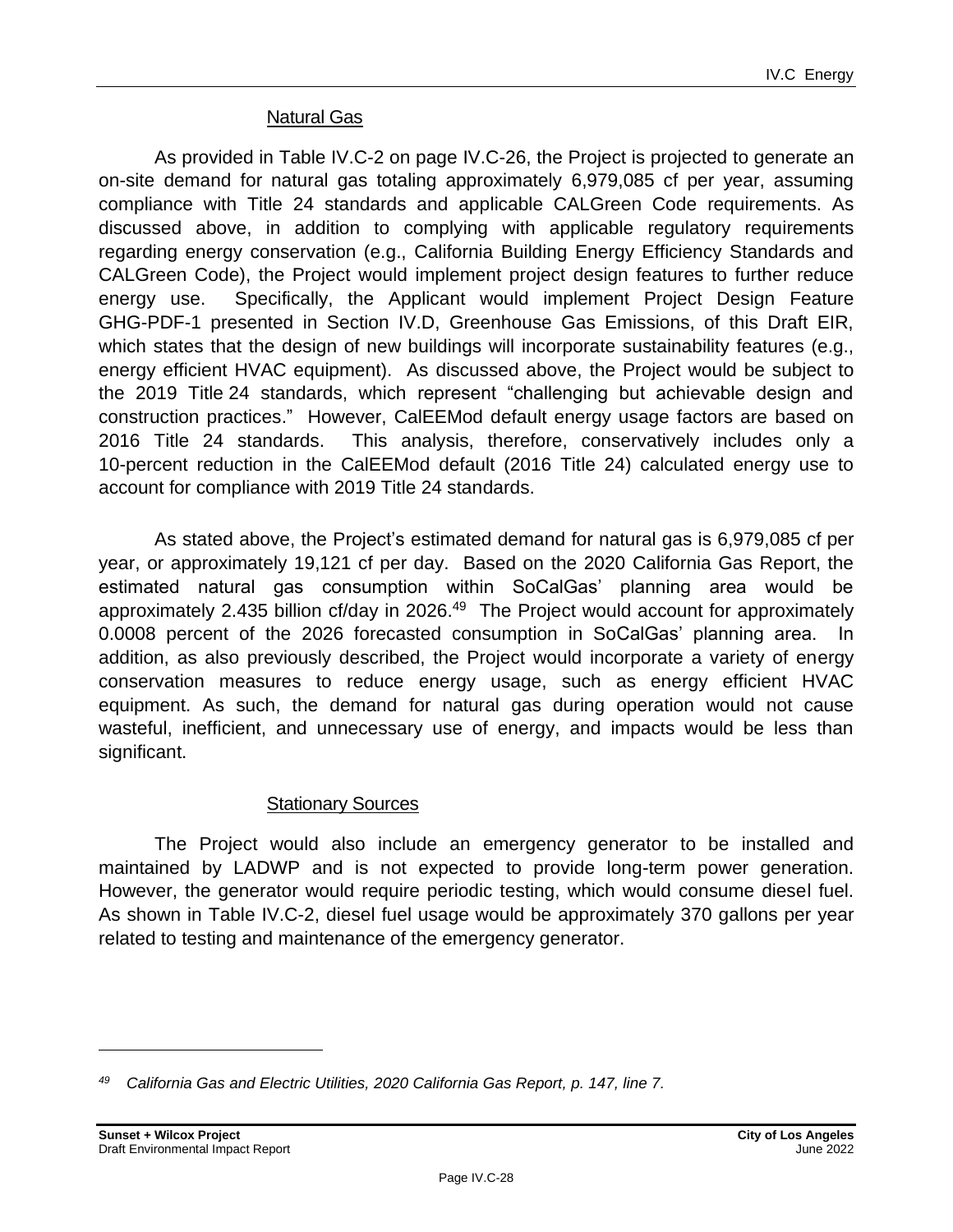#### Transportation Energy

During operation, Project-related vehicle trips would result in the consumption of petroleum-based fuels related to vehicular travel to and from the Project Site. As noted above, the Project Site is located in an HQTA designated by SCAG, which indicates that the Project Site is an appropriate site for increased density and employment opportunities from a "smart growth," regional planning perspective. Furthermore, the Project Site is located near public transit service, with multiple local and regional bus lines provided by Metro and LADOT.

Previously, trip generation for land uses was calculated based on survey data collected by the Institute of Transportation Engineers (ITE). However, these ITE trip generation rates were based on data collected at suburban, single-use, free standing sites, which may not be representative of urban mixed-use environments. Beginning in 2019, the USEPA has sponsored a study to collect travel survey data from mixed-use developments in order provide a more representative trip generation rate for multi-use sites. Results of the USEPA survey indicate that trip generation and VMT are affected by factors, such as resident and job density, availability of transit, and accessibility of biking and walking paths. Based on these factors, the USEPA has developed equations known as the USEPA Mixed-Use Development (MXD) model to calculate trip reductions for multi-use developments.<sup>50</sup> The LADOT VMT Calculator incorporates the USEPA MXD model and accounts for project features, such as increased density and proximity to transit, which would reduce VMT and associated fuel usage in comparison to free-standing sites. Furthermore, as discussed in Section IV.J, Transportation, of this Draft EIR, the Project would also implement VMT reduction measures to further reduce vehicle trips and associated energy usage, including bicycle parking supply consistent with LAMC requirements and reduced parking supply compared to LAMC standards. As such, the Project's siting would minimize transportation fuel consumption through the reduction of VMT, as described above and discussed further in Section IV.D, Greenhouse Gas Emissions, of this Draft EIR. With incorporation of these trip reduction measures, Project transportation-fuel usage would be reduced by 34 percent for both gasoline and diesel fuels, as demonstrated by the calculations included in Appendix D of this Draft EIR.

As summarized in Table IV.C-2 on page IV.C-26, when accounting for the measures that would be implemented to reduce VMT, the Project's estimated petroleum-based fuel usage would result in 283,567 gallons of gasoline and 57,431 gallons of diesel per year consumed, or a total of 341,367 gallons of petroleum-based fuels consumed annually, including 370 gallons of diesel per year consumed by the emergency generator. Detailed

*<sup>50</sup> Environmental Protection Agency, Mixed-Use Trip Generation Model, www.epa.gov/smartgrowth/mixeduse-trip-generation-model, accessed May 7, 2021.*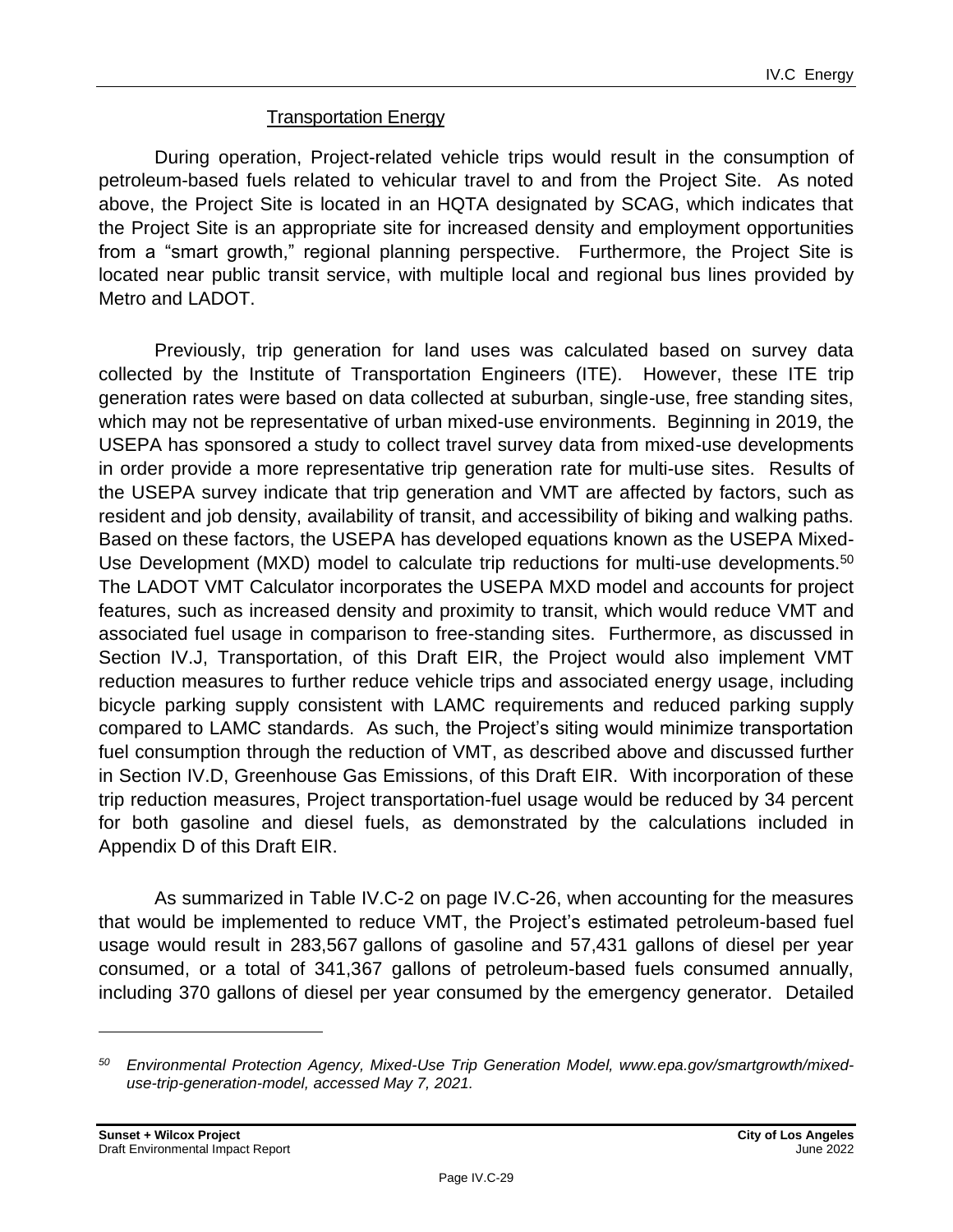calculations demonstrating reductions in transportation fuel usage are provided in Appendix D of this Draft EIR. As such, the demand for petroleum-based fuel usage during operation would not cause wasteful, inefficient, and unnecessary use of energy, and impacts would be less than significant.

# *(iii) Summary of Energy Requirements and Energy Use Efficiencies*

As previously discussed, CEQA Guidelines Appendix F recommends quantification of a project's energy requirements and its energy use efficiencies by amount and fuel type for each stage of the project's life cycle including construction, operation, maintenance, and/or removal. If appropriate, the energy intensiveness of materials may be discussed. The Project's energy requirements were calculated based on the methodology contained in CalEEMod for electricity and natural gas usage. Project VMT data were calculated based on the LADOT VMT Calculator. The calculations also took into account energy efficiency measures, such as Title 24, CALGreen Code, and vehicle fuel economy standards. Table IV.C-1 and Table IV.C-2 on pages [IV.C-23](#page-22-0) and IV.C-26, respectively, provide a summary of Project construction and operational energy usage, respectively. During Project construction activities, a total of 23,903 kWh of electricity would be consumed along with 281,133 gallons of transportation fuel (gasoline and diesel). During Project operations, 8,070,743 kWh of electricity and 6,979,085 cf of natural gas would be consumed on an annual basis. The Project would also result in 341,367 gallons of transportation fuel consumption. When accounting for project design features and increased energy efficiency measures as described in Project Design Feature GHG-PDF-1, operational electricity usage would be reduced by 10 percent. Use of light emitting diodes (LED) lighting would reduce lighting energy usage by 25 percent, and a 20-percent reduction in water usage with implementation of Project Design Feature WAT-PDF-1 would result in a corresponding 20-percent reduction in electricity associated with delivery, treatment, and distribution of water. Transportation fuel usage would be reduced by 34 percent compared to the Project without trip reduction features. Detailed calculations demonstrating this reduction are provided in Appendix D of this Draft EIR.

#### *(b) The effects of the project on local and regional energy supplies and on requirements for additional capacity*

# *(i) Construction*

As discussed above, electricity would be intermittently consumed during the conveyance of the water used to control fugitive dust, as well as to provide electricity for temporary lighting and other general construction activities. The electricity demand at any given time would vary throughout the construction period based on the construction activities being performed and would cease upon completion of construction. When not in use, electric equipment would be powered off so as to avoid unnecessary energy consumption. The Project's estimated construction electricity usage represents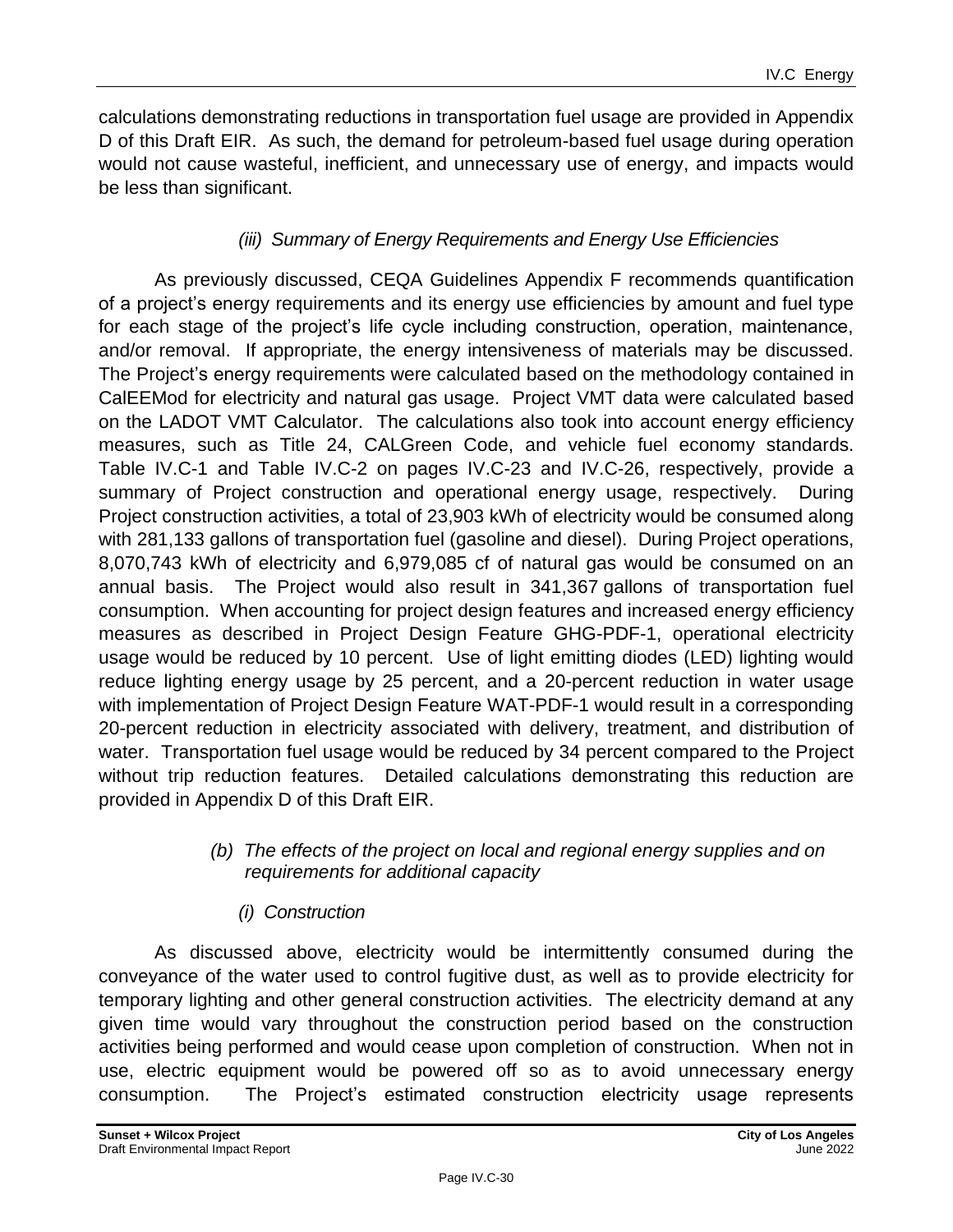approximately 6 percent of the estimated Project Site's existing annual operational demand, which, as discussed below, would be within the supply and infrastructure service capabilities of LADWP.<sup>51</sup> Construction activities, including the construction of new buildings and facilities, typically do not involve the consumption of natural gas. Transportation fuel usage during Project construction activities would represent approximately 0.001 percent of gasoline usage and 0.02 percent of diesel usage within Los Angeles County, respectively.<sup>52</sup> As energy consumption during Project construction activities would be relatively negligible, the Project would not materially affect local and regional energy supplies during the construction period or require additional capacity, and impacts would be less than significant.

# *(ii) Operation*

Based on LADWP's 2017 Power Strategic Long-Term Resources Plan, LADWP forecasts that its total energy sales in the 2026–2027 fiscal year (the Project's buildout year) would be 23,807 GWh of electricity.<sup>53,54</sup> As such, the Project-related operational increase in annual electricity consumption of 8,070,743 kWh per year would represent less than 0.1 percent of LADWP's projected sales in 2026. 55 Furthermore, LADWP has confirmed that the Project's operational electricity demand can be served by the facilities in the Project area.<sup>56</sup> Therefore, LADWP's existing and planned electricity capacity and electricity supplies would be sufficient to support the Project's operational electricity demand.

As stated above, the Project's estimated operational demand for natural gas is 6,979,085 cf per year, or approximately 18,966 cf per day. Based on the 2020 California Gas Report, the California Energy and Electric Utilities estimated natural gas consumption within SoCalGas' planning area will be approximately 2.432 billion cf/day in 2026.<sup>57</sup> The Project would account for approximately 0.0008 percent of the 2026 forecasted

- *<sup>56</sup> Sunset+Wilcox Project Utility Infrastructure Technical Report: Water and Energy, June 2020, Exhibit 5. Refer to Appendix M of this Draft EIR.*
- *<sup>57</sup> California Gas and Electric Utilities, 2020 California Gas Report, p. 147, line 7.*

*<sup>51</sup> The percentage is derived by taking the total amount of electricity usage during construction (23,903 kWh) and dividing that number by the total amount of electricity usage during existing conditions (409,060 kWh) to arrive at six percent.*

*<sup>52</sup> Calculated based on EMFAC2017 for Buildout Year using Los Angeles County data. Refer to Appendix D for detailed calculations.*

*<sup>53</sup> LADWP defines its future electricity supplies in terms of sales that will be realized at the meter.*

*<sup>54</sup> LADWP, 2017 Power Strategic Long-Term Resources Plan, Appendix A, Table A-1, December 2017.*

*<sup>55</sup> LADWP, 2017 Power Strategic Long-Term Resources Plan, December 2017, Appendix A.*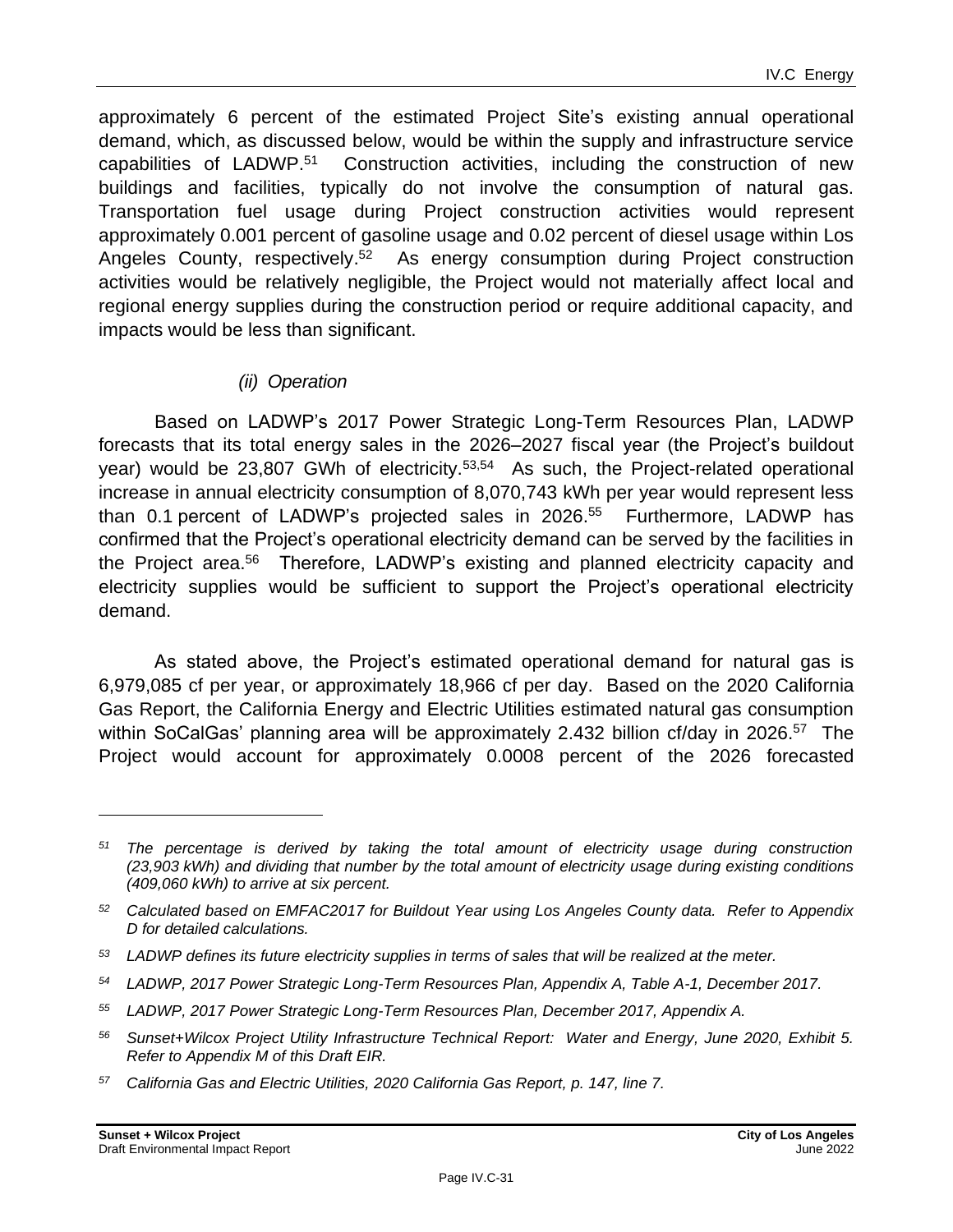consumption in SoCalGas' planning area. SoCalGas has confirmed that they have facilities in the area to serve the Project.<sup>58</sup>

At buildout, the operation of the Project would result in an increase of 283,567 gallons of gasoline and 57,801 gallons of diesel per year, or a total of 341,367 gallons of petroleum-based fuels consumed per year, as shown in Appendix D of this Draft EIR. Transportation fuel usage during Project operations would represent approximately 0.005 percent of gasoline and diesel usage within Los Angeles County.

In sum, energy consumption during Project operations would not materially affect LADWP's and SoCalGas' energy supplies or requirements for additional capacity. As such, impacts would be less than significant.

#### *(c) The effects of the project on peak and base period demands for electricity and other forms of energy*

As discussed above, the electricity demand, natural gas consumption, and transportation energy consumption would be well within the available regional supplies and overall capacity of LADWP, SoCalGas, and California refineries, respectively. The Project's energy demand and consumption are negligible compared to available supplies during both construction and operation.

Electricity demand during construction (23,903 kWh) and operation (8,070,743 kWh) of the Project would have a negligible effect on the overall capacity of LADWP's power grid and base load conditions. With regard to peak load conditions, the LADWP power system experienced an all-time high peak of 6,432 MW on August 31, 2017.<sup>59</sup> In 2018, the LADWP power system experienced a peak of 6,195 MW on July 6, 2018. LADWP also estimates a peak load based on two years of data known as base case peak demand to account for typical peak conditions. Based on LADWP estimates for 2018, the base case peak demand for the power grid is 5,820 MW.<sup>60</sup> The Project would consume 1,656 kW during peak load conditions. In comparison to the LADWP power grid base peak load of 5,820 MW in 2018, the Project's electricity demand would represent approximately 0.03 percent of the LADWP base peak load conditions. $61$  In addition, LADWP's annual

*<sup>58</sup> Sunset+Wilcox Project Utility Infrastructure Technical Report: Water and Energy, June 2020, Exhibit 6. Refer to Appendix M of this Draft EIR.*

*<sup>59</sup> LADWP, 2018 Retail Electric Sales and Demand Forecast. p. 6.*

*<sup>60</sup> LADWP, 2018 Retail Electric Sales and Demand Forecast. p. 6.*

*<sup>61</sup> The percentage is derived by taking the peak electricity usage during Project operations (1,656 kW) and dividing that number by the LADWP base case peak demand of 5,820,000 kWh (5,820 MWh) to arrive at 0.03 percent.*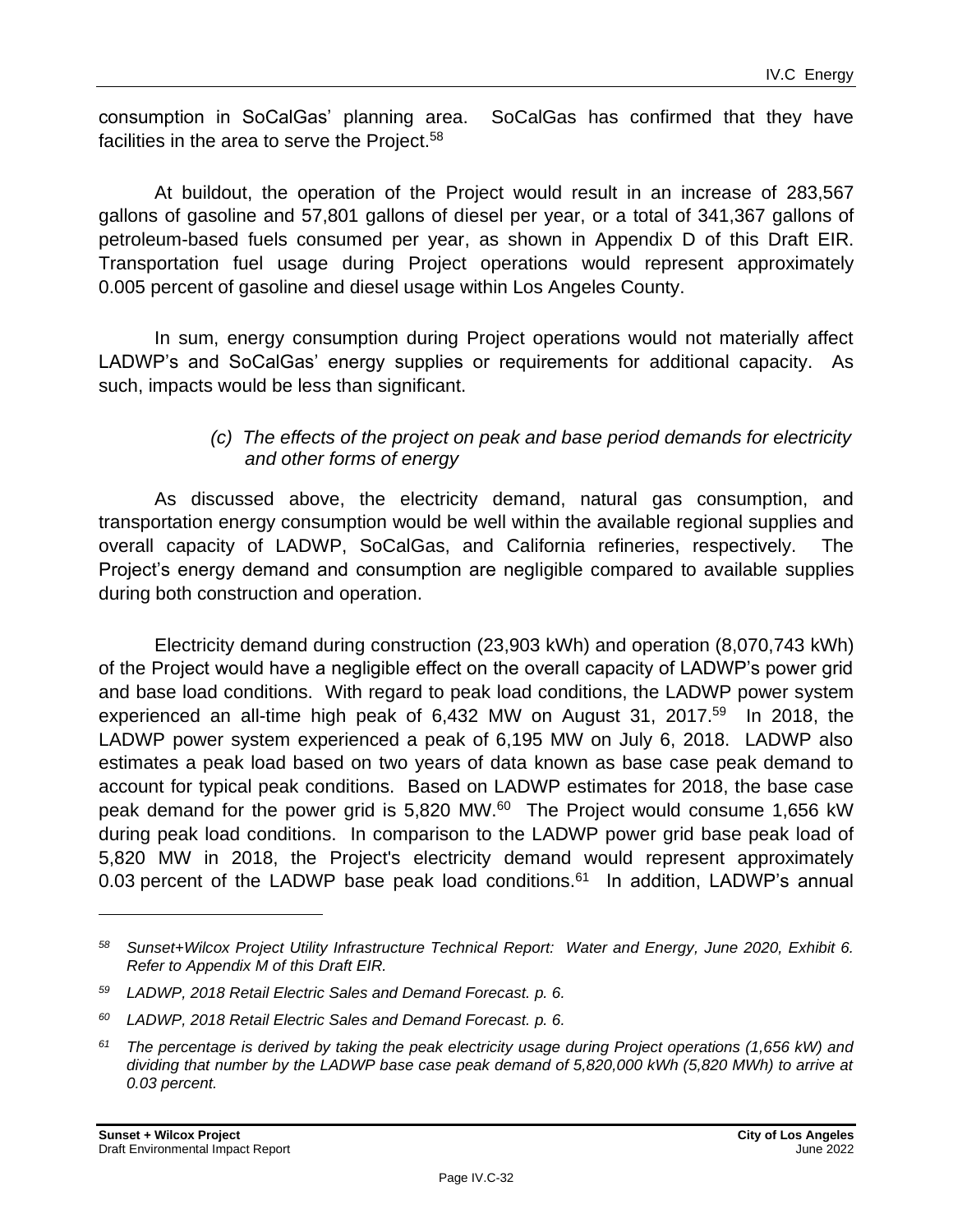growth projection in peak demand of the electrical power grid of 0.4 percent would be sufficient to account for future electrical demand by the Project.<sup>62</sup> Therefore, Project electricity consumption during operational activities would have a negligible effect on peak load conditions of the power grid.

With regard to peak day natural gas demand, the 2020 California Gas Report estimates for 2026, the extreme peak demand for the SoCalGas service area is 2,457 million cf/day. Under peak conditions, the Project would consume approximately 19,120 cf per day. In comparison to the CEC extreme peak day demand of 2,457 million cf for 2026, based on the assumption above, the Project would represent 0.0008 percent of SoCalGas' forecasted extreme peak day demand. Therefore, Project natural gas demand during operational activities would have a negligible effect on peak demands of the natural gas supplies.

The electricity and natural gas energy supplies would be sufficient to serve the Project's peak energy demand. Thus, the Project's electricity and natural gas demand during operational activities would have a negligible effect on demand during peak and base load periods of the power grid and on the natural gas supplies, and impacts would be less than significant.

# *(d) The degree to which the project complies with existing energy standards*

Although Title 24 requirements typically apply to energy usage for buildings, long-term construction lighting (greater than 120 days) providing illumination for the Project Site and staging areas would also comply with applicable Title 24 requirements (includes limits on the wattage allowed per specific area). In addition, construction equipment would comply with energy efficiency requirements contained in the Federal Energy Independence and Security Act or previous Energy Policy Acts for electrical motors and equipment.<sup>63</sup> Electricity and natural gas usage during Project operations presented in Table IV.C-2 on page IV.C-26 would comply with 2019 Title 24 standards and applicable CALGreen Code and Los Angeles Green Building Code requirements. Therefore, Project construction and operational activities would comply with existing energy standards with regards to electricity and natural gas usage.

With regard to transportation fuels, trucks, and equipment used during proposed construction activities, the Project would comply with CARB's anti-idling regulations, as well as the In-Use Off-Road Diesel-Fueled Fleets regulation. Although these regulations are

*<sup>62</sup> LADWP, 2017 Retail Electric Sales and Demand Forecast. p. 6.*

*<sup>63</sup> Energy Independence and Security Act of 2007. Pub.L. 110-140.*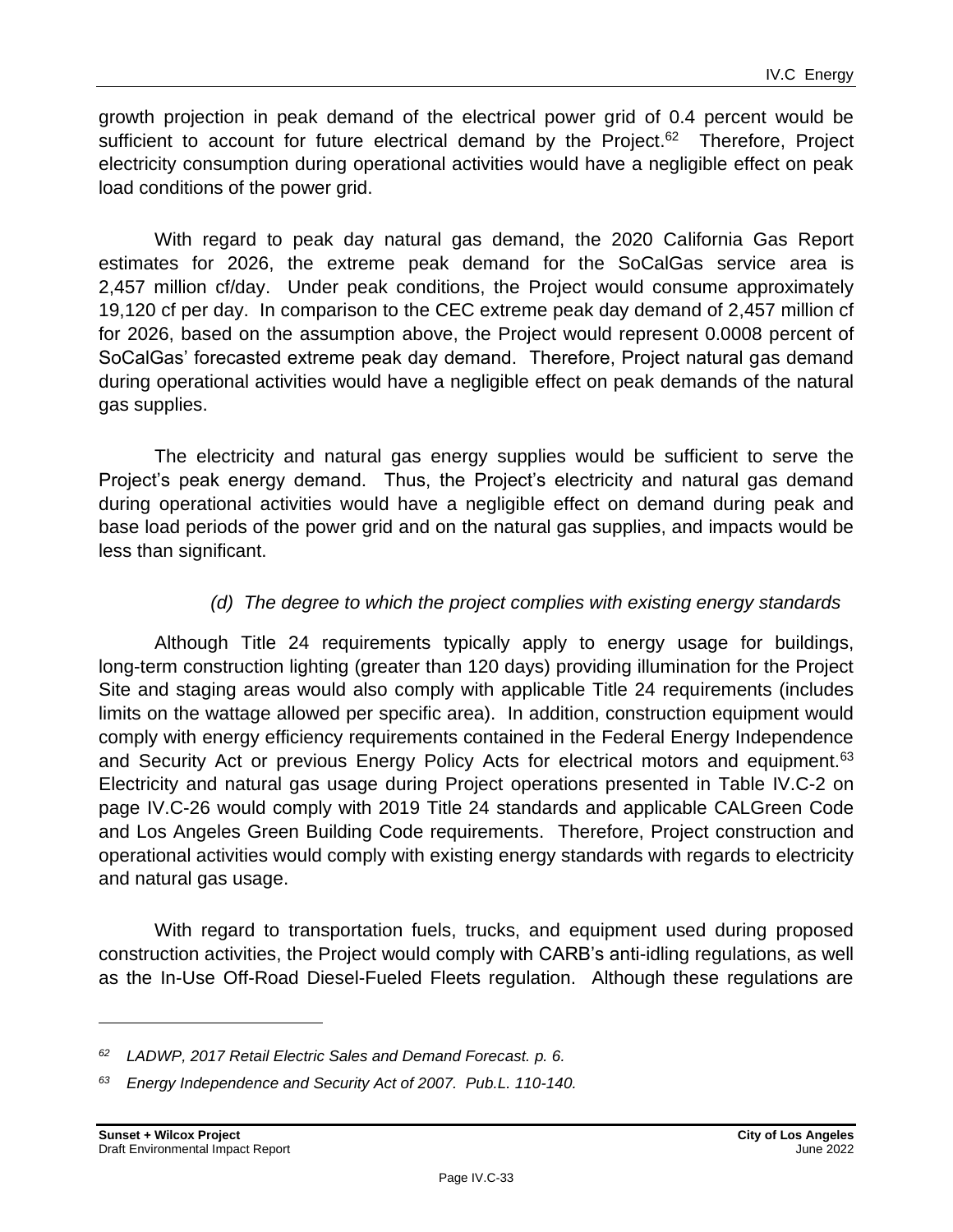intended to reduce criteria pollutant emissions, compliance with the anti-idling and emissions regulations would also result in efficient use of construction-related energy. During Project operations, vehicles traveling to and from the Project Site are assumed to comply with CAFE fuel economy standards. Project-related vehicle trips would also comply with Pavley and Low Carbon Fuel Standards, which are designed to reduce vehicle GHG emissions but would also result in fuel savings in addition to CAFE standards, as required.

Based on the above, Project construction and operational activities would comply with existing energy standards with regards to electricity and natural gas usage, as well as transportation fuel consumption, and impacts would be less than significant.

# *(e) Effects of the Project on Energy Resources*

As discussed above, LADWP's electricity generation is derived from a mix of non-renewable and renewable sources, such as coal, natural gas, solar, geothermal wind and hydropower. The LADWP's 2017 Power Strategic Long-Term Resources Plan (SLTRP) identifies adequate resources (natural gas, coal) to support future generation capacity. The LADWP 2017 Power SLTRP contains an analysis of actions to maintain regulatory requirements for providing electricity while accommodating for population growth within the region. As the Project would be receiving electricity from the LADWP, the Project's construction and operational activities would have a negligible effect on the region's electricity supply.

Natural gas supplied to Southern California is mainly sourced from out of state, with a small portion originating in California. Sources of natural gas for the Southern California region are obtained from locations throughout the western United States, as well as Canada.<sup>64</sup> According to the U.S. Energy Information Administration (EIA), the United States currently has over 84 years of natural gas reserves based on 2019 production.<sup>65</sup> Compliance with energy standards is expected to result in more efficient use of natural gas (lower consumption) in future years. Therefore, Project construction and operation activities would have a negligible effect on natural gas supply.

With regard to on-site energy resources, the Project Site does not contain any significant sources of renewable (i.e., water, solar, wind, geothermal) or non-renewable energy, such as coal, natural gas, or petroleum. In addition, the Project would not generate power using non-renewable sources or associated energy transmission lines. Therefore,

*<sup>64</sup> California Gas and Electric Utilities, 2020 California Gas Report.*

*<sup>65</sup> U.S. Energy Information Administration, Frequently Asked Questions www.eia.gov/tools/faqs/faq.php?id= 58&t=8, accessed March 8, 2021.*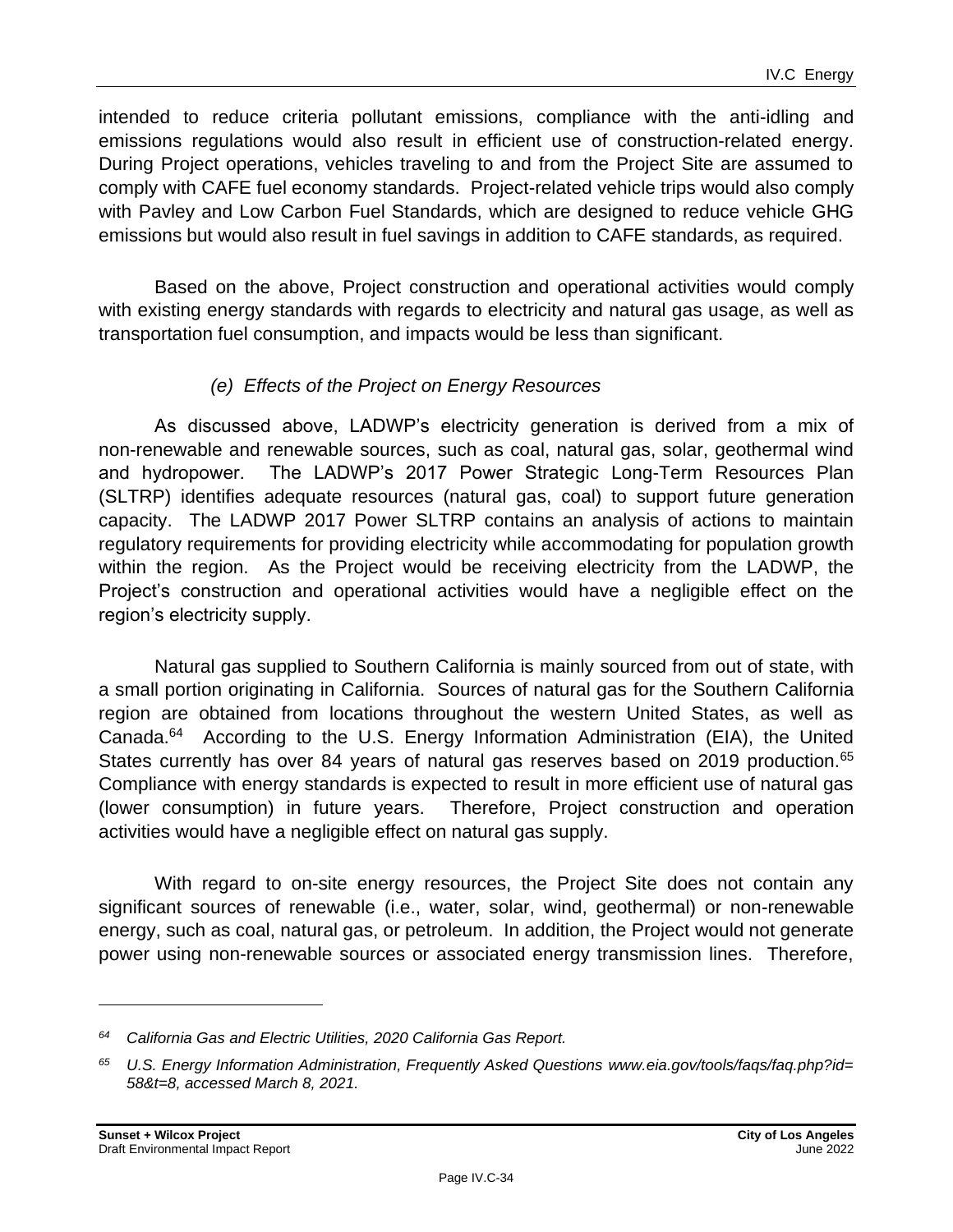the Project construction and operation activities would not conflict with existing or planned energy resources.

Transportation fuels (gasoline and diesel) are produced from crude oil, which is imported from various regions around the world. Based on current proven reserves, crude oil production would be sufficient to meet over 50 years of consumption. $66$  The Project would also comply with CAFE fuel economy standards, which would result in more efficient use of transportation fuels (lower consumption). Project-related vehicle trips would also comply with Pavley and Low Carbon Fuel Standards, which are designed to reduce GHG emissions, but would also result in fuel savings in addition to compliance with CAFE standards. The Project would also include provisions to support alternative modes of transportation by providing for bicycle parking spaces and preferred parking for fuel efficient vehicles, resulting in a reduction of transportation fuel usage. Therefore, Project construction and operation activities would have a negligible effect on the transportation fuel supply, and impacts would be less than significant.

As discussed above in Subsection 2.a, Regulatory Framework, one of the objectives of SB 350 is to increase procurement of California's electricity from renewable sources from 33 percent to 50 percent by 2030. However, in September 2018, SB 100 was signed, which requires retail sellers of electric services to increase procurement from eligible renewable energy resources to 50-percent renewable resources target by December 31, 2026, and 60-percent by December 31, 2030. Accordingly, LADWP is required to procure at least 60 percent of their energy portfolio from renewable sources by 2030. The current sources of renewable energy procured by LADWP include wind, solar, and geothermal sources. These sources account for 37 percent of LADWP's overall energy mix in 2020, the most recent year for which data are available. $67$  This represents the available off-site renewable sources of energy that would meet the Project's energy demand. The Project's use of renewable energy would indirectly reduce use of fuels (e.g., natural gas, coal, oil) required for electricity generation. While the Project's electricity usage rate would not be directly affected by the availability of renewable energy, the Project's usage of renewable energy would indirectly avoid consumption of fossil fuels.

With regard to on-site renewable energy sources, due to the Project Site's location, other on-site renewable energy sources would not be feasible to install onsite as there are no local sources of energy from the following sources: biodiesel, biomass hydroelectric and small hydroelectric, digester gas, methane, fuel cells, landfill gas, municipal solid waste, ocean thermal, ocean wave, and tidal current technologies, or multi-fuel facilities using

*<sup>66</sup> BP Global, Oil Reserves, www.bp.com/en/global/corporate/energy-economics/statistical-review-of-worldenergy/oil/oil-reserves.html, accessed January 17, 2021.*

*<sup>67</sup> LADWP, 2020 Power Content Label, October 2020.*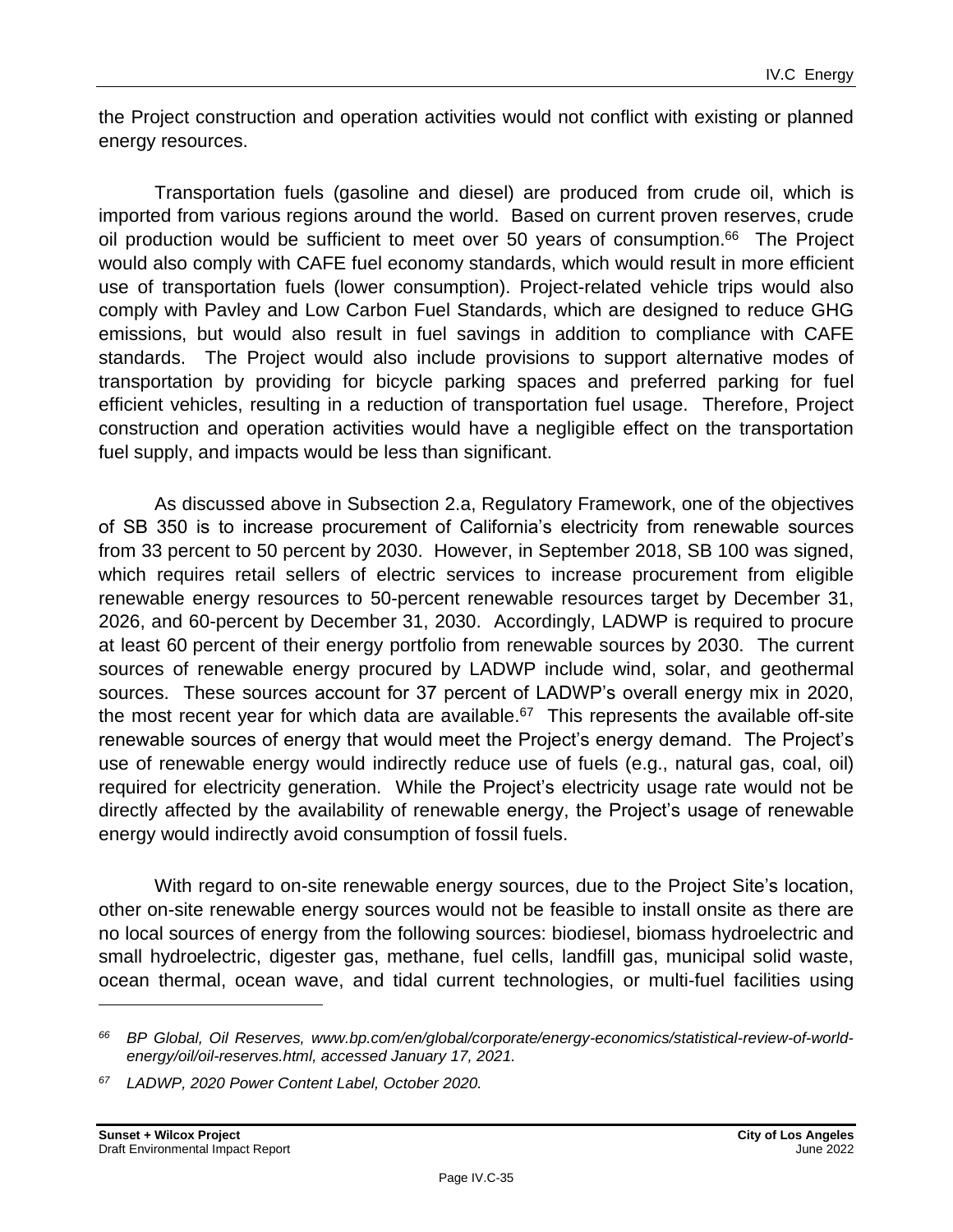renewable fuels. Furthermore, wind-powered energy is not viable on the Project Site due to the lack of sufficient wind in the Los Angeles basin. Specifically, based on a map of California's wind resource potential, the Project Site is not identified as an area with wind resource potential.<sup>68</sup>

Based on the above, the Project's electricity and natural gas consumption would not affect energy resources of LADWP or SoCalGas. The Project would also comply with CAFE fuel economy standards and encourage alternative modes of transportation resulting in a negligible effect on transportation fuel resources. The Project would also comply with Title 24 requirements for solar energy and would not affect the renewable energy resources within the region. Therefore, the Project would not affect energy resources, and impacts would be less than significant.

#### *(f) The project's projected transportation energy use requirements and its overall use of efficient transportation alternatives*

As discussed above, the Project is an infill development within an existing urbanized area that would introduce new office and restaurant uses within an HQTA. The Project Site is well served by public transportation with multiple local and regional bus lines provided by Metro and LADOT. Specifically, the Project Site is located in a transit-rich neighborhood with bus stops along Sunset Boulevard and Wilcox Avenue and the Metro B Line Hollywood/Vine Station located 0.4 mile from the Project Site. In accordance with the LAMC, the Project includes 143 bicycle parking spaces. Taking into consideration the accessibility to mass transit, bicycle parking, and proximity to job centers and retail uses, the Project results in a VMT reduction of approximately 34 percent (see Appendix D of this Draft EIR) with an equal reduction in the Project's petroleum-based fuel usage compared to a Project without reduction features.<sup>69,70</sup> Therefore, the Project would encourage the use of efficient transportation alternatives, and impacts would be less than significant.

#### *(g) The degree to which the project design and/or operations incorporate energy-conservation measures, particularly those that go beyond City requirements*

The current City of Los Angeles Green Building Code requires compliance with the CALGreen Code and California's Building Energy Efficiency Standards (Title 24). In addition to compliance with the City's Green Building Code, the Project would comply with

*<sup>68</sup> CEC, Wind Project and Wind Resource Areas, 2018.*

*<sup>69</sup> The Project without Reduction Features scenario does not account for energy efficiency measures or trip reductions.*

*<sup>70</sup> VMT reduction calculations provided in Appendix D, CalEEMod Vehicle Trip Input Calculations.*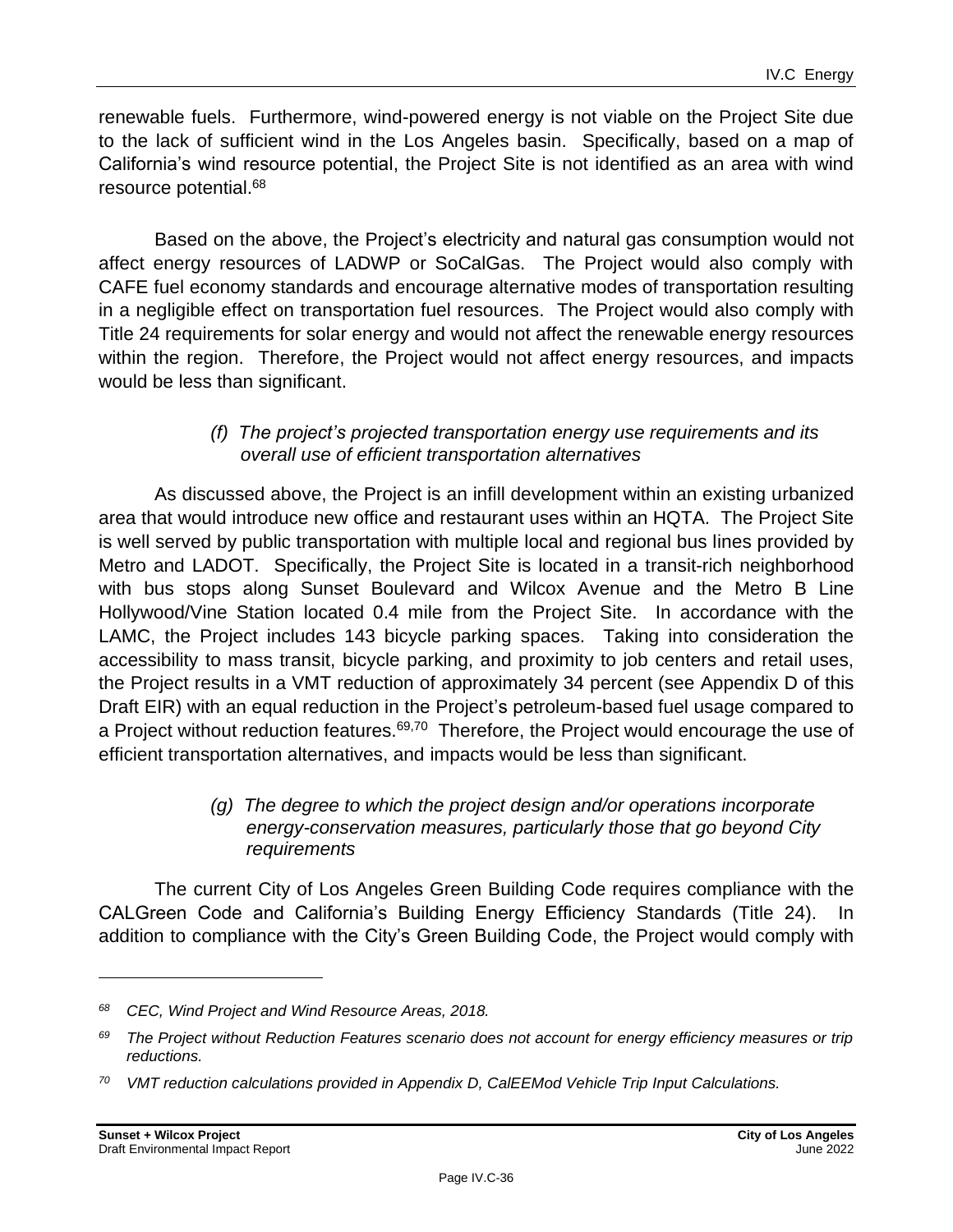2019 Title 24 standards, which represent "challenging but achievable design and construction practices" that represent "a major step towards meeting the ZNE goal." Nonresidential buildings built in compliance with the 2019 standards will use about 30 percent less energy than those under the 2016 standards.<sup>71</sup> In addition, Project Design Feature GHG-PDF-1 would incorporate sustainability features, including the use of Energy Star appliances and LED lighting. Incorporation of these sustainability measures would allow the Project to meet Title 24 energy efficiency requirements and State and City energy conservation requirements.

In addition, Project Design Feature WAT-PDF-1 in Section IV.J.1, Utilities and Service Systems—Water Supply and Infrastructure, of this Draft EIR, states that the Project would implement water conservation features, including high-efficiency toilets with flush volume of 1.0 gallon of water per flush, waterless urinals, and drip/subsurface irrigation, among others. A reduction in water usage would in turn reduce the amount of electricity used for water conveyance. Therefore, the Project would incorporate measures that meet current State and City energy conservation requirements.

The City has also adopted several plans and regulations to promote the reduction, reuse, recycling, and conversion of solid waste going to disposal systems. These regulations include the City of Los Angeles Solid Waste Management Policy Plan, the RENEW LA Plan, the City of Los Angeles Space Allocation Ordinance (Ordinance No. 171,687), and the Exclusive Franchise System Ordinance (Ordinance No. 182,986). These solid waste reduction programs and ordinances help to reduce the number of trips associated with hauling solid waste, thereby reducing the amount of petroleum-based fuel consumed. Furthermore, recycling efforts indirectly reduce the energy necessary to create new products made of raw material, which is an energy-intensive process. As discussed in the Initial Study included as Appendix A of this Draft EIR, the Project would be consistent with the applicable regulations associated with solid waste. Specifically, the Project would provide adequate storage areas in accordance with Ordinance No. 171,687, which requires that development projects include an on-site recycling area or room of specified size.<sup>72</sup> The Project would also comply with State and City waste diversion goals, as applicable, by providing clearly marked, source-sorted receptacles to facilitate recycling. Thus, through compliance with the City's solid waste recycling programs, the Project would contribute to reduced fuel-related energy consumption.

*<sup>71</sup> CEC, 2019 Building Energy Efficiency Standards, Fact Sheet.*

*<sup>72</sup> Ordinance No. 171,687, adopted by the Los Angeles City Council on August 6, 1997.*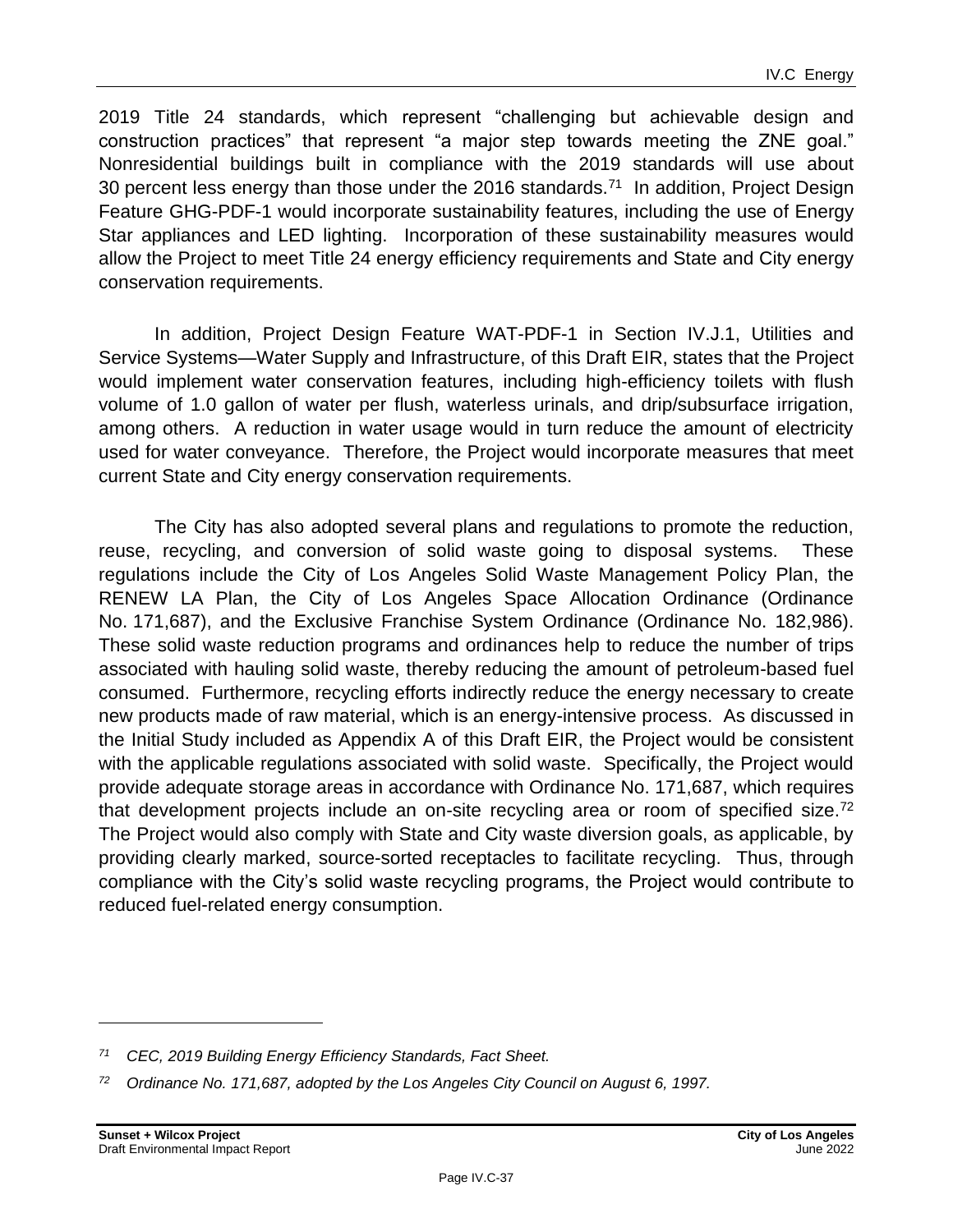Based on the above, with compliance with State and local energy efficiency standards, the Project would meet and/or exceed applicable energy conservation policies and regulations, and impacts would be less than significant.

# *(h) Conclusion Regarding Threshold (a)*

As demonstrated in the analysis above, the Project would not result in potentially significant environmental impacts due to wasteful, inefficient, and unnecessary consumption of energy resources during construction or operation. The Project's energy requirements would not significantly affect local and regional supplies or require additional capacity. The Project's energy usage during peak and base periods would also be consistent with electricity and natural gas future projections for the region. As also discussed, gasoline fuel usage for the region is expected to be on the decline over the next 10 years. The Project's transportation fuel consumption is also expected to decline based on more stringent CAFE fuel economy standards. As transportation fuel supply is not expected to decrease significantly over this same period, supplies would be sufficient to meet Project demand. Therefore, electricity generation capacity and supplies of natural gas and transportation fuels would also be sufficient to meet the needs of Project-related construction and operations. With respect to operation, the Project would comply with existing energy efficiency requirements, such as CALGreen Code, as well as include energy conservation measure requirements. **In summary, for all the reasons set forth above, the Project's energy demands would not cause wasteful, inefficient, or unnecessary use of energy. Therefore, Project impacts related to energy use under Threshold (a) would be less than significant with respect to both construction and operation.**

# (2) Mitigation Measures

Project level impacts related to energy use would be less than significant. Therefore, no mitigation measures are required.

# (3) Level of Significance After Mitigation

Project level impacts related to energy use was determined to be less than significant without mitigation. Therefore, no mitigation measures are required, and the impact level would remain less than significant.

#### *Threshold (b): Would the Project conflict with or obstruct a state or local plan for renewable energy or energy efficiency?*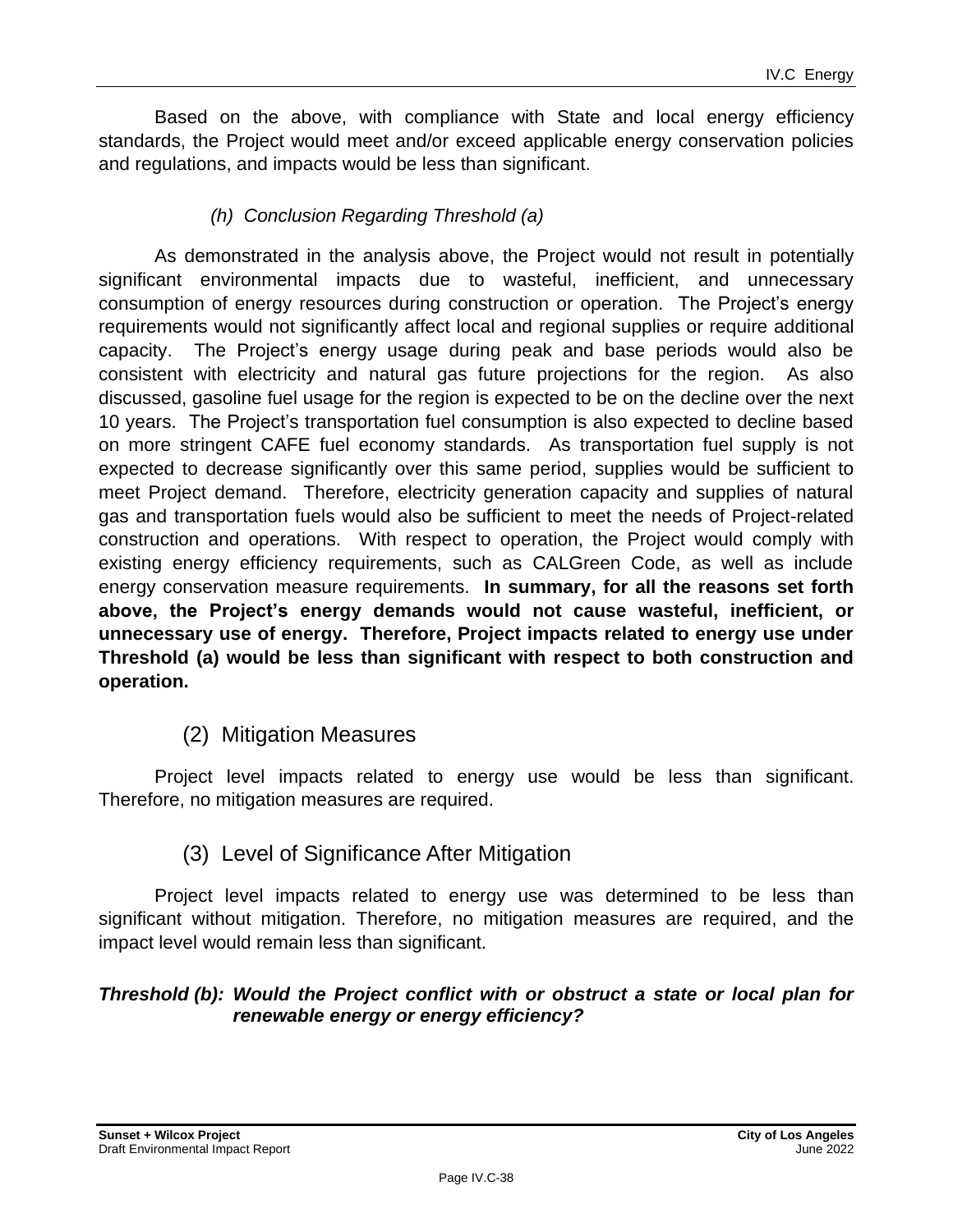# (1) Impact Analysis

The energy conservation policies and plans relevant to the Project include the California Title 24 energy standards, the 2019 CALGreen Code, the City of Los Angeles Green Building Code, City of LA Green New Deal, and SCAG's 2020–2045 RTP/SCS. As these conservation policies are mandatory under the City's Building Code, the Project would not conflict with applicable plans for renewable energy or energy efficiency. Such requirements of the Title 24, CALGreen Code, and the City's Green Building Code include specific lighting requirements to conserve energy, window glazing to reflect heat, enhanced insulation to reduce heating and ventilation energy usage, and enhanced air filtration. The Project would implement these measures as required by code. The 2019 Title 24 standards ensure that builders use the most energy efficient and energy conserving technologies and construction practices. In addition, the Project would implement measures to comply with Title 24 energy efficiency requirements, including Project Design Features GHG-PDF-1 and WAT-PDF-1, as discussed above and included in Section IV.D, Greenhouse Gas Emissions, and Section IV.J.1, Utilities and Service Systems—Water Supply and Infrastructure, of this Draft EIR, respectively.

With regard to transportation uses, the Project's design would reduce VMT in comparison to developments located in non-infill, non-urban areas and encourage use of alternative modes of transportation. The Project would be consistent with regional planning strategies that address energy conservation. As discussed above and in Section IV.E, Land Use and Planning, of this Draft EIR, SCAG's 2020–2045 RTP/SCS focuses on creating livable communities with an emphasis on sustainability and integrated planning, and identifies mobility, economy, and sustainability as the three principles most critical to the future of the region. As part of the approach, the 2020–2045 RTP/SCS focuses on reducing fossil fuel use by decreasing VMT, reducing building energy use, and increasing use of renewable sources. The Project would be consistent with the energy efficiency policies emphasized in the 2020–2045 RTP/SCS. Most notably, the Project is a commercial development located in an area characterized by a high degree of pedestrian activity. The 2020–2045 RTP/SCS also identifies HQTAs, which are described as generally walkable transit villages or corridors that are within 0.5 mile of a well-serviced transit stop or a transit corridor with 15-minute or less service frequency during peak commute hours.<sup>73</sup> Local jurisdictions are encouraged to focus housing and employment growth within HQTAs to reduce VMT. The Project Site is located within an HQTA as

*<sup>73</sup> SCAG, 2020–2045 RTP/SCS, p. 23.*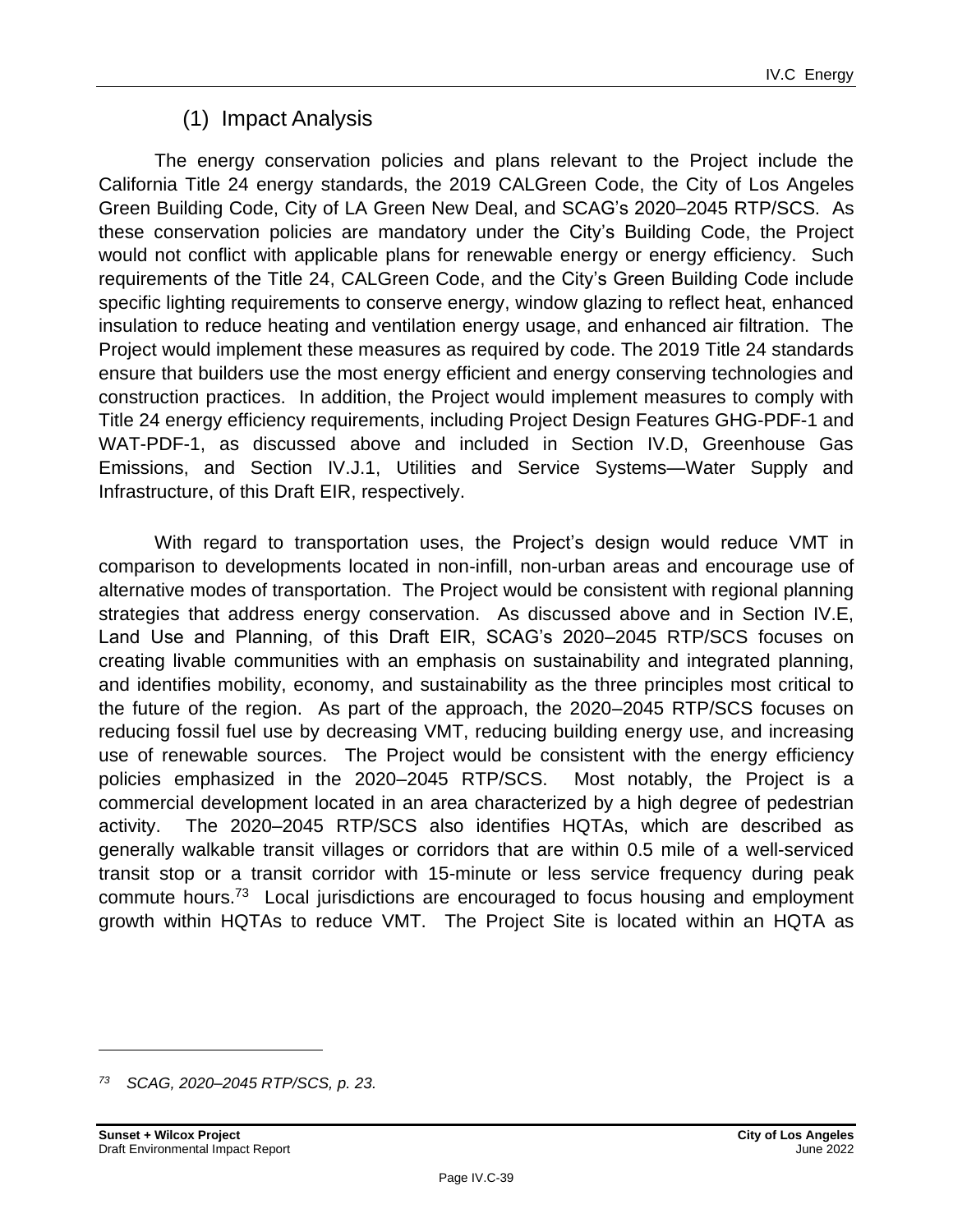designated by the 2020–2045 RTP/SCS and, as such, would provide greater proximity to neighborhood services and would be well-served by existing public transportation.<sup>74,75</sup>

The Project's introduction of new job opportunities within an HQTA is consistent with numerous policies in the 2020–2045 RTP/SCS related to locating new jobs near transit. The 2020–2045 RTP/SCS is expected to reduce per capita transportation emissions and corresponding VMT by 19 percent by 2035, which is consistent with SB 375 compliance with respect to meeting the State's GHG emission reduction goals.<sup>76</sup> OPR recommends that achieving a 15-percent lower per capita (residential) or per employee (office) VMT than existing development is both generally achievable and is supported by evidence that connects this level of reduction to the State's emissions goals.<sup>77</sup> To analyze the consistency of the Project with the 2020–2045 RTP/SCS, the Project's Daily VMT was divided by the Project's number of employees to arrive at the daily VMT per capita. The estimate, as provided in Table IV.D-7 in Section IV.D, Greenhouse Gas Emissions, of this Draft EIR, was compared to the applicable area planning commission (APC) average designated for the Project area.<sup>78</sup> As shown therein, the Project results in a daily per capita VMT of 6.1 miles for employees, which represents a reduction of 30 percent for employees in daily VMT per capita when compared to the APC designated for the Project area. This level of VMT per capita is consistent with OPR's recommended reduction in VMT per capita to meet the State's GHG emission reduction goals. In addition, the Project would comply with State energy efficiency requirements, would comply with Title 24 requirements, and would use electricity from LADWP, which has a current renewable energy mix of 37 percent. All of these features would serve to reduce the consumption of electricity,

- *<sup>76</sup> On October 30, 2020, CARB certified SCAG's determination that the 2020-2045 RTP/SCS would achieve this 2035 GHG reduction target.*
- *<sup>77</sup> Governor's Office of Planning and Research. Technical Advisory—On Evaluating Transportation Impacts in CEQA, December 2018, p. 12.*
- *<sup>78</sup> City of Los Angeles Departments of City Planning and Transportation, CEQA Transportation Analysis Update Frequently Asked Questions, August 2019. The APC area boundaries represent a land area equivalent to a medium-size California city and captures consistent travel behavior zones and geographies in the City of Los Angeles.*

*<sup>74</sup> SCAG, 2020–2045 RTP/SCS, Exhibit 3.8: High Quality Transit Areas in the SCAG Region for 2045 Plan, p. 90.*

*<sup>75</sup> SCAG, 2020-2045 RTP/SCS, Exhibit 3.8: High Quality Transit Areas in the SCAG Region for 2045 Plan, p. 90; The City's ZIMAS identifies the Project Site as also located in Transit Priority Area as defined by Public Resources Code Section 20199. Public Resources Code Section 21099 defines a "transit priority area" as an area within 0.5 mile of a major transit stop that is "existing or planned, if the planned stop is scheduled to be completed within the planning horizon included in a Transportation Improvement Program adopted pursuant to Section 450.216 or 450.322 of Title 23 of the Code of Federal Regulations." Public Resources Code Section 21064.3 defines "major transit stop" as "a site containing an existing rail transit station, a ferry terminal served by either a bus or rail transit service, or the intersection of two or more major bus routes with a frequency of service interval of 15 minutes or less during the morning and afternoon peak commute periods."*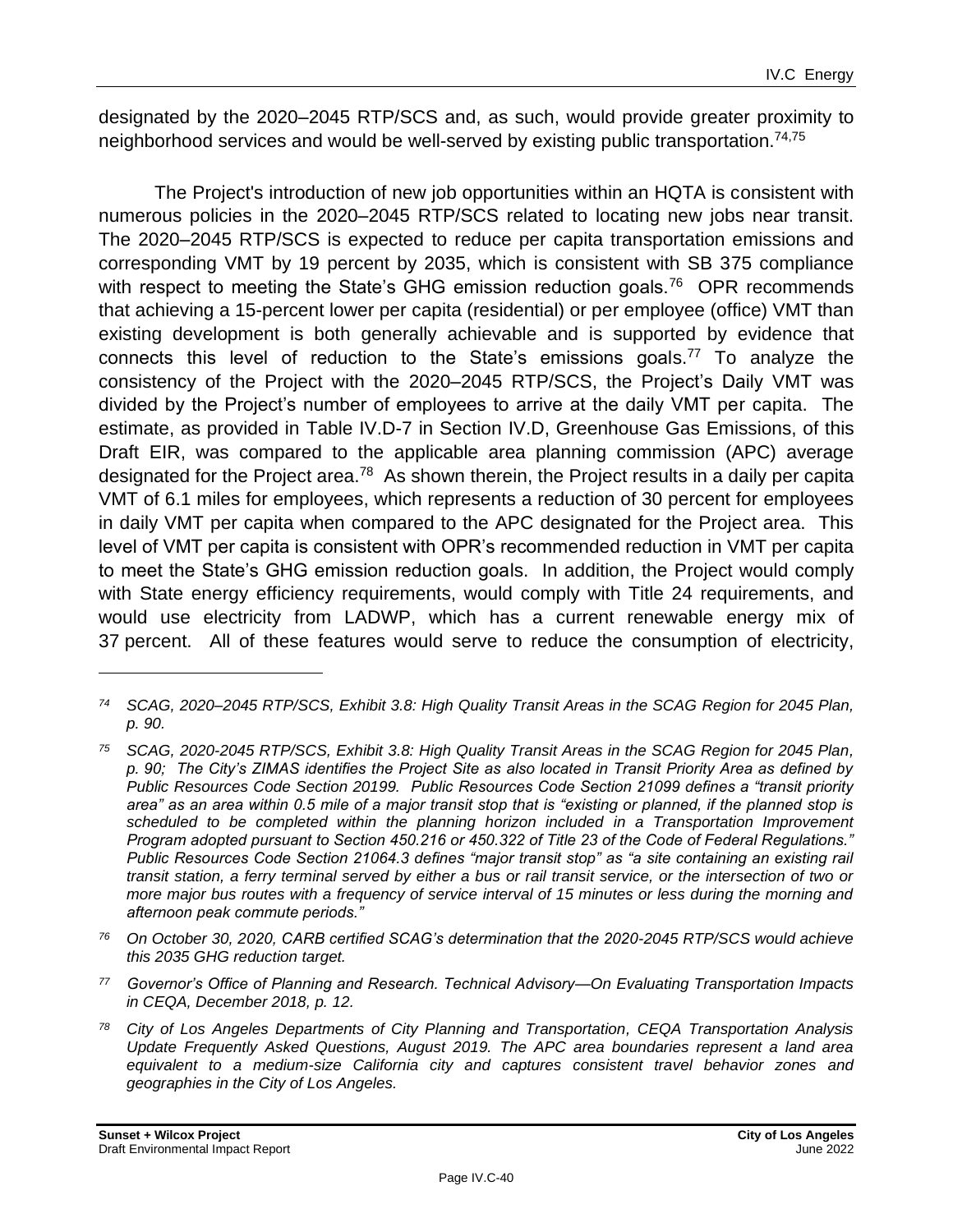natural gas, and transportation fuel. Based on the above, the Project would be consistent with adopted energy conservation plans.

In addition, vehicle trips generated during Project operations would comply with CAFE fuel economy standards. During construction activities, the Project would be required to comply with CARB anti-idling regulations and the In-Use Off-Road Diesel Fleet regulations.

Based on the above, the Project would not conflict with or obstruct adopted energy conservation plans or violate State or local energy standards for renewable energy or energy efficiency. **Therefore, Project impacts related to regulatory consistency under Threshold (b) would be less than significant.**

# (2) Mitigation Measures

Project level impacts related to conflicts with plans would be less than significant. Therefore, no mitigation measures are required.

# (3) Level of Significance After Mitigation

Project level impacts related to conflicts with plans were determined to be less than significant without mitigation. Therefore, no mitigation measures are required, and the impact level would remain less than significant.

# **e. Cumulative Impacts**

- (1) Impact Analysis
	- *(a) Threshold (a) (Wasteful, Inefficient, and Unnecessary Use of Energy)*

Cumulative impacts occur when impacts that are significant or less than significant from a proposed project combine with similar impacts from other past, present, or reasonably foreseeable projects in a similar geographic area. Based on the information presented in Section III, Environmental Setting, of this Draft EIR, there are 55 related projects located in the vicinity of the Project Site. The geographic context for the cumulative analysis of electricity is LADWP's service area and the geographic context for the cumulative analysis of natural gas is SoCalGas' service area. While the geographic context for transportation-related energy use is more difficult to define, it is meaningful to consider the Project in the context of County-wide consumption. Growth within these geographies is anticipated to increase the demand for electricity, natural gas, and transportation energy, as well as the need for energy infrastructure, such as new or expanded energy facilities.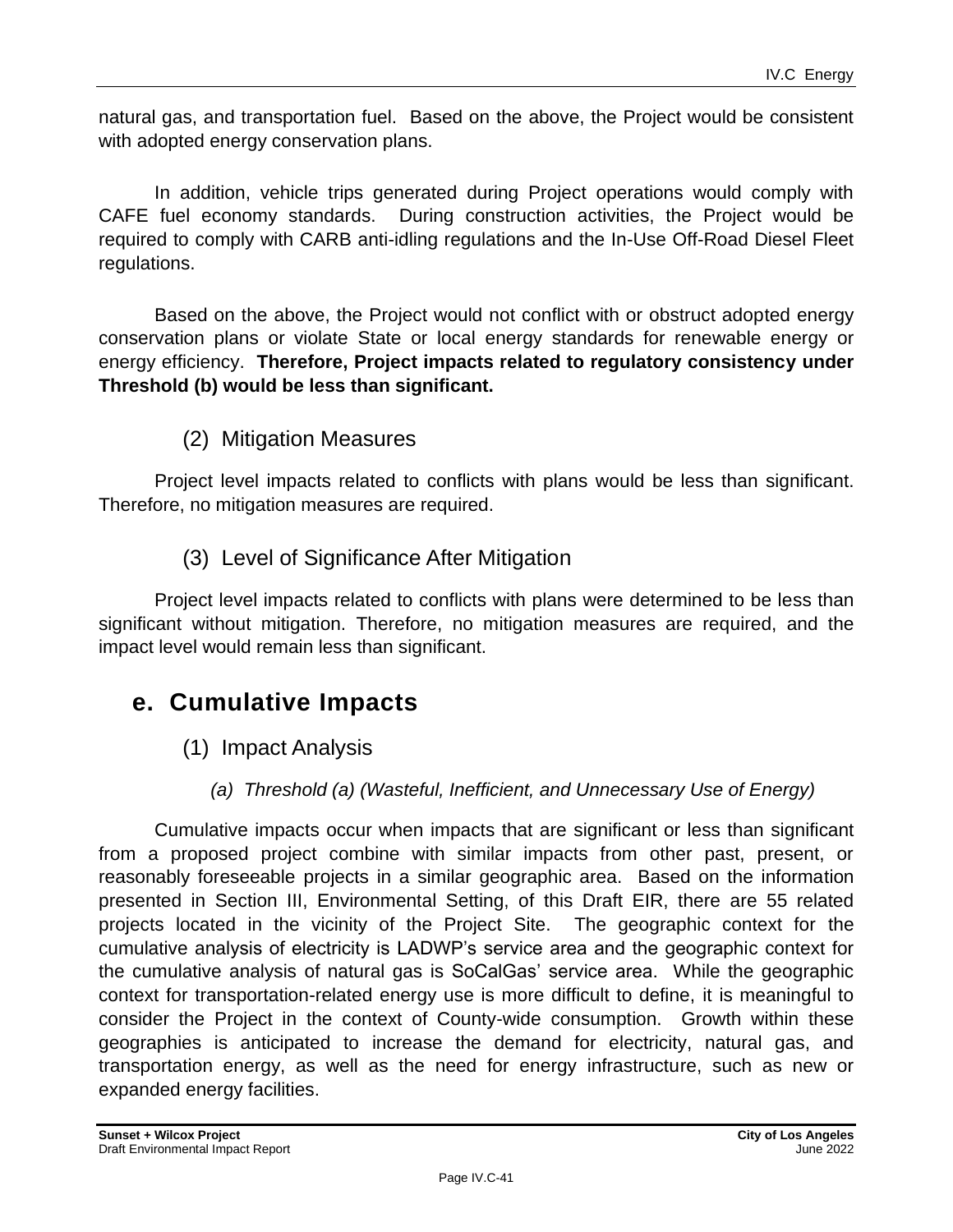# *(i) Electricity*

Buildout of the Project, the 55 related projects in the LADWP service area, and additional growth forecasted to occur in the City would increase electricity consumption during Project construction and operation and therefore, cumulatively increase the need for energy supplies and infrastructure capacity, such as new or expanded energy facilities. LADWP forecasts that its total energy sales in 2026–2027 fiscal year (the Project buildout year) will be 23,807 GWh of electricity. Based on the Project's estimated electrical consumption of 8,070,743 kWh per year, the Project would account for approximately 0.04 percent of LADWP's projected sales for the Project's buildout year. Although future development would result in the use of renewable and non-renewable electricity resources during construction and operation, which could limit future availability, the use of such resources would be on a relatively small scale given the sizes and types of uses proposed by the related projects, would be reduced by measures similarly implemented for the Project such as those required by LAMC requirements, and would be consistent with growth expectations for LADWP's service area.

As discussed above, the LADWP has developed the Power Strategic Long-Term Resources Plan, which is a long range planning document identifying electricity generation resources and demand forecasts over the next 20 years. These demand forecasts take into account population and employment growth, new construction permits, and new energy efficiency requirements in the future. The most recent LADWP Power Strategic Long-Term Resources Plan, released in 2017, identifies adequate resources to support future generation capacity. The LADWP would be expected to continue to expand electrical capacity to meet demand increases within its service area as future evaluations of capacity and demand forecasts are conducted. Each of the related projects would also be reviewed by LADWP to identify necessary power facilities and available capacity to provide for individual projects. In addition, the related projects would also incorporate energy efficiency measures to comply with the 2019 Title 24 standards, which represent "challenging but achievable design and construction practices" that represent "a major step towards meeting the ZNE goal." Residential and nonresidential buildings built in compliance with the 2019 standards will use about 30 to 53 percent less energy than those under the 2016 standards.<sup>79</sup> Furthermore, other future development projects and related projects would be expected to incorporate the same energy conservation features as the Project, comply with applicable regulations, including the CALGreen Code and State energy standards under Title 24, and incorporate mitigation measures, as necessary.

Additionally, as discussed above, LADWP is required to procure at least 33 percent of its energy portfolio from renewable sources by 2020. The current sources of renewable

*<sup>79</sup> CEC, 2019 Building Energy Efficiency Standards, Fact Sheet.*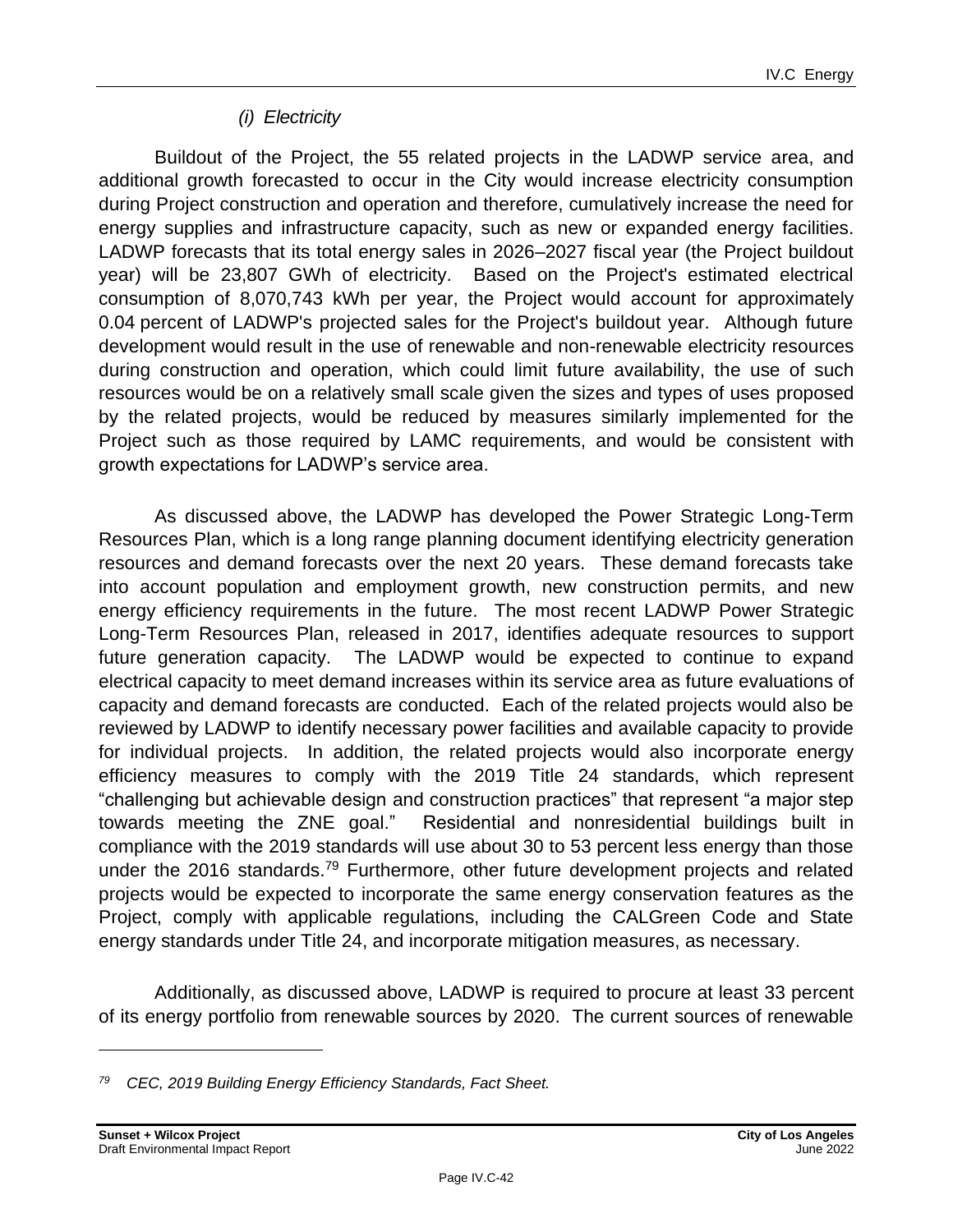energy procured by LADWP include wind, solar, and geothermal sources. These sources accounted for 37 percent of LADWP's overall energy mix in 2020, the most recent year for which data are available.<sup>80</sup> This represents the available offsite renewable sources of energy that could meet the Project's and related projects' energy demand. Therefore, the Project and related projects within LADWP's service area would comply with energy conservation plans and efficiency standards required to ensure that energy is used efficiently.

**As such, the Project's contribution to cumulative impacts related to the wasteful, inefficient, and unnecessary use of electricity would not be cumulatively considerable and, therefore, would be less than significant; and the cumulative impact of the Project's incremental effect and the effects of related projects related to wasteful, inefficient, and unnecessary use of electricity would be less than significant.**

# *(ii) Natural Gas*

Buildout of the Project, the 55 related projects in the SoCalGas service area, and additional growth forecasted to occur in the City would increase natural gas consumption during project construction and operation and therefore, cumulatively increase the need for energy supplies and infrastructure capacity, such as new or expanded energy facilities. SoCalGas forecasts that its total natural gas consumption in 2026 would be 2.457 billion cf/day. Based on the Project's estimated natural gas consumption of 6,979,085 cf per year, the Project would account for approximately 0.0008 percent of SoCalGas' projected consumption for the Project's buildout year. Although Project development would result in the use of natural gas resources, which could limit future availability, the use of such resources would be on a relatively small scale, would be reduced by measures rendering the Project more energy-efficient, and would be consistent with regional and local growth expectations for SoCalGas' service area. The related projects also would incorporate energy efficiency measures to meet Title 24 requirements, such as those included for the Project in Project Design Feature GHG-PDF-1. Furthermore, future development projects within SoCalGas' service area would be expected to incorporate energy conservation features, comply with applicable regulations, including the CALGreen Code and State energy standards under Title 24, and incorporate mitigation measures, as necessary.

**As such, the Project's contribution to cumulative impacts related to the wasteful, inefficient, and unnecessary use of natural gas would not be cumulatively considerable and, therefore, would be less than significant; and the cumulative impact of the Project's incremental effect and the effects of related projects related** 

*<sup>80</sup> LADWP, 2020 Power Content Label, October 2020.*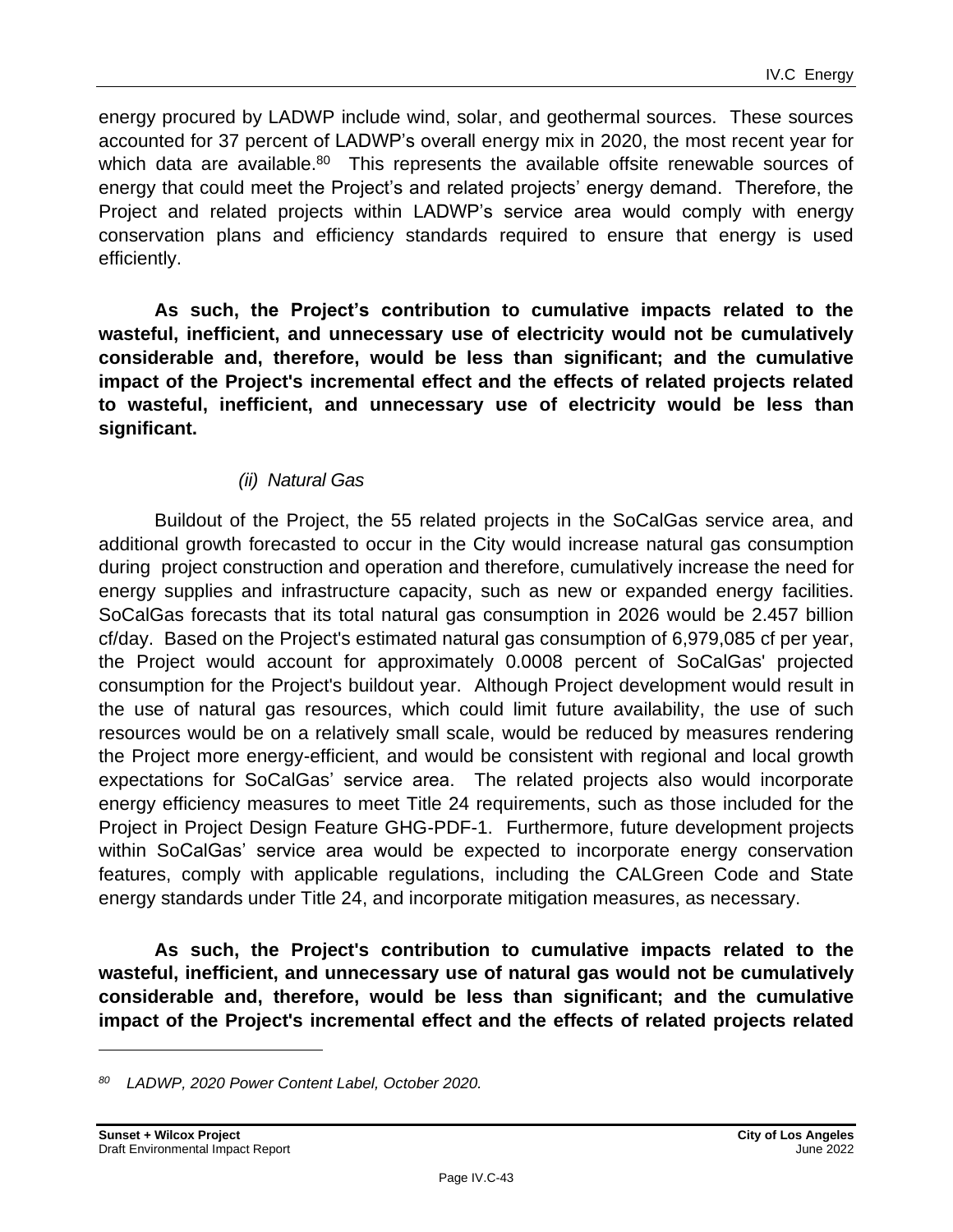#### **to wasteful, inefficient, and unnecessary use of natural gas would be less than significant.**

# *(iii) Transportation Energy*

Buildout of the Project, the related projects, and additional forecasted growth would cumulatively increase the demand for transportation-related fuel in the State and region. As described above, at buildout, the Project would consume 283,567 gallons of gasoline and 57,801 gallons of diesel per year, or a total of 341,367 gallons of petroleum-based fuels consumed per year, as shown in Appendix D of this Draft EIR. As discussed above, with incorporation of trip reduction measures, net transportation-fuel usage for the Project would be reduced by 34 percent for both gasoline and diesel fuels.

Related projects in the Project vicinity, as listed in Table III-1 in Section III, Environmental Setting, of this Draft EIR, would also be infill projects locating uses near other residential and commercial uses which would reduce distance traveled, as well as consumption of transportation fuel. As analyzed above, Project transportation fuel usage would represent a small percentage of total fuel consumption within Los Angeles County. While it is speculative to assess transportation fuel usage from related projects, it is expected that cumulative transportation fuel usage resulting from the Project and related projects would be consistent with projections discussed above.

Additionally, as described above, petroleum currently accounts for 90 percent of California's transportation energy sources; however, over the last decade the State has implemented several policies, rules, and regulations to improve vehicle efficiency, increase the development and use of alternative fuels, reduce air pollutants and GHGs from the transportation sector, and reduce vehicle miles traveled, which would reduce reliance on petroleum fuels. According to the California Department of Tax and Fee Administration, gasoline consumption has increased by 6 percent from 2011 to  $2019$ .<sup>81</sup> However, this increase is mainly due to population increases as the per capita gasoline consumption is showing a downward trend.<sup>82</sup> The CEC also predicts that there will be an increase in the use of alternative fuels, such as natural gas, biofuels, and electricity. As with the Project, other future development projects would be expected to reduce VMT by encouraging the use of alternative modes of transportation and other design features that promote VMT reductions.

*<sup>81</sup> California Department of Tax and Fee Administration, Fuel Taxes Statistics & Reports (December 2020— Motor Vehicle Fuel 10 Year Report), www.cdtfa.ca.gov/taxes-and-fees/spftrpts.htm, accessed March 26, 2021.*

*<sup>82</sup> Eno Center for Transportation, How Have Different State Populations Changed Their Gasoline Consumption?, www.enotrans.org/article/how-have-different-state-populations-changed-their-gasolineconsumption/, May 21, 2019, accessed March 8, 2021.*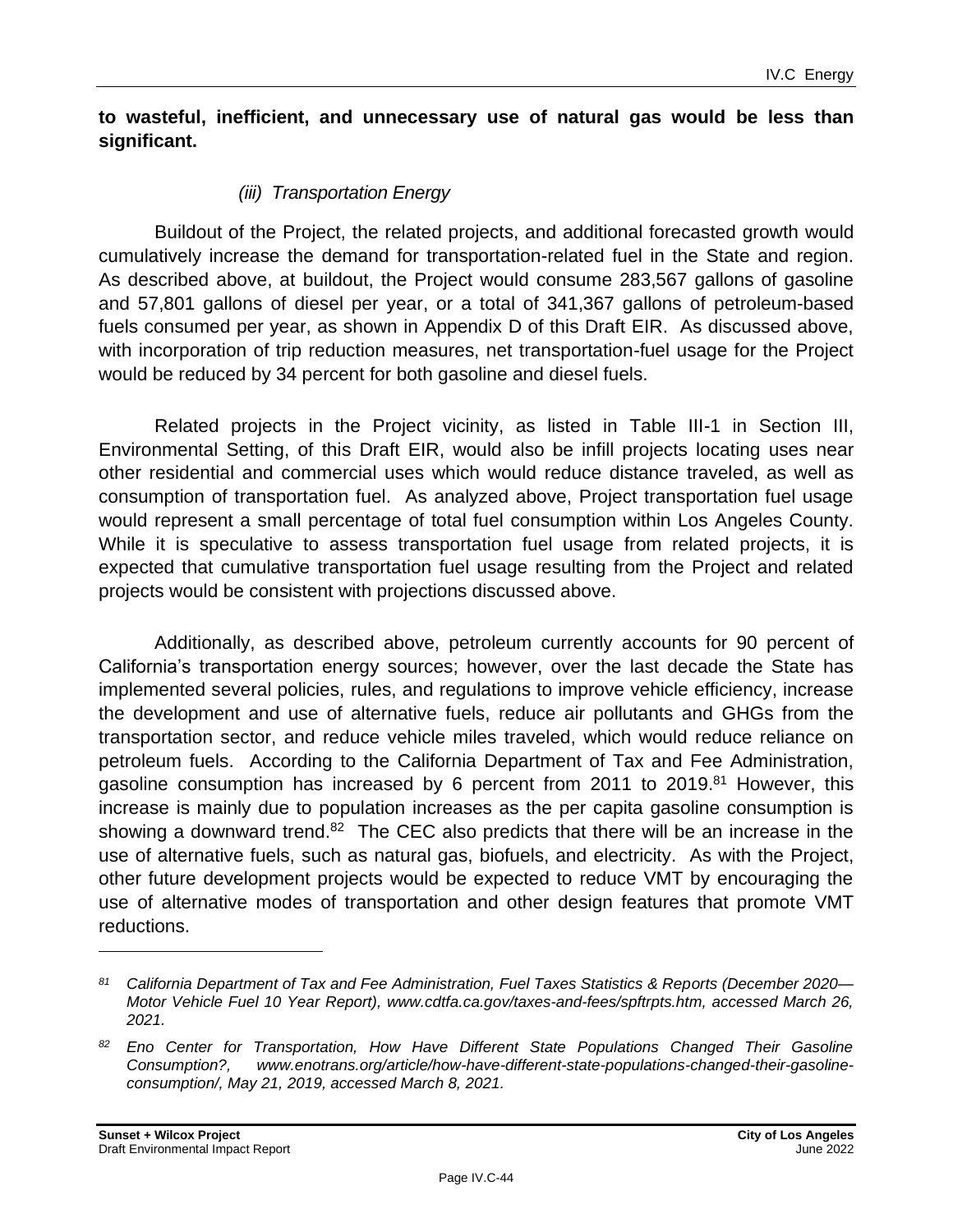Furthermore, as previously discussed, the Project would be consistent with the energy efficiency policies emphasized by SCAG's 2020–2045 RTP/SCS. The Project would provide greater proximity to neighborhood services and would be well-served by existing public transportation. The Project also would introduce new office and restaurant uses within an HQTA, which is consistent with numerous policies in the 2020–2045 RTP/SCS related to locating new jobs near transit. In addition, the Project would further reduce VMT through such measures as transit accessibility as estimated by CalEEMod, which would be consistent with the reduction in transportation emission per capita provided in the 2020–2045 RTP/SCS. As the 2020–2045 RTP/SCS is a regional plan which includes the City of Los Angeles, this analysis applies with equal force to the related projects. Related projects would be urban infill projects located near other commercial, retail, and entertainment uses, which would encourage alternative modes of transport reducing vehicle trips.

Although the 2020–2045 RTP/SCS is intended to reduce GHG emissions, the reduction in VMT would also result in reduced transportation fuel consumption. By its very nature, the 2020–2045 RTP/SCS is a regional planning tool that addresses cumulative growth and resulting environmental effects.

**For these reasons, the Project's contribution to cumulative impacts related to the wasteful, inefficient and unnecessary use of transportation fuel would not be cumulatively considerable and, therefore, would be less than significant; and the cumulative impact of the Project's incremental effect and the effects of related projects related to wasteful, inefficient and unnecessary use of transportation fuel would be less than significant.**

# *(iv) Conclusion*

**Based on the analysis provided above, the Project's contribution to cumulative impacts related to energy consumption (i.e., electricity, natural gas, and fuel) would not be cumulatively considerable and, therefore, would be less than significant; and the cumulative impact of the Project's incremental effect and the effects of related projects related to the wasteful, inefficient, and unnecessary consumption of energy during construction or operation would be less than significant. As such, the cumulative energy impacts associated with the Project and the related projects under Threshold (a) are concluded to be less than significant.**

# *(b) Consistency with State or Local Plans*

Related projects within the Project area, as listed in Table III-1 in Section III, Environmental Setting, of this Draft EIR, as well as future development projects, would be required to comply with energy conservation and renewable energy plans and policies